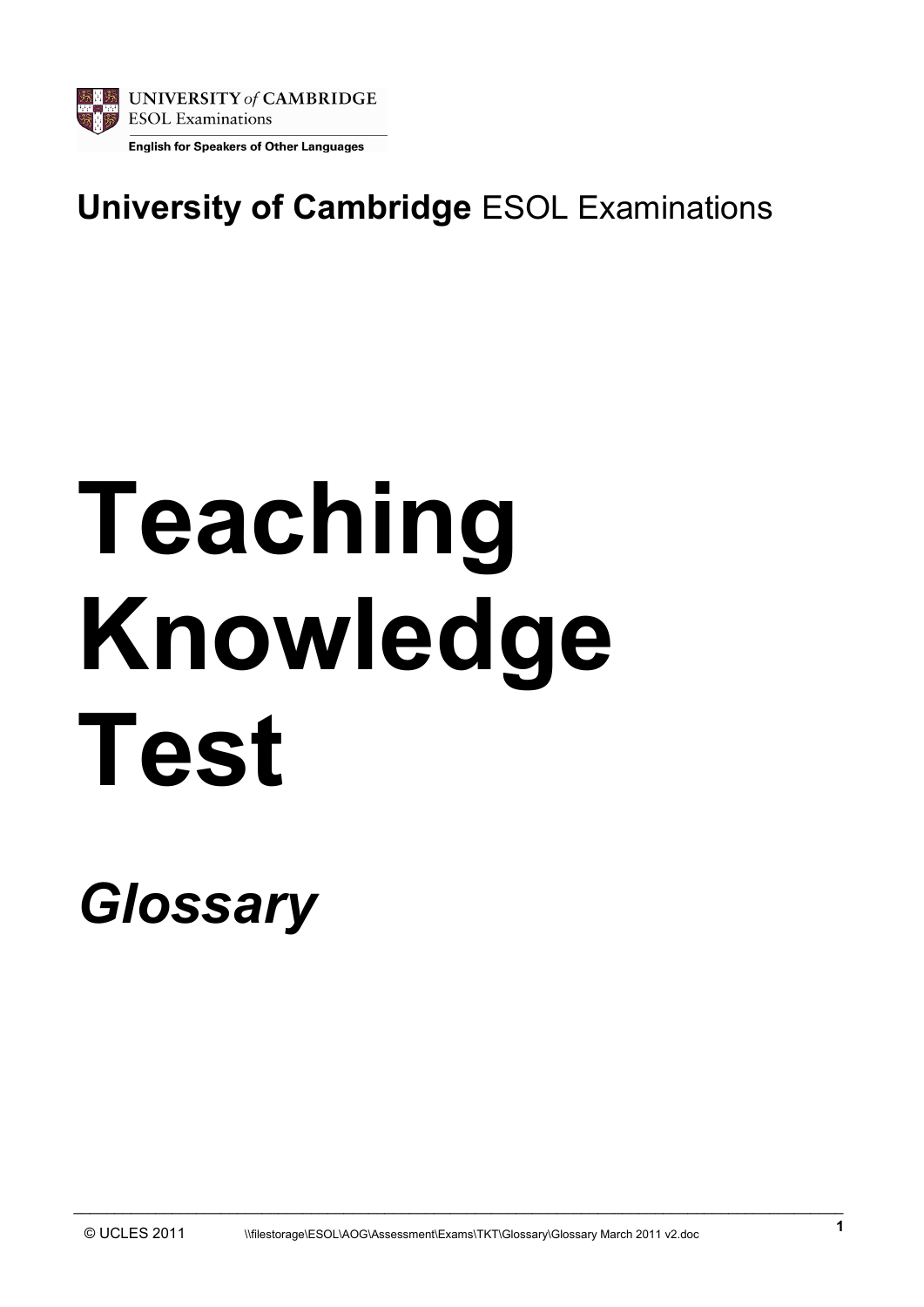# **TKT GLOSSARY OF ENGLISH LANGUAGE TEACHING (ELT) TERMINOLOGY**

The words in this glossary are alphabetically arranged. Entries are potentially relevant to all the TKT modules, both core and specialist. Candidates preparing for specific modules should, therefore, ensure that they are familiar with all the terms in the glossary. Candidates for all modules are also expected to be familiar with the PET Vocabulary List.

The entries included in the TKT Glossary are not intended to provide an authoritative or exhaustive list of Englishlanguage teaching terminology. This glossary has been compiled and reviewed by a panel of English language teaching experts and represents the teaching knowledge related to language, language use and the background to and practice of language teaching and learning as assessed in TKT.

Terms introduced with ► are for use in TKT: KAL exclusively.

A separate glossary is available for candidates preparing for TKT: CLIL.

## **Abbreviation**

A short form of a word or phrase, e.g. in addresses, *Rd* is an abbreviation of Road. See **acronym**, **contraction**.

## **Abstract adjective**

Relating to complex thoughts and ideas rather than simple, basic, concrete concepts. A text or language can be abstract, e.g. words to express thoughts, feelings or complex ideas, which cannot be seen or touched, are often abstract words. See **concrete**.

## **Academic** adjective

Relating to schools, colleges and universities, or connected with studying and thinking.

#### **Accuracy**

The use of correct forms of grammar, vocabulary, spelling and pronunciation. In an accuracy activity, teachers and learners typically focus on using and producing language correctly. See **fluency**.

#### **Achievement** noun, **achieve** verb, **achievable** adjective

Something reached by effort; something done successfully. Something which is achievable for learners is something they can succeed in.

## **Achievement test:** see **test**.

#### **Acknowledge**

To show that you have seen or understood something, e.g. the teacher acknowledged the learner's answer with a gesture.

#### **Acquisition** noun, **acquire** verb

To learn a language without studying it, just by hearing and/or reading and then using it. This is the way people usually learn their first language.

## ► **Acronym**

A set of letters representing the first letters of two or more words, usually of a name or title. The letters are pronounced as a word e.g. *NATO (North Atlantic Treaty Organisation) radar* (*radio detection and ranging*). N.B. Acronyms are different from **initialisms** such as *BBC, CD* where the letters are pronounced as letters.

#### **Action rhyme**

A classroom activity using a rhyme which learners perform with accompanying actions. See **Listen and do/make/draw**.

## **Activate previous knowledge**

To get learners to think about and to say what they know about a topic. Teachers activate learners' previous knowledge when they are preparing learners to read or listen to a text. Research has demonstrated that when learners' previous knowledge is activated, reading and listening comprehension is increased. See **arouse**, **generate**, **stimulate interest**.

## **Active role**

When learners think about their own learning and what their own needs are and try to help themselves learn more, they are taking an active role. See **passive role**.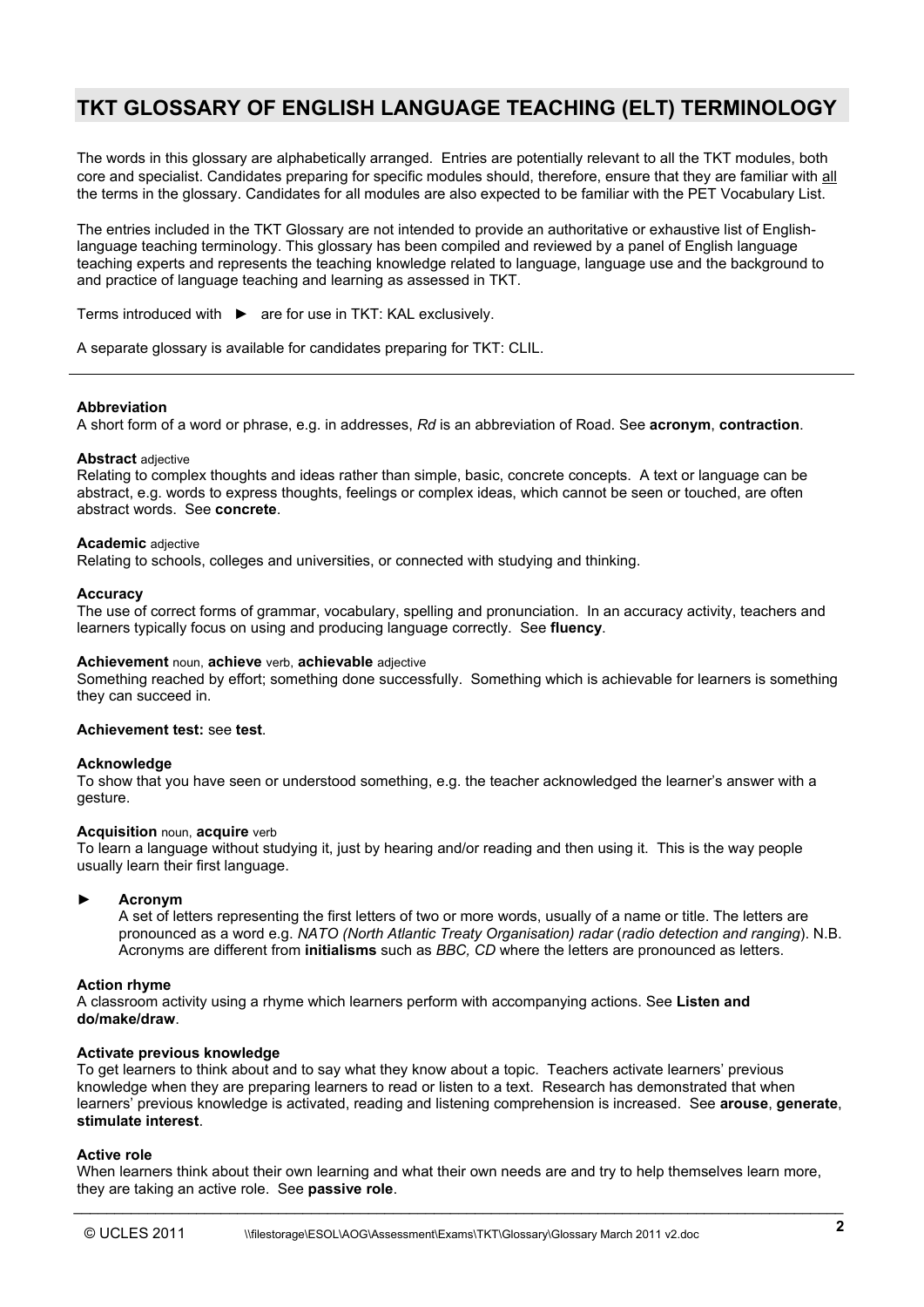## **Active voice**

In an active sentence, the subject of the verb usually does or causes the action, e.g. *The captain scored the winning goal*. See **passive voice**.

#### **Activity-based learning**

A way of learning by doing activities. The rules of language used in the activity are looked at either after the activity or not at all.

## **Activity book:** see **book**.

### **Adapt (material)**

To change a text or other material, so that it is suitable to use with a particular class**.** 

#### **Adjective**

An adjective describes or gives more information about a noun or pronoun, e.g. *a cold day*.

A **comparative adjective** compares two things, e.g. *He is taller than she is*.

A **demonstrative adjective** shows whether something is near or far from the speaker, e.g. *this* (near), *that* (far).

An **-ing/-ed adjective** describes things or feelings.An **-ing adjective** describes things or people, e.g. *The book is very interesting.* An **-ed adjective** describes feelings, e.g. *I am very interested in the book.* 

A **possessive adjective** shows who something belongs to, e.g. *my*, *our*.

A **superlative adjective** compares more than two things, e.g. *He is the tallest boy in the class*.

#### ► See **gradable/ungradable**.

#### **Adverb**

An adverb describes or gives more information about how, when, where, or to what degree etc something is done, e.g. *he worked quickly and well*.

#### ► **Adverbial**

A word, phrase or clause acting as an adverb e.g. in the sentence *She cut the paper as carefully as she could,*  the underlined part is an adverbial.

## **Affix** verb, **affixation** noun

A meaningful group of letters added to the beginning or end of a word to make a new word, which can be a different part of speech from the original word, e.g. *interview*, *interviewer*. Affixation is the process of adding a prefix or suffix to a word. See **prefix**, **suffix**.

## ► **Affricate**

A sound produced by stopping the air flow then releasing it with friction e.g.  $l$  tf  $l$ ,  $l$  d $l$ ,  $l$ ,  $d \times l$ .

#### **Aids**

Aids are the things that a teacher uses in a class, e.g. handouts, pictures, flashcards.When teachers plan lessons they think about what aids they will need. See **visual aid**.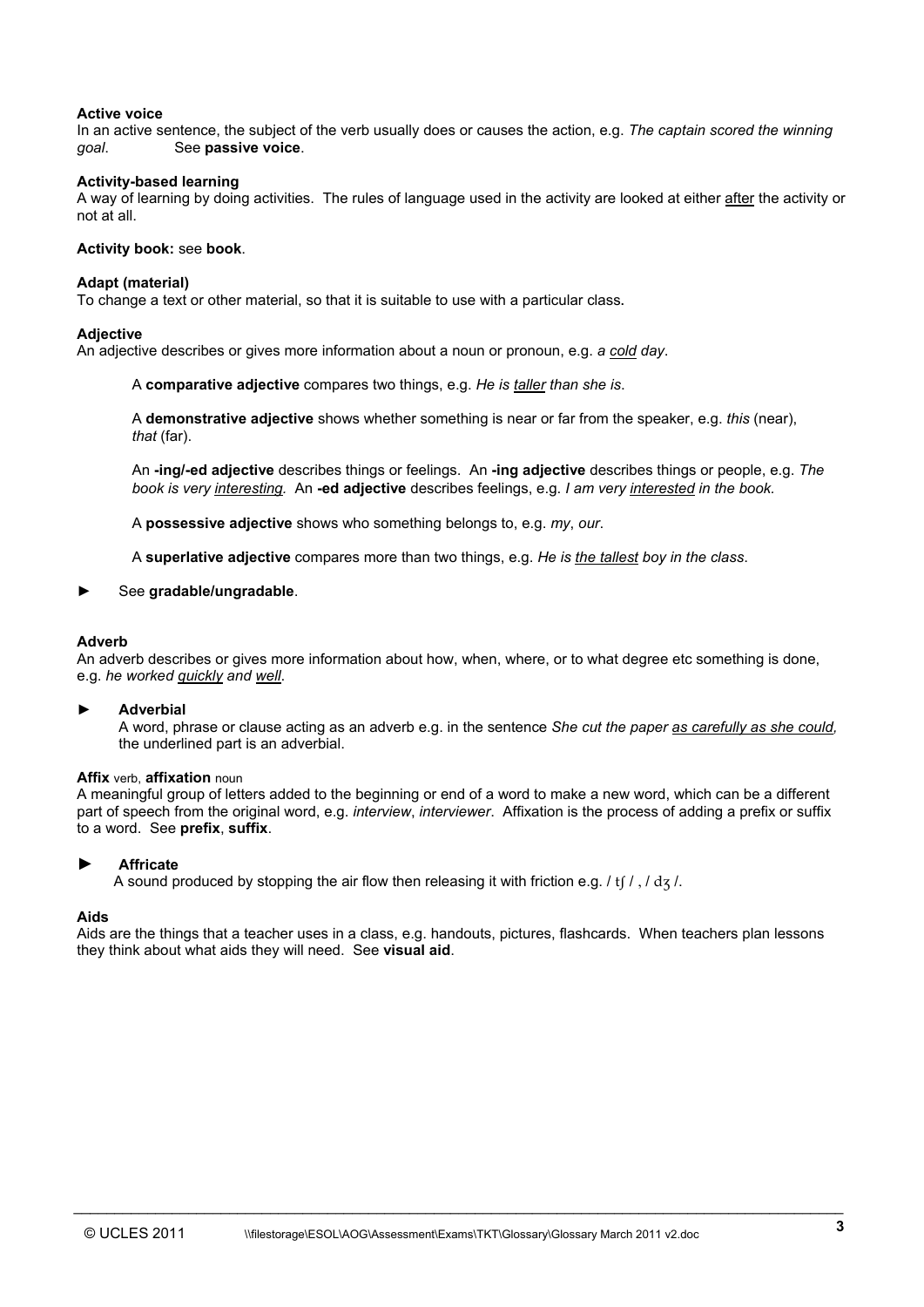## **Aim**

What the teacher wants to achieve in the lesson or in the course.

The **main aim** is the most important aim, e.g. the teacher's main aim in a lesson could be to teach the present perfect or develop listening skills.

A **stage aim** is the aim or purpose of a stage, step or short section of a lesson, e.g. *to provide controlled practice of the present perfect* or *to develop listening for gist.*

A **subsidiary aim** is the secondary focus of the lesson, less important than the main aim. It could be the language or skills learners must be able to use in order to achieve the main aim of the lesson or a skill or language area which is practised while focusing on the main aim.

A **personal aim** is what the teacher would like to improve in his/her teaching, e.g. *to reduce the time I spend writing on the whiteboard*

## ► **Alveolar (ridge)**

The ridge at the top of the mouth between the teeth and the hard palate. Several sounds e.g.  $/t$ ,  $/d /$  are made in this area.

## **Analysis** noun, **Analyse** verb

To examine or think about something in detail in order to understand it or get to know it better, e.g. analyse language: what the form of the structure is and why it is being used in this way in this situation. Teachers also analyse learners' style or performance.

## ► **Anaphoric reference**

Reference to something that occurs earlier in the text; often achieved through use of pronouns or lexical chains e.g. in the text *'Singapore is on the sea. It shares a border with Malaysia'*, *It* refers back to *Singapore*. See **cataphoric reference** and **exophoric reference**.

## **Anticipate (language) problems**

When teachers are planning a lesson, they think about what their learners might find difficult about the language or skills in the lesson so that they can help them learn more effectively at certain points in the lesson. They may also think about how learners' previous learning experience may affect their learning in a specific lesson.

#### **Antonym**

The opposite of another word, e.g. *hot* is an antonym of *cold*.

## **Apostrophe:** see **punctuation**.

#### **Appropriacy** noun, **appropriate** adjective

Language which is suitable in a particular situation. See **inappropriate** and **register**.

#### **Arouse**, **generate**, **stimulate interest**

To get learners interested in a task or topic. See **activate previous knowledge**.

# **Art and craft activity** noun

A classroom activity in which learners make something with their hands, such as an **origami** animal or a **mini-book.**  Learners often follow instructions from a teacher or a coursebook in order to make the item.

#### **Article**

An article can be definite (*the*), indefinite (*a*/*an*) or zero (*-*), e.g. *I was at (-) home in the sitting room when I heard a noise*.

#### **Ask for clarification**

To ask for an explanation of what a speaker means, e.g. *What do you mean?*

#### **Aspect**

A way of looking at verb forms not purely in relation to time. Aspect relates to the type of event and the way speakers view events, e.g. whether it is long or short, whether it is complete or not, whether it is repetitive or not, whether it is connected to the time of speaking or not. There are two aspects in English, the continuous/progressive and the perfect. The continuous aspect, for example, suggests that something is happening temporarily.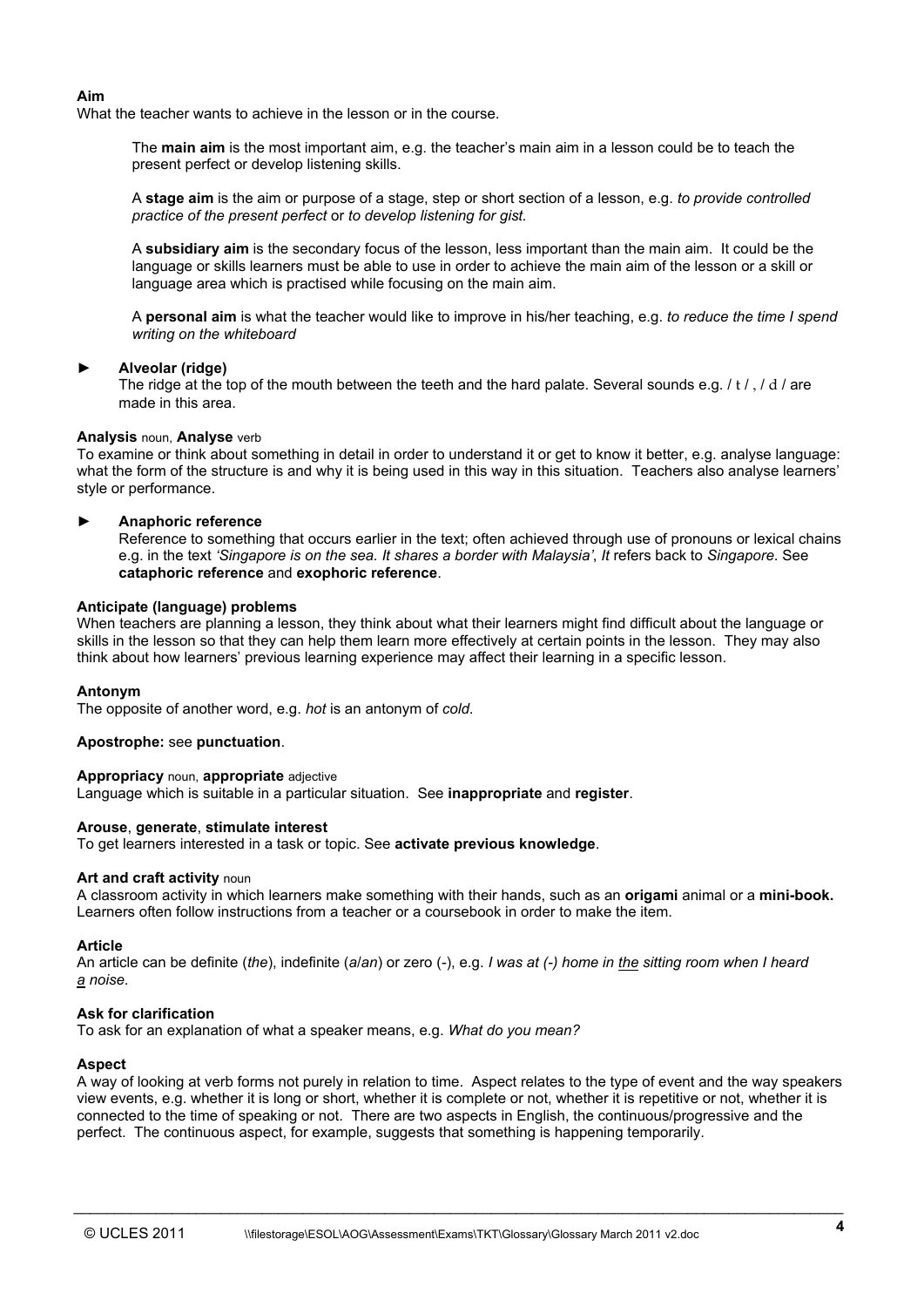# **Assessment** noun, **assess** verb

To discover, judge, test or form an opinion on learners' ability, proficiency or progress either formally or informally.

## **Continuous assessment**

A type of testing which is different from a final examination. Some or all of the work that learners do during a course is considered by the teacher on a regular basis and contributes to the final grade given to learners. It may also include regular monitoring of classroom performance and contribution.

## **Diagnostic assessment**

A type of testing aimed at identifying – **diagnosing** – aspects of language and skills where learners have weaknesses (or strengths) which subsequently informs the teachers' future lesson planning. See **teacher roles**.

#### **Formal assessment**

When a teacher judges learners' work through a test and then gives a formal report or grade to learners, to say how successful or unsuccessful they have been.

## **Formative assessment**

When a teacher uses information on learners' progress during a course to adapt their teaching and/or to give learners feedback on their learning.

## **Informal assessment**

When a teacher decides whether a learner is doing well or not, or whether a course is successful or not, by observing learners rather than setting a test or writing an official report or giving a grade.

## **Peer assessment**

When learners give feedback on each other's language, work, learning strategies, performance.

## **Performance assessment**

Typically this involves observation of classroom performance to assess how well learners express themselves during specific tasks by checking performance against criteria. Teachers can evaluate if learners achieved the purpose of the task.

#### **Portfolio assessment**

This is a type of **formative assessment** and also **continuous assessment**. It consists of a collection of learners' work done over a course or a year which shows evidence of development of their language skills.

## **Self-assessment**

When learners decide for themselves how good they think their progress or language use is.

## **Summative assessment**

A type of assessment done at the end of a course where the focus is on learners receiving a grade for their work rather than receiving feedback on their progress.

## **Assessment chart/Assessment profile**

A chart designed by the teacher and used for diagnostic purposes. The chart includes learners' names and assessment criteria. The teacher uses it to monitor and record comments on learners' progress and achievement in English. The comments are based on observation of learners working during class time, and/or on samples of written work done for homework. See **chart, pupil profile chart**.

#### **Assessment criteria**

The qualities against which a learner's performance is judged for assessment. For example, assessment criteria for judging learners' writing may be: *accuracy of grammar*, *use of vocabulary*, *spelling and punctuation, organisation of ideas.*

# **Assessor:** see **teacher role**.

## ► **Assimilation**

When a sound in connected speech becomes similar to a neighbouring sound e.g. in the sentence *He grew up in Britain*, the /n/ in 'in' is likely to be assimilated to /  $m$  / resulting in /  $m$  *mbritan /.*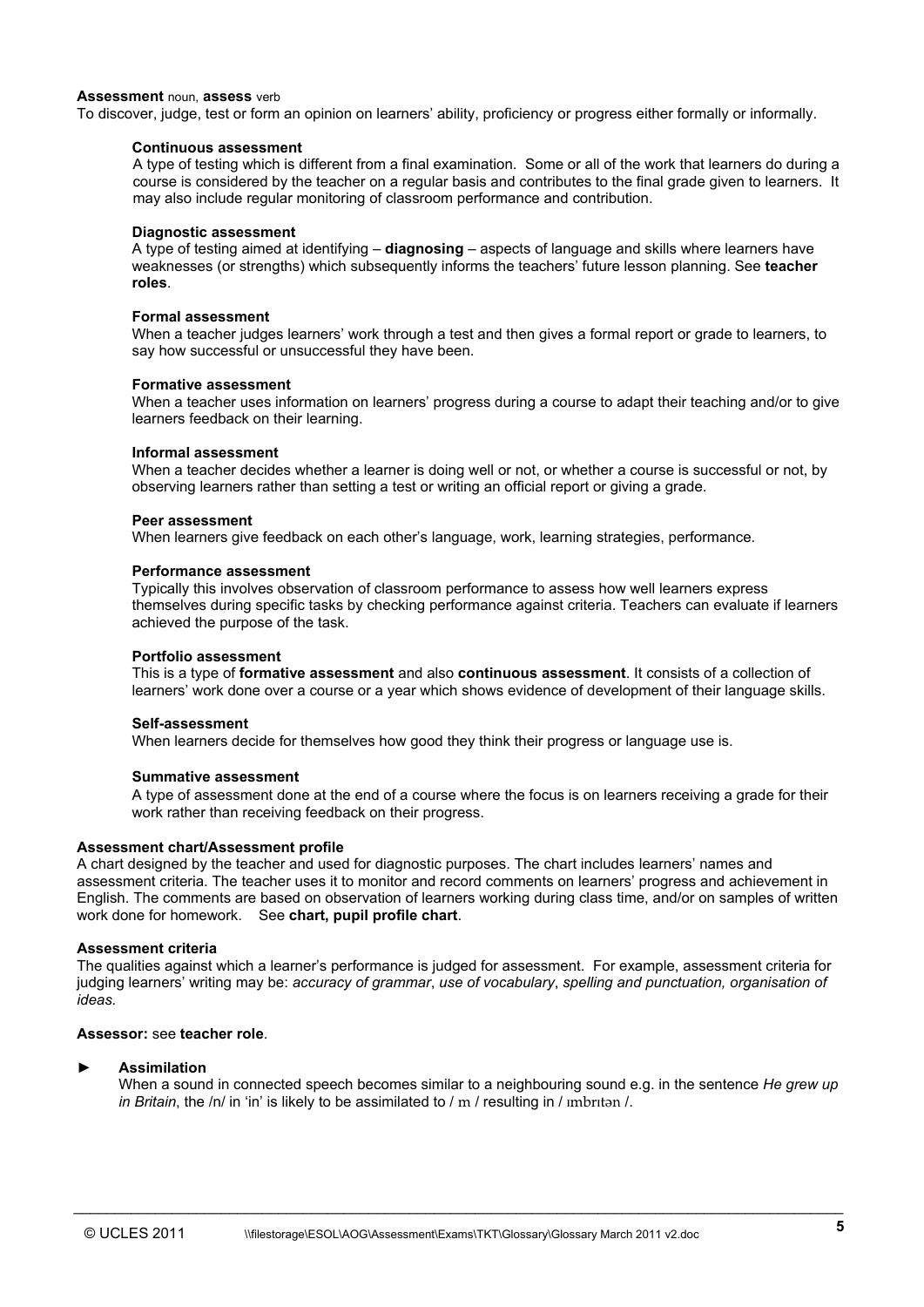## **Assumptions**

When teachers think about what they believe their learners will or will not know or how they will behave in a particular lesson. For example, a teacher plans to teach the present simple using the context of jobs and daily routines. The teacher may make the assumption that learners will know basic job vocabulary and so knows s/he will not need to spend time in the lesson presenting these words.

#### **'At' symbol:** see **punctuation**.

#### **Attention span**

How long a learner is able to concentrate at any one time.

#### **Attention spread**

Attention spread relates to when and how teachers give equal attention to all of the learners in the class. This can involve encouraging quieter learners to participate and ensuring that more enthusiastic learners do not dominate.

## **Audio script:** see **tapescript**, **transcript**.

#### **Auditory learner:** see **learning style**.

## **Authentic material**

Written or spoken texts which a first language speaker might read or listen to. They may be taken from newspapers, radio etc. The language in the texts is not adapted or made easier for learners or the language learning process.

## **Authenticity:** see **authentic material**.

## **Autonomy**, **autonomous:** see **learner autonomy**.

## **Auxiliary verb:** see **verb**.

## **Awareness:** see **language awareness** and **raise awareness**.

#### ► **Back-channeling**

When a listener signals understanding, surprise, agreement etc. to a speaker as the speaker is speaking.

## **Base form of a verb:** see **verb**.

## **Base word:** see **root word**.

- ► **Bilabial** 
	- A sound produced with both lips e.g. / m / , / b /.

## **Bilingual dictionary:** see **dictionary**.

#### **Block**

A small piece of wood with straight sides: Some teachers give learners coloured blocks for use in **listen and make** activities.

## **Board game**

A game played by two or more players on a board using **dice**. Players throw the dice and move around squares on the board. By writing different instructions in the squares, teachers can use board games for controlled language practice or oral fluency, e.g. when a learner lands on a square, they say a daily routine using the present simple.

#### **Book**

An **activity book** or **workbook** contains extra practice activities and is often used for homework. It usually accompanies a **coursebook**.

A **coursebook** or **textbook** is used regularly by learners in the class. It generally contains grammar, vocabulary and skills work and follows a syllabus. A **coursebook unit** is a chapter of a coursebook.

A **teacher's book** accompanies the coursebook, and contains teaching ideas, **audio scripts** and answers to coursebook activities.

#### **Brainstorm** noun + verb

To think of ideas (usually quickly) about a topic (often noting these down). This is often done as preparation before a writing or speaking activity.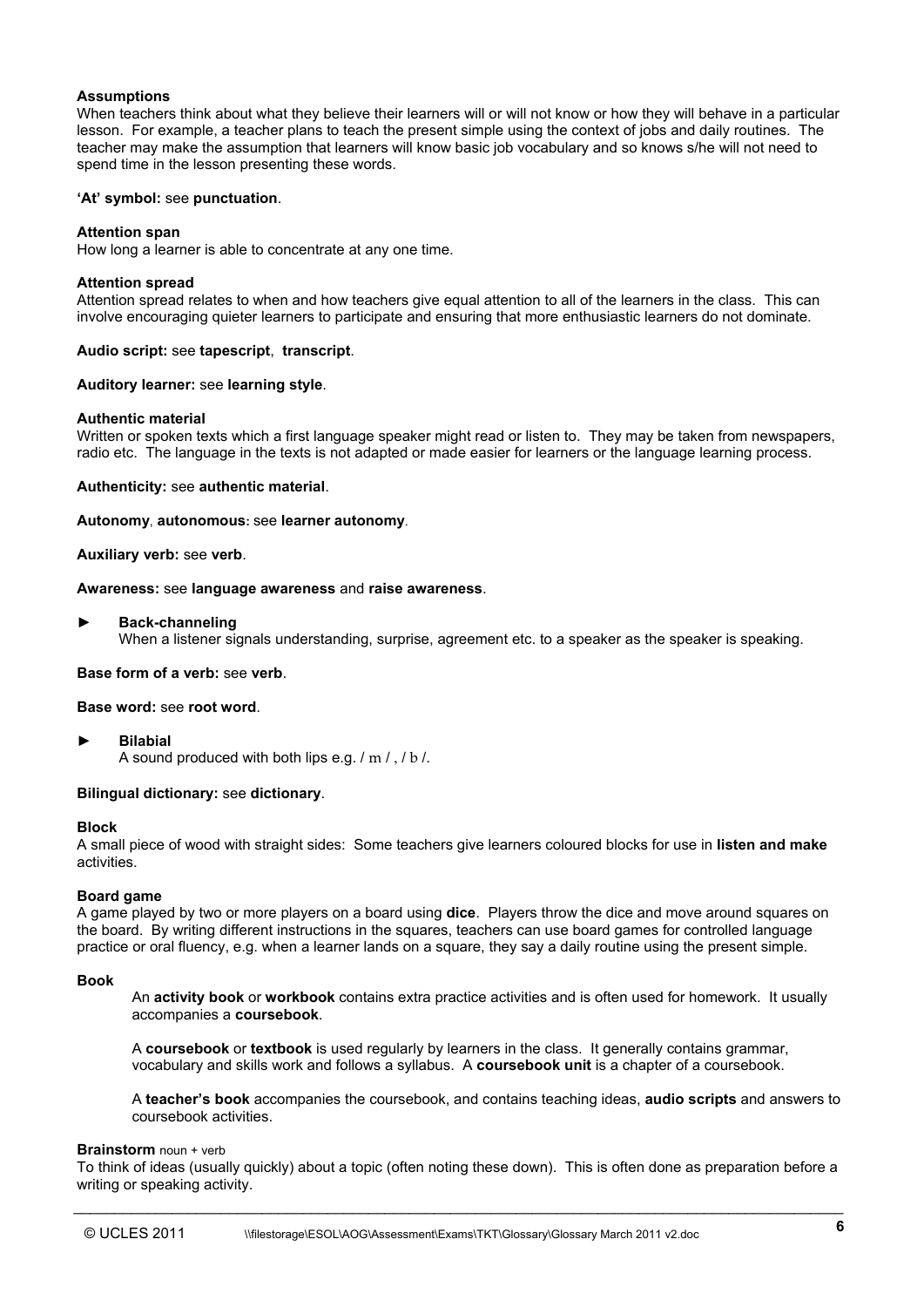## **Brochure:** see **leaflet**, **realia**.

## **Build rapport:** see **rapport**.

## **'Can-do' statements**

Sentences that describe language learners' language use or an aspect of it on a scale of proficiency, e.g. *This learner CAN express simple opinions or requirements in a familiar context.*

## **Capital letter**

A letter of the form and size used at the beginning of a sentence or a name, e.g. *They went to Spain last year.*  See **punctuation**.

## ► **Cataphoric reference**

Reference to something that occurs later in the text; often achieved through use of pronouns or lexical chains e.g. in the sentence *That's what it is – a nuisance*, *That* refers forward to *nuisance*. See **anaphoric, exophoric**.

## **Categorisation** noun, **categorise** verb, **category** noun

To put things into the group (category) to which they belong. For example, learners might categorise a list of different foods into groups (categories) such as fruit and vegetables.

## ► **Causative passive**

A use of the passive to express the idea of making something happen e.g. S*he got her car washed; They had their house painted;* the causative is commonly expressed with the verb 'get' or 'have'. See **passive voice**.

## **Chant** noun + verb

To repeat a phrase, sentence, rhyme, verse, poem or song, usually with others, in a regular rhythm.

#### **Chart** noun

Information in the form of diagrams, lists or drawings often placed on the classroom wall for learners to refer to. Common examples are lists of irregular verb forms or drawings illustrating the meanings of prepositions.

## **Checking understanding:** see **concept questions**, **concept checking**.

## **Checklist** noun

A list of things that a learner or teacher needs to focus on or consider. Examples could include **assessment** checklist, **resources** checklist, lesson planning checklist.

## **Choral drill:** see **drill**.

## **Chunk**

Any pair or group of words commonly found together or near one another, e.g. phrasal verbs, idioms, collocations, fixed expressions.

# **Clarify** verb, **clarification** noun

- 1. To make clear what you mean.
- 2. **Clarify language**. When teachers focus on form, meaning and pronunciation to help learners understand the use and rules of target language. See **ask for clarification**.

## **Class dynamics:** see **group dynamics**.

#### **Class**, **learner profile**

A description of the learners and information related to their learning, including their age, ability, strengths and weaknesses in language and skills.

# **Classroom management**

The strategies used by a teacher to organise the classroom, the learning and the learners, such as seating arrangements, different types of activities, teacher roles and interaction patterns.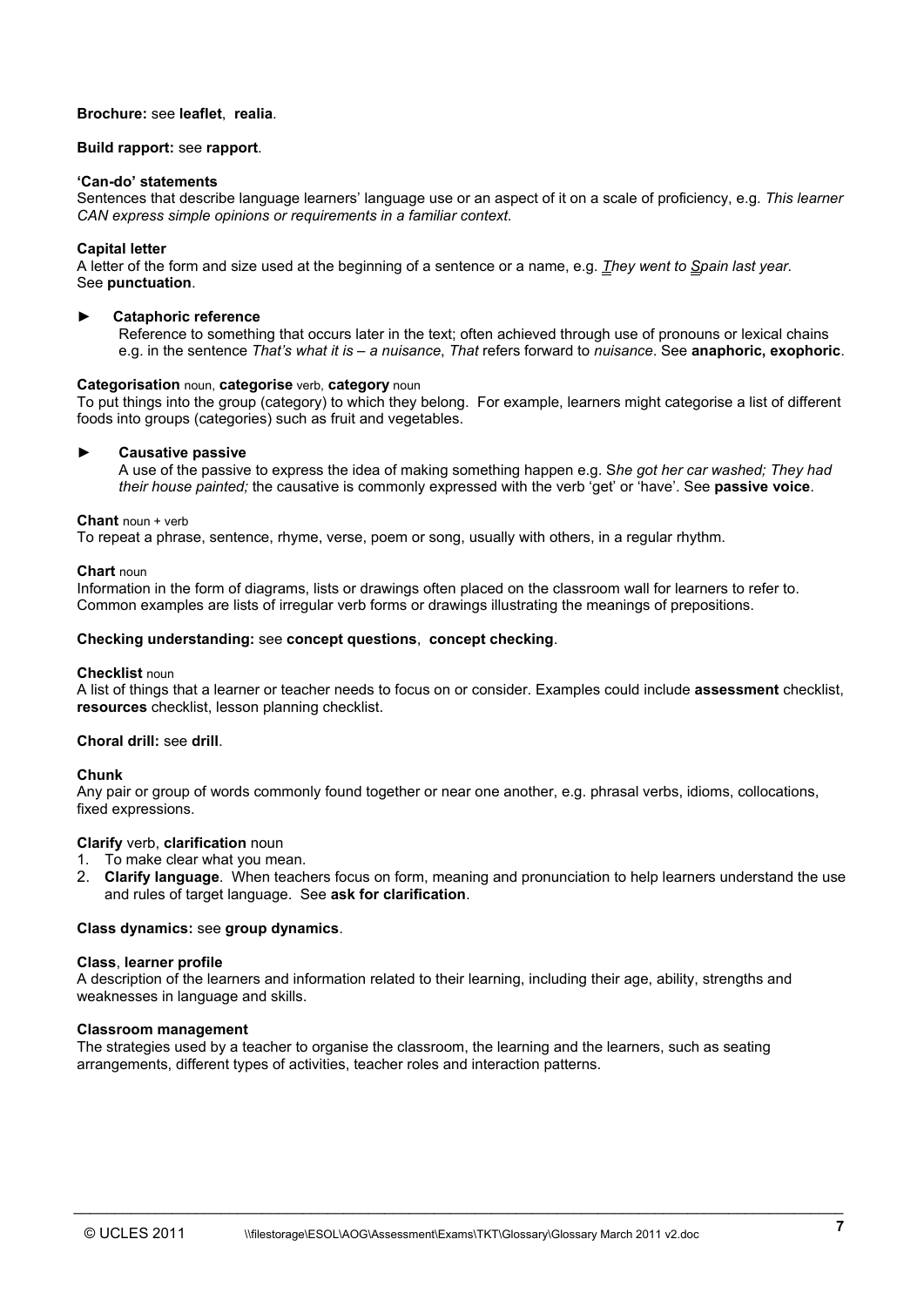## **Clause**

A clause generally consists of a subject and a finite verb relating to the subject and any other elements, e.g. object. A clause can be a full sentence or a part of a sentence.

## **Main clause**

*When the teacher arrived*, *the learners stopped talking*.

# **Subordinate clause**

 *When the teacher arrived*, *the learners stopped talking*.

#### **Relative clause**

 *The learners who were sitting near the front stood up.* 

## ► See **reduced relative clause**.

## **Clip, DVD clip, video clip**

Part of a video or DVD that can be used in class.

## **Closed pairs:** see **pairs**.

## **Closed question**

A question which leads to a yes/no answer or another very short response, e.g. *Did you come to school by bus? Yes. What did you have for breakfast? Toast.* See **open question**.

#### **Cloze test**

A task-type in which learners read a text with missing words and try to work out what the missing words are. The missing words are removed regularly from the text, e.g. every seventh word. A cloze test is used for testing reading ability or general language use. It is different from a gap-fill activity, which can focus on practising or testing a specific language point. See **gap-fill**.

## **Clue**

A piece of information that helps someone to find the answer to a problem, e.g. a teacher could give the first letter of a word she is trying to elicit as a clue to learners to help them find the word.

## **Cognitive (processes)**

The mental processes involved in thinking, understanding and learning.

#### **Coherence** noun, **coherent** adjective

When ideas in a spoken or written text fit together clearly and smoothly, and so are logical and make sense to the listener or reader.

#### **Cohesion** noun, **cohesive** adjective

The way spoken or written texts are joined together with logical grammar or lexis, e.g. conjunctions (*Firstly*, *secondly)*, lexical sets, referring words (*it*, *them*, *this*).

#### **Cohesive device**

A feature in a text which provides cohesion, e.g. use of topic-related vocabulary throughout a text, of sequencing words (*then*, *next*, *after that* etc.), of referencing words (pronouns – *he*, *him*, etc.), of conjunctions (*however*, *although* etc.).

## **Collaborate** verb, **collaborative** adjective

To work together. Learners often collaborate in class when carrying out tasks, which typically involves planning, creating, discussing, evaluating etc.

## **Collective noun:** see **noun**.

## **Collocation** noun, **collocate** verb,

Words which are regularly used together. The relation between the words may be grammatical, for example when certain verbs/adjectives collocate with particular prepositions, e.g. *depend on, good at* or when a verb like *make* or *do* collocates with a noun, e.g. *do the shopping*, *make a plan*. Collocations may also be lexical when two content words are regularly used together, e.g. *We went the wrong way* NOT *We went the incorrect way*.

## **Colloquial**

Language normally used in informal conversation but not in formal speech or writing, e.g. *Give Gran a ring, OK?*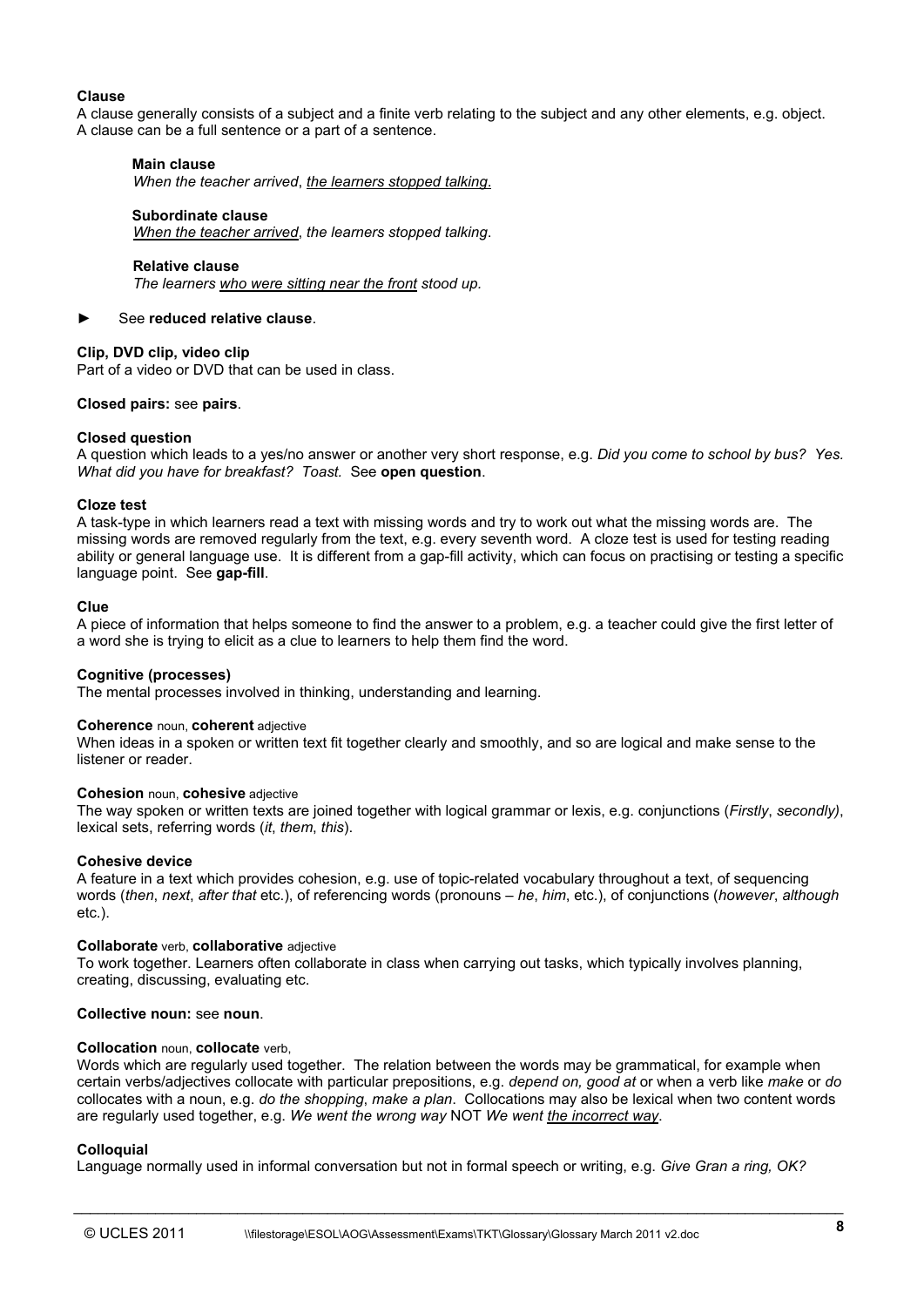## **Comma:** see **punctuation**.

#### **Common noun:** see **noun**.

#### **Communicative activity**

A classroom activity in which learners need to talk or write to one another to complete the activity.

## **Communicative approaches**

A way of teaching and practising language which is based on the principle that learning a language successfully involves communication rather than just memorising a series of rules. Teachers try to focus on meaningful communication, rather than focusing on accuracy and correcting mistakes. See **Grammar-Translation method**.

## **Comparative adjective:** see **adjective**.

## ► **Complement**

Words or phrases that complete the meaning of another word or a sentence e.g. in the sentence *'He gave the man a ticket'*, *'the man a ticket'* is the complement. In *'Jane was unavailable'*, *'unavailable'* is the complement.

## **Complex**

Complicated, not simple.

## **Complex sentence**

A sentence containing a main clause and one or more subordinate clauses.

## **Components (of a lesson plan)**

The main parts of a lesson plan, e.g. aims, procedure, timing, aids, interaction patterns, anticipated problems, assumptions, timetable fit, personal aims.

## **Compound**

Nouns, verbs, adjectives or prepositions that are made up of two or more words and have one unit of meaning, e.g. *assistant office manager*, *long-legged.*

## **Compound noun:** see **noun**.

## **Comprehension**

Understanding a spoken or written text.

**Concept**  Idea or meaning.

# **Concept questions**, **concept checking**

A concept question is a question asked by the teacher to make sure that a learner has understood the meaning of new language, e.g. Teaching the new **grammatical structure** '*used to',* using the example *– He used to live in Paris*. Concept question – *Does he live in Paris now?* Answer *– No.* 

Concept checking is the technique of asking concept questions or using other techniques to check that learners have understood a new structure or item of lexis.

## **Concrete**

Relating to real or specific ideas or concepts. Lexis can be concrete, e.g. words for real objects like clothes, food, animals that can be seen or touched, or abstract. See **abstract**.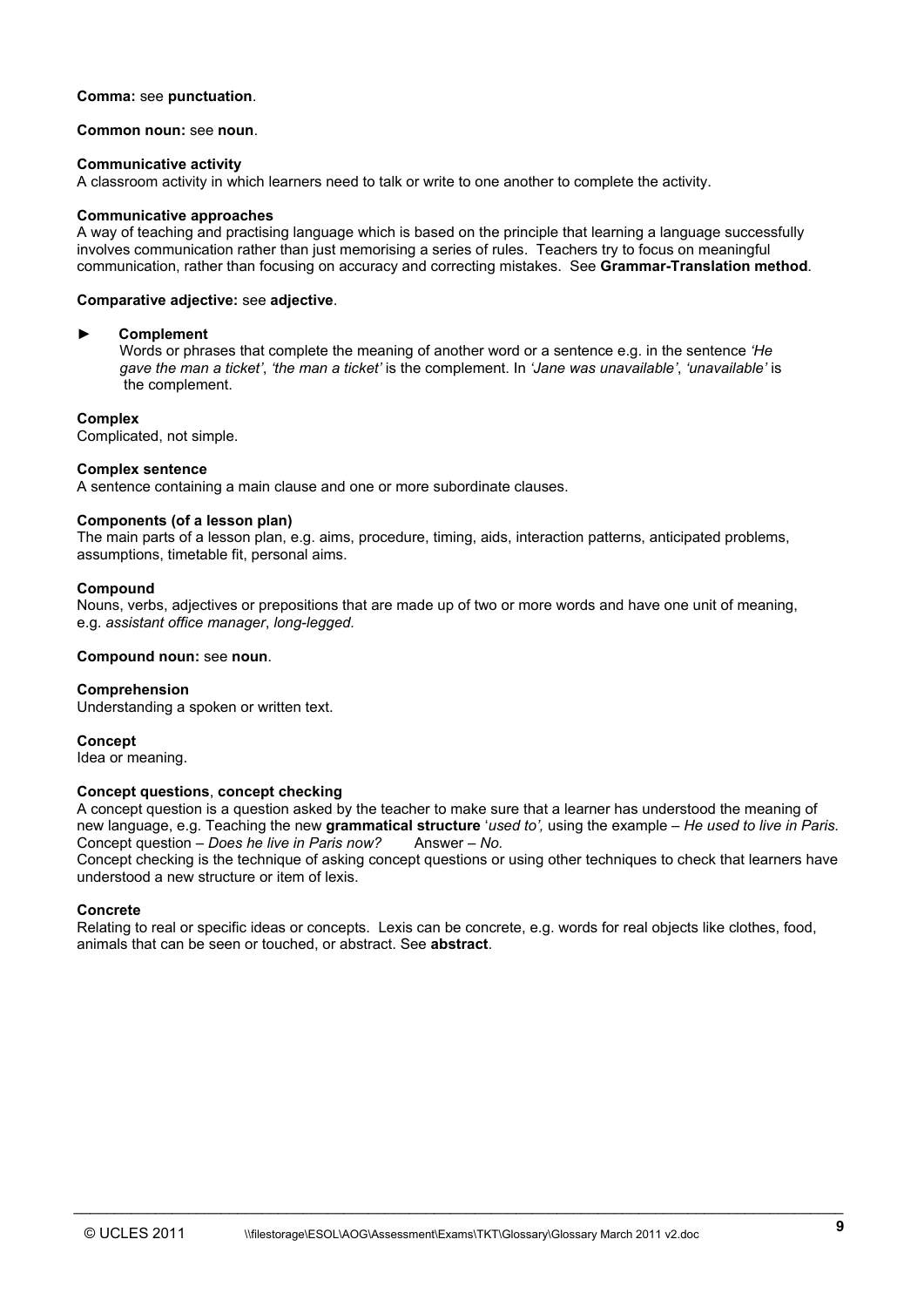## **Conditional (forms)**

A verb form that refers to a possible or imagined situation. Grammar books often mention four kinds of conditionals:

**First (Type 1) conditional** – refers to present or future possible or likely situations, e.g. *I will come if I can.*

**Second (Type 2) conditional** – refers to present or future situations which the speaker thinks are impossible or unlikely, e.g. *I would play for West Ham United if they asked me.*

**Third (Type 3) conditional** – refers to past situations that cannot be changed, e.g. *I would have seen her if I had arrived earlier (but I didn't so I couldn't).* 

**Mixed conditional** – is used when the speaker wants to refer to different time frames in one sentence, e.g. *If I'd arrived on time, I wouldn't have to wait now. If I'd arrived* refers to the past and *I wouldn't have to wait* refers to the present.

## **Confidence** noun, **confident** adjective

The feeling someone has when they are sure of their ability to do something well. Teachers often do activities that help learners to feel more confident about their own ability.

## **Conjunction**

A conjunction (or **connector**) is used to connect words, phrases, clauses or sentences, e.g. *I like tea but I don't like coffee because it's too strong for me.* 

► See **co-ordinating conjunction, subordinating conjunction**.

## **Connected speech**

Spoken language in which the words join to form a connected stream of sounds. In connected speech some sounds in words may be left out or may be pronounced in a weak way, e.g. *Is he busy → l* izi∶bizi: /. See **linking, weak forms**.

## **Connector:** see **conjunction.**

## ► **Connotation**

The associations of a word. These associations may come from a situation, person or culture. e.g. *'garlic'* – in some countries garlic is thought of as health-giving and tasty; in others it is thought of as smelly and overpowering. Because connotations are often subjective, they are not easy to learn. This example is terribly specific and is also cross-cultural. Connotation also explains the difference between words like 'thin' and 'slim' or 'house' and 'property', which has a focus on language itself.

# **Consolidate, reinforce**

To return to something in order to allow learners to understand and remember it more completely. For example, learners can consolidate a grammar point by doing extra practice.

#### **Consonant**

A sound in which the air is partly blocked by the lips, tongue, teeth etc. Any letter of the English alphabet which represents these sounds, e.g.  $d \rightarrow / d$ ,  $c \rightarrow / k$ . See **diphthong** and **vowel**.

## ► **Consonant cluster**

Two or more consonants occurring together at the beginning or end of a syllable e.g. / eks / in  $\ell$  eksa: saiz  $\ell$  (exercise);  $\ell$  str  $\ell$  in  $\ell$  strong).

#### **Consult**

To get advice or information from someone or something, e.g. teachers and learners might consult a dictionary or grammar book.

# **Content and Language Integrated Learning (CLIL)**

An approach in which a foreign language is used as a tool in the learning of a non-language subject in which both language and the subject have a joint role.

## **Content-based instruction, content-based learning**

An approach to teaching, traditionally associated with the US, in which non-native speakers, often from minority language groups, are learning the target language to enable them to integrate into mainstream classes.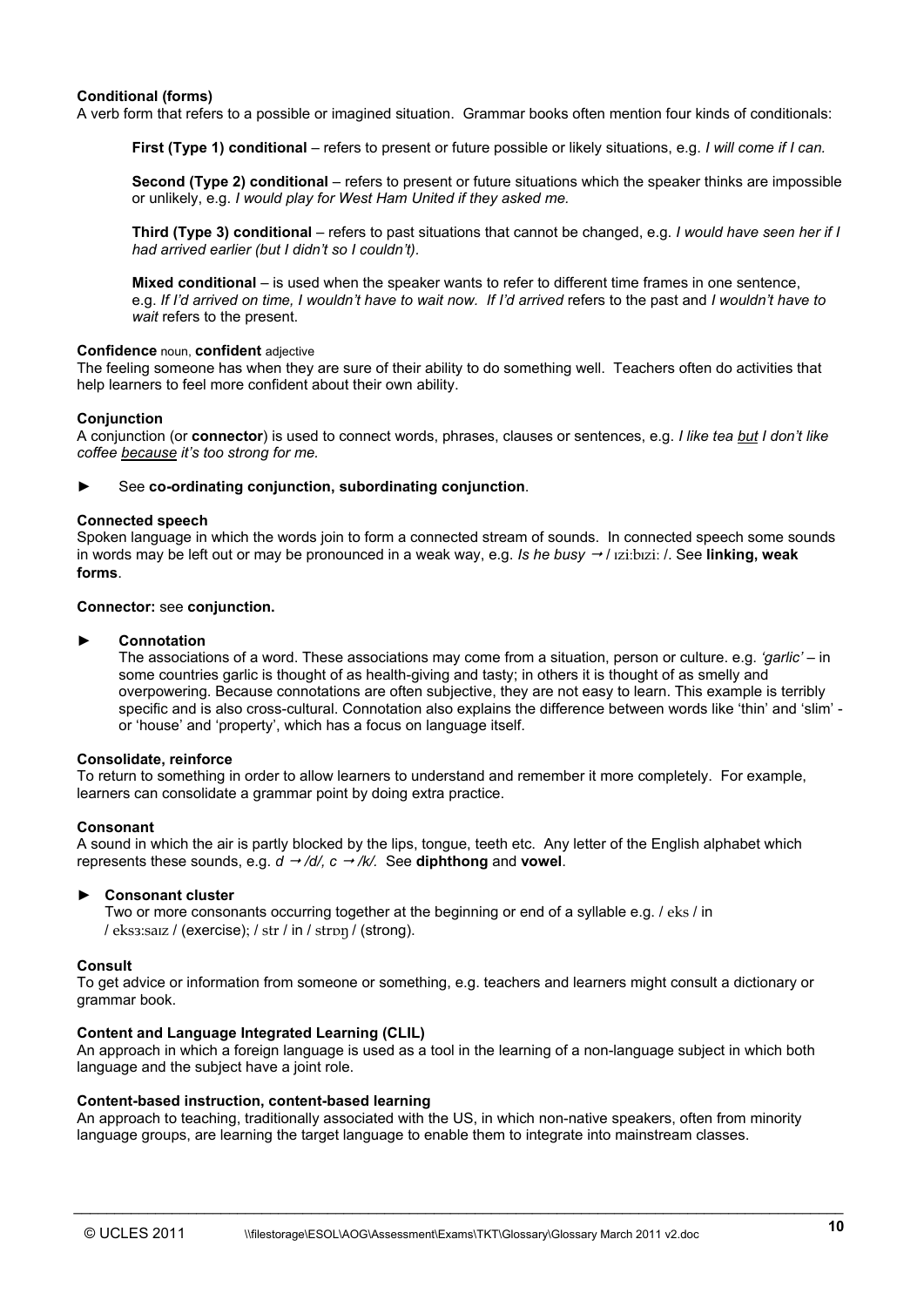# ► **Content word**

A word which carries the main meaning; often contrasted with 'function words' which mainly perform a grammatical function and carry little meaning e.g. in the sentence *' The postman was carrying a very big bag.'* the content words are *postman*, *carrying, very, big, bag*. Content words are usually nouns, verbs, adjectives or adverbs. See **function word**.

## **Context**

- 1. The situation in which language is used or presented, e.g. a story about a holiday experience could be used as the context to present and practise past tenses. Photographs can help to provide a context for a magazine article.
- 2. The words or phrases before or after a word in discourse which help someone to understand that word. See **deduce meaning from context**.

## **Contextualise**

To put new language into a situation that shows what it means. See **set the scene**, **set the context**.

## **Continuous assessment:** see **assessment**.

## **Contraction**

A shorter form of a group of words, which usually occurs in auxiliary verbs, e.g. *you have* = *you've*; *it is* = *it's*.

## **Contrast**

To compare the differences between two things.

## **Contrastive stress:** see **stress**.

## **Contribute**

To give or add something, e.g. in the classroom, learners can contribute to a discussion by taking part and giving their ideas.

## **Contributor:** see **teacher role**.

## **Controlled practice:** see **practice**.

## **Convey meaning**

To express or communicate meaning. Teachers focus on conveying meaning when they present new language.

#### **Co-operation** noun, **co-operate** verb, **co-operative** adjective

Working together and helping each other. In some group work activities learners co-operate to find the answer or solve a problem.

## ► **Co-ordinating conjunction**

Conjunctions which link two main clauses or two other grammatical units which have the same grammatical status. *'and'* and '*but*' are examples of co-ordinating conjunctions e.g. *He was keen but lazy; He played football and tennis.* See **conjunction**.

**Core** 

The most important, central or most basic part of something. See **root word, base word**.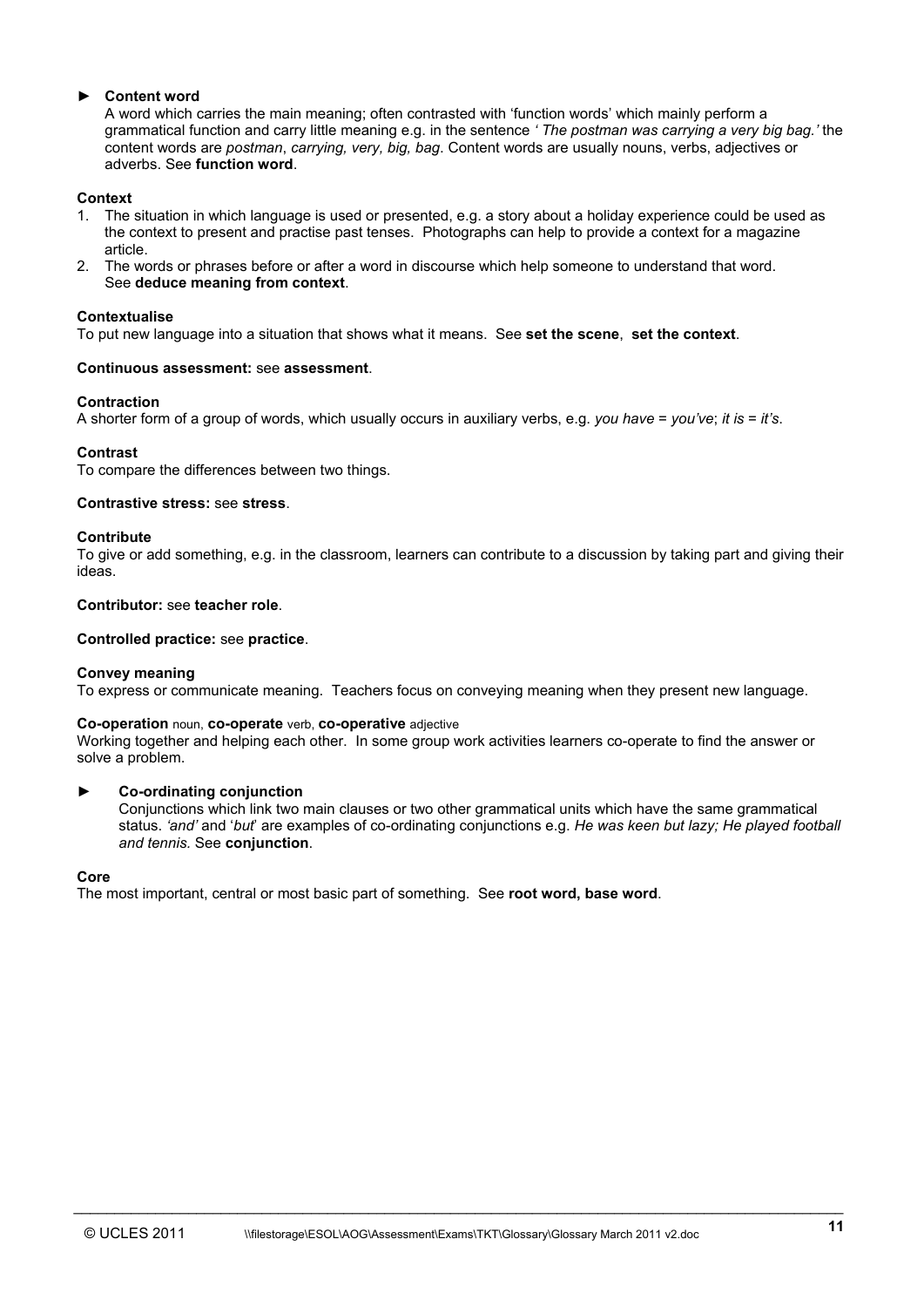## **Correction**

**Echo correction** - When learners make a mistake, the teacher repeats the mistake with rising intonation encouraging learners to correct themselves, e.g.

| Learner: | He don't like it.   |  |
|----------|---------------------|--|
| Teacher: | Don't?              |  |
| Learner: | He doesn't like it. |  |

**Finger correction -** A way of drawing attention to where a learner has made a mistake. The teacher counts out the words a learner has said on her fingers. The fingers represent words and the teacher can show clearly in which word (finger) the mistake was made. A teacher may use her fingers to show that a mistake has been made with word or sentence stress, word order, grammar, pronunciation of sounds etc.

**Self-correction** - When learners correct language mistakes they have made, perhaps with some help from the teacher.

#### See **ignore (errors)**.

#### **Correction code**

A series of symbols a teacher may use to mark learners' writing so that they can correct mistakes by themselves, e.g.  $P =$  punctuation mistake,  $T =$  tense mistake.

#### **Counsellor:** see **teacher role**.

**Countable noun:** see **noun**.

**Coursebook:** see **book**.

**Coursebook unit:** see **book**.

## **Criteria:** see **assessment criteria**.

#### **Cross reference**

A note that tells the reader of a book to go to another place in the book to get more information, e.g. in a dictionary entry for *early* it might say: *early ─ arriving before the planned time. OPP LATE.* This is a cross reference showing the reader that there is information about *late* in another entry.

#### **Crossword puzzle**

A word game in which learners complete a grid. Learners write the answers to clues in the squares on the grid. It is often used to **review** and **consolidate** vocabulary.

## **Cue card**, **prompt card**

A card on which there is/are (a) word(s) or picture(s) to prompt or encourage learners to produce particular language, often during a controlled practice activity or drill, e.g. a teacher presenting *I like + ing / I don't like + ing* could have a number of picture cue cards with different activities (swimming, reading etc). Learners have to respond to the cue card using *I like + ing* or *I don't like + ing*. See **flashcard**.

#### **Curriculum**

The subjects which make up an educational programme. They are taught differently in different contexts and in different cultures. See **syllabus**.

#### ► **Declarative form, declarative question**

The declarative form refers to the form of a sentence/utterance/clause that is used to make statements and give information. A declarative question is a question with the grammar of a statement but said with intonation that shows it is a question.

## **Decline, refuse an invitation**

To say that you will not accept an invitation, e.g. *I'm sorry but I can't*.

## **Deduce meaning from context**

To guess the meaning of an unknown word by using the information in a situation and/or around the word to help, e.g. *I drove my van to the town centre and parked it in the central car park*. *Van* must be some kind of vehicle because you *drive* it and *park* it.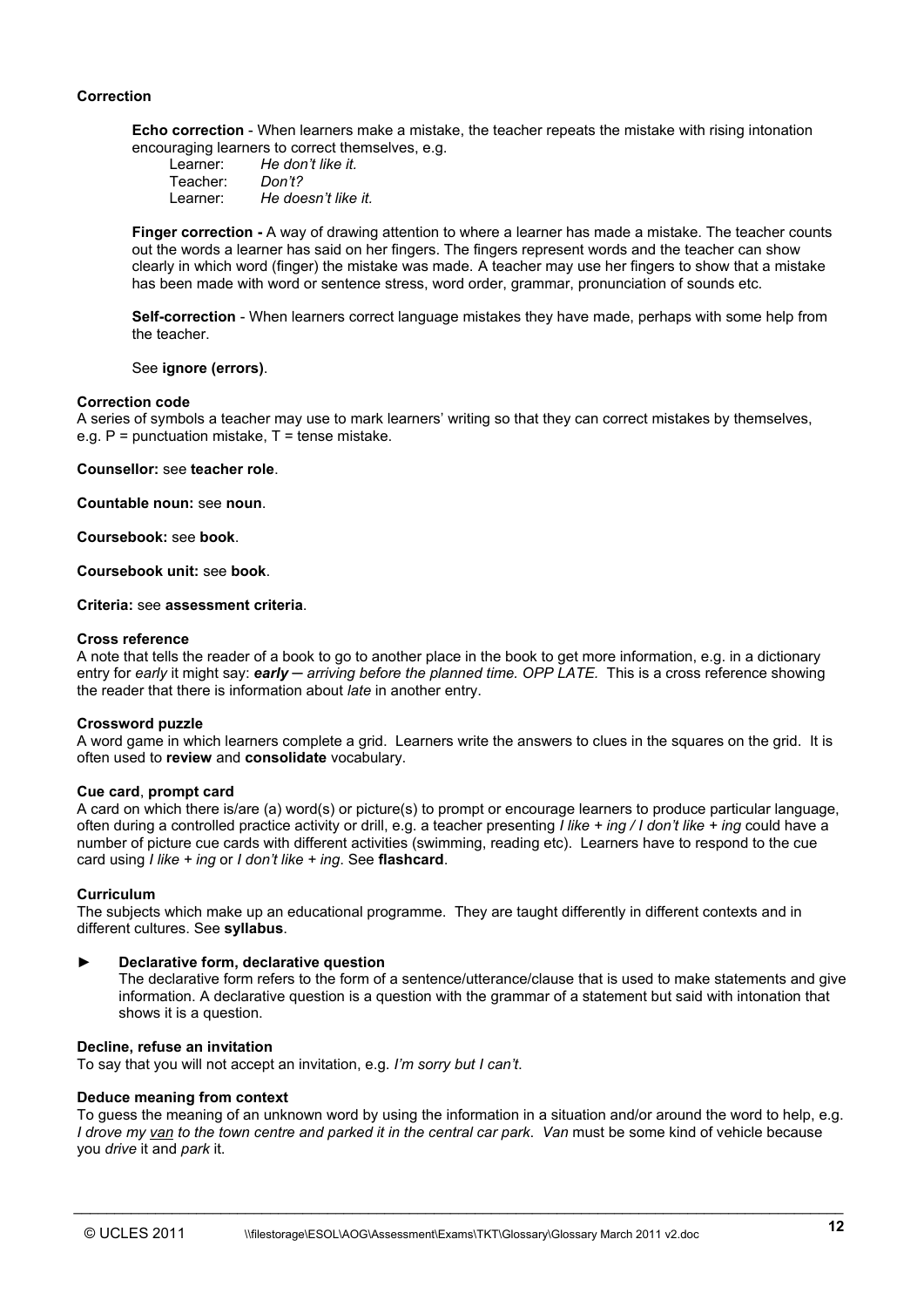## **Definition** noun, **define** verb

An explanation of the meaning of a word, e.g. in a dictionary.

#### ► **Delexicalised**

That has (almost) lost its denotative meaning; usually used to describe verbs that combine with nouns to form multi-word verbs e.g. *to have a shower, to take a break, to make a difference.*

#### **Demonstrative adjective:** see **adjective**.

## **Demonstrative pronoun:** see **pronoun**.

**Demotivate:** see **motivation**.

- ► **Denotation:** see **meaning**.
- ► **Dental**  Involving the teeth. Dental sounds  $(1 \theta 1, 1 \delta 1)$  are made with the teeth.

## **Dependent preposition:** see **preposition**.

## **Detail, read for detail, listen for detail**

To listen to or read a text in order to understand most of what it says or particular details. See **gist, global understanding**.

### **Determiner**

A determiner is used to make clear which noun is referred to, or to give information about quantity, and includes words such as *the*, *a*, *this*, *that*, *my*, *some*, e.g. *That car is mine*.

#### **Develop skills**

To help learners to improve their listening, reading, writing and speaking ability. Teachers do this in class by providing activities which focus on skills development. See **skills**.

## **Developmental error:** see **error**.

**Diagnostic test** noun, **diagnose** verb: see **assessment** and **test**.

#### **Diagnostician:** see **teacher role**.

## **Dialogue**

A conversation between two or more people.

#### **Dice**

Small blocks of plastic or wood with six sides and a different number of spots on each side. They are used in **board games**.

#### **Dictation** noun, **dictate** verb

An activity which typically involves the learners in writing down what the teacher reads aloud. See **picture dictation**.

## **Dictionary**

A **bilingual dictionary** uses translation from one language into another language for definitions and examples.

A **monolingual dictionary** uses only the target language for headwords, definitions, examples etc.

A **thesaurus** is a type of dictionary in which words with similar meanings are grouped together.

## **Differentiation** noun, **differentiate** verb

To make or see a difference between people and things. In teaching, this can have a special meaning relating to dealing with mixed ability learners in one class, e.g. the teacher can provide different tasks, activities, texts or materials for different learners in the class according to their ability.

## **Diphthong**

A vowel combination which is pronounced by moving from one vowel to another, e.g. / aˆ */* as in *my* is pronounced by moving from / æ /to / ˆ /. See **consonant** and **vowel**.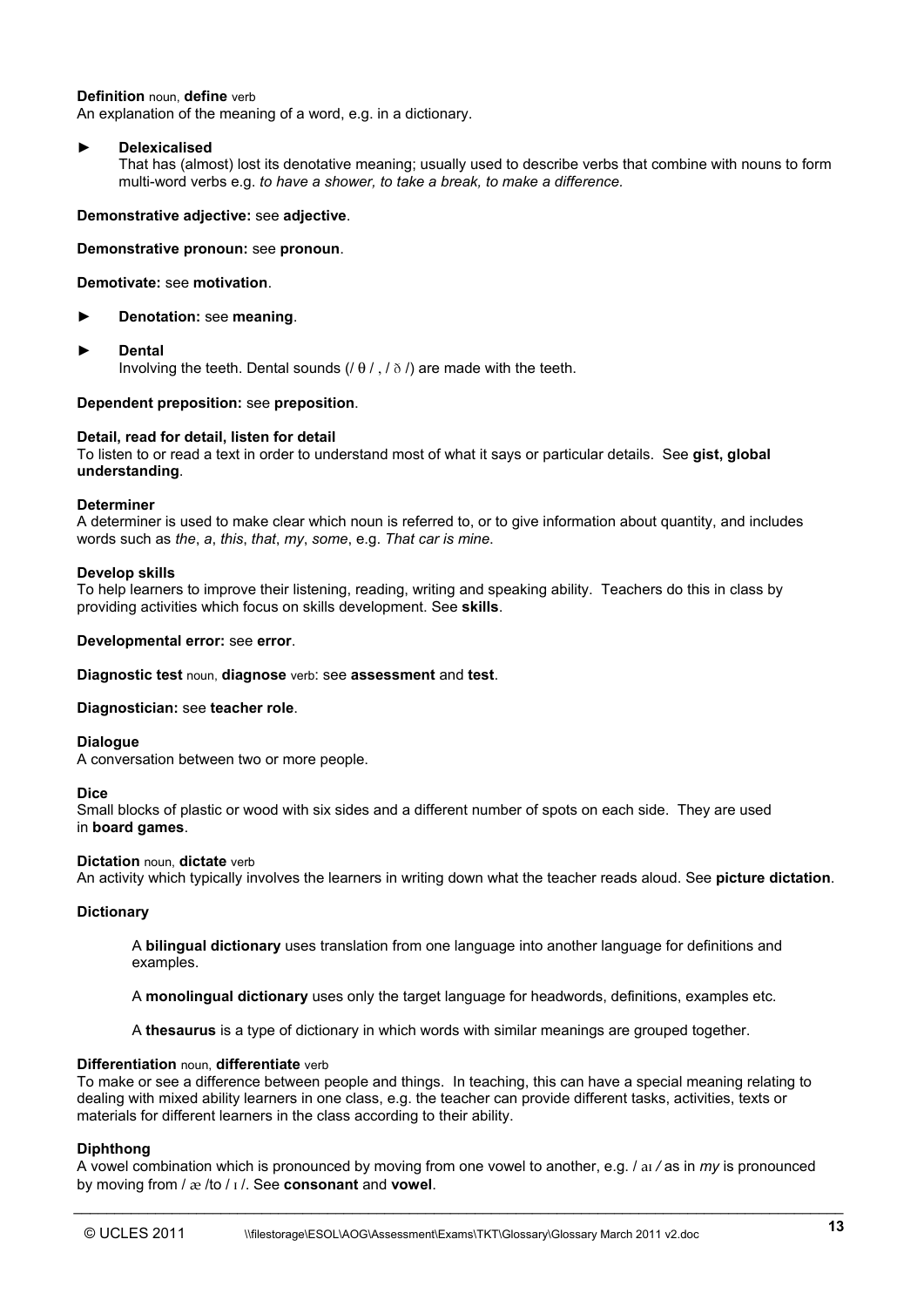## **Direct object:** see **object**.

#### **Direct speech, question**

The actual words someone says, e.g. *He said,* '*My name is Ron.*'*, 'What do you mean, Sue?', asked Peter*. See **indirect question** and **reported speech**, **statement**, **question**.

# **Discipline** noun + verb

The system of rules used to maintain control of learners in the classroom.

#### **Discourse**

Spoken or written language in texts or groups of sentences.

#### ► **Discourse marker**

A word or phrase that signals the function of the information that will follow/has just been given. e.g. in the sentence '*She was interested in many subjects, for example, food technology.' 'for example'* signals that an example will follow. In the sentence '*By the way*, *they've become good friends.' 'by the way'* signals that the remark gives additional information not wholly coherent with previous information.

#### **Discriminate**, **distinguish**

To identify the difference between two or more things, e.g. sound discrimination is hearing the differences between sounds, particularly minimal pairs, e.g. *not/lot* ; *ship/sheep*.

#### **Distract**

To prevent someone from concentrating on doing something. For example, talking to someone when they are trying to read a book.

#### **Dominate** verb, **dominant** adjective

To have a very strong influence over what happens. If a particular learner is dominant in class, then other learners get less chance to participate actively. If a teacher dominates, the lesson is **teacher-centred**.

#### **Draft** noun + verb

A draft is a piece of writing that is not yet finished, and may be changed. A writer drafts a piece of writing. That is, they write it for the first time but not exactly as it will be when it is finished. See **re-draft, process writing**.

#### **Drill**

A **technique** teachers use for encouraging learners to practise language. It involves guided repetition or practice.

In a **choral drill** the teacher says a word or sentence and the learners repeat it together as a class.

In an **individual drill** the teacher says a word or sentence and one learner repeats it.

In a **substitution drill** the teacher provides a sentence and a different word or phrase which the learner must use (or substitute) in exactly the same structure, e.g.

| Teacher: | I bought a book. Pen. |  |
|----------|-----------------------|--|
| Learner: | I bought a pen.       |  |

In a **transformation drill** the teacher says a word or a sentence and the learner answers by changing the sentence into a new grammatical structure, e.g.

| Teacher: | I bought a pen. Didn't       |
|----------|------------------------------|
| Learner: | I didn't buy a pen.          |
| Teacher: | I went to the cinema. Didn't |
| Learner: | I didn't go to the cinema.   |

## **DVD clip:** see **clip**.

#### ► **Dynamic verbs**

Verbs referring to actions, events or bodily sensations and that express some kind of action. They can be used in the progressive/continuous form e.g. H*is leg is hurting him; They're eating their supper; It's changing shape.*

 $\_$  , and the state of the state of the state of the state of the state of the state of the state of the state of the state of the state of the state of the state of the state of the state of the state of the state of the

## **Dynamics:** see **group dynamics**.

## **Echo correct:** see **correction**.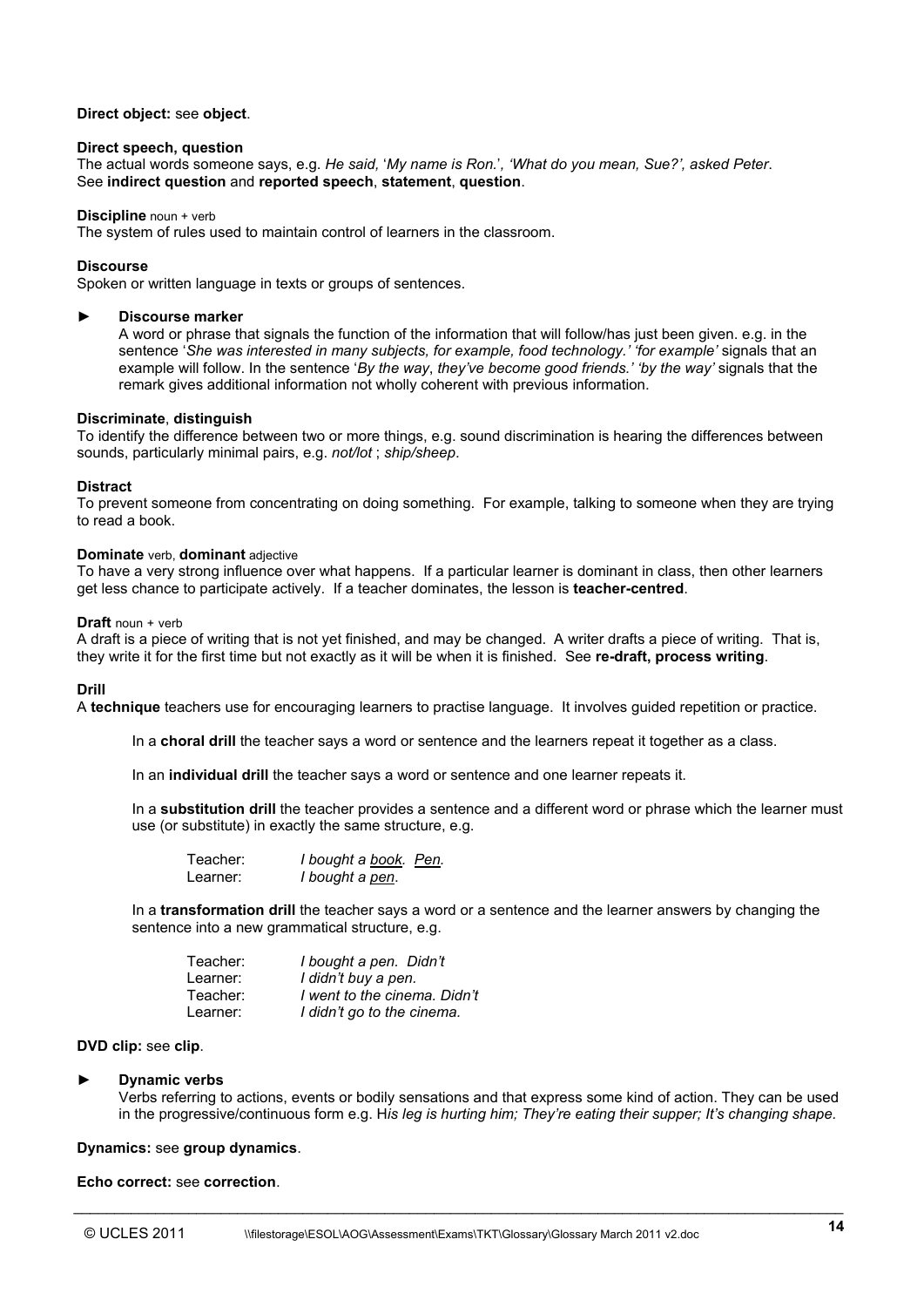## **Eclectic** adjective

An approach to language teaching in which the teacher uses techniques and activities taken from different methods.

## **Edit** verb

To shorten or change or correct the words or content of some parts of a written text to make it clearer or easier to understand. See **process writing**.

## **Effective** adjective

Having the intended or desired result.

## **Elicit** verb

When a teacher thinks that some learners will know a piece of language or other information, s/he asks targeted questions or gives clues to get, or **prompt** learners to give the target language or information rather than simply providing it to the class her/himself.

## ► **Elision**

When a sound is left out in connected speech because it is followed by a similar sound e.g. in 'he gave up politics' the /p/ in 'up' is likely to be elided /higery^pplitiks/

## ► **Ellipsis**

When a word, phrase or clause is left out in discourse because it is unnecessary for conveying meaning e.g. in the sentence ' *They made a big effort and ended up winning the prize,' 'they'* is left out before *'ended up'* because it is clear what the subject of this verb is.

#### **Emphasis** noun, **emphasise** verb, **emphatic** adjective

When special force or attention is given to a word or information because it is important, e.g. *I want to start the lesson at SIX o'clock not seven o'clock.*

## **Enable** verb

To help someone be able to do something. To make something possible. For example, using a correction code on learners' writing enables learners to improve their own work.

#### **Encouragement** noun, **encourage** verb

When a teacher helps learners to succeed by giving them confidence, e.g. *'Of course you can do it! You're doing very well'.* See **confidence**.

#### **Energy levels**

If learners are interested and working hard, then the energy levels are high; if learners are bored or tired, then the energy levels are low.

#### **English-medium school**

A school in a non-English speaking country, in which all subjects are taught using English.

## **Enquire**

To ask for information, e.g. *What time does the train leave?*

#### **Entry**

An item, for example a piece of information that is written or printed in a dictionary about a word, e.g. *easy* / i:zi / *adj*, *adv. 1. not difficult, and not needing much physical and mental effort: an easy job.*

#### **Error**

A mistake that a learner makes when trying to say something above their level of language or language processing.

A **developmental error** is an error made by a second language learner which could also be made by a young person learning their mother tongue as part of their normal development, e.g. *I goed there last week* (I went there last week).

A **fossilised error** is an error that has become a permanent feature of a learner's language, the error has become a habit. Fossilised errors cannot easily be corrected.

When a learner makes a **slip** they make a language mistake but they are able to correct themselves.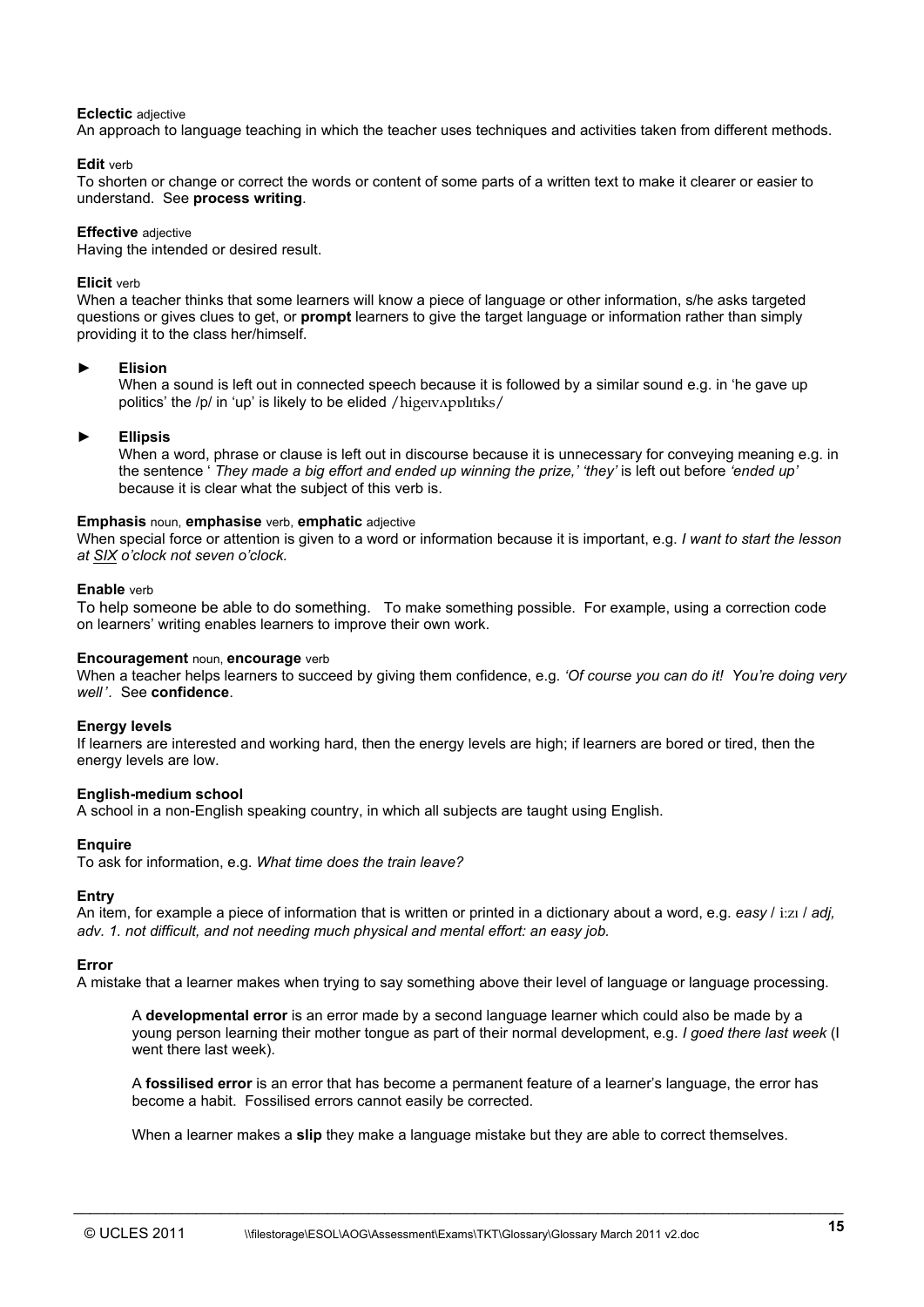## **Establish**, verb

To discover or get proof of something. Assessing learners can establish the progress they have made.

## **Evaluation** noun, **evaluate** verb

To assess or judge the quality, importance or effectiveness of something. Teachers may evaluate learners' progress or strengths and weaknesses.

## **Exchange** verb + noun

- 1. To give something to another person and receive something in return.
- 2. An exchange can also be used to refer to the part of spoken interaction in which one person speaks and another responds to what they said.

#### **Exclamation mark:** see **punctuation**.

## ► **Exophoric reference**

Reference to something that is outside the text; often achieved through pronouns or demonstrative adjectives, e.g. in the sentence *'Pass me that piece of paper, will you?' 'that'* is exophoric, referring to something in the speaker's surroundings. See **anaphoric, cataphoric.**

## **Expectation**

A belief about the way something will happen. Learners often have expectations about what and how they should learn.

## **Exploit (material)**

To use material for a particular purpose.

## **Exponent**

An example of a grammar point, function or lexical set.

#### **Exposure** noun, **expose** verb

When learners listen to or read language without being consciously aware of it.

#### **Express**

To show or make known a feeling or an opinion in words, e.g.

| <b>Express ability, e.g.</b>                              | I can swim.                                                                        |
|-----------------------------------------------------------|------------------------------------------------------------------------------------|
| <b>Express intention, e.g.</b>                            | I'm planning to visit him next year.                                               |
| <b>Express necessity, e.g.</b>                            | He needs to get a new passport.                                                    |
| <b>Express obligation, e.g.</b> You must wear a seatbelt. |                                                                                    |
|                                                           | <b>Express permission</b> , e.g. You can have a look at my book.                   |
|                                                           | <b>Express preference, e.g.</b> <i>l'd rather have coffee than tea.</i>            |
| <b>Express probability, e.g.</b> He should be in later.   |                                                                                    |
|                                                           | <b>Express prohibition</b> , e.g. You mustn't use your mobile phone while driving. |

#### **Extension task**, **extend** verb, **extended** adjective

An activity which gives learners further or extended practice of the target language or the topic of the lesson or additional skills work.

#### **Extensive listening/reading**

Listening to or reading long pieces of text, such as stories or newspapers. See **intensive listening/reading**.

 $\_$  , and the state of the state of the state of the state of the state of the state of the state of the state of the state of the state of the state of the state of the state of the state of the state of the state of the

#### **Extract**

Part of a text which is removed from an original, longer text.

#### **Facial expression**

A person can show how they feel through their face, e.g. smiling, showing surprise.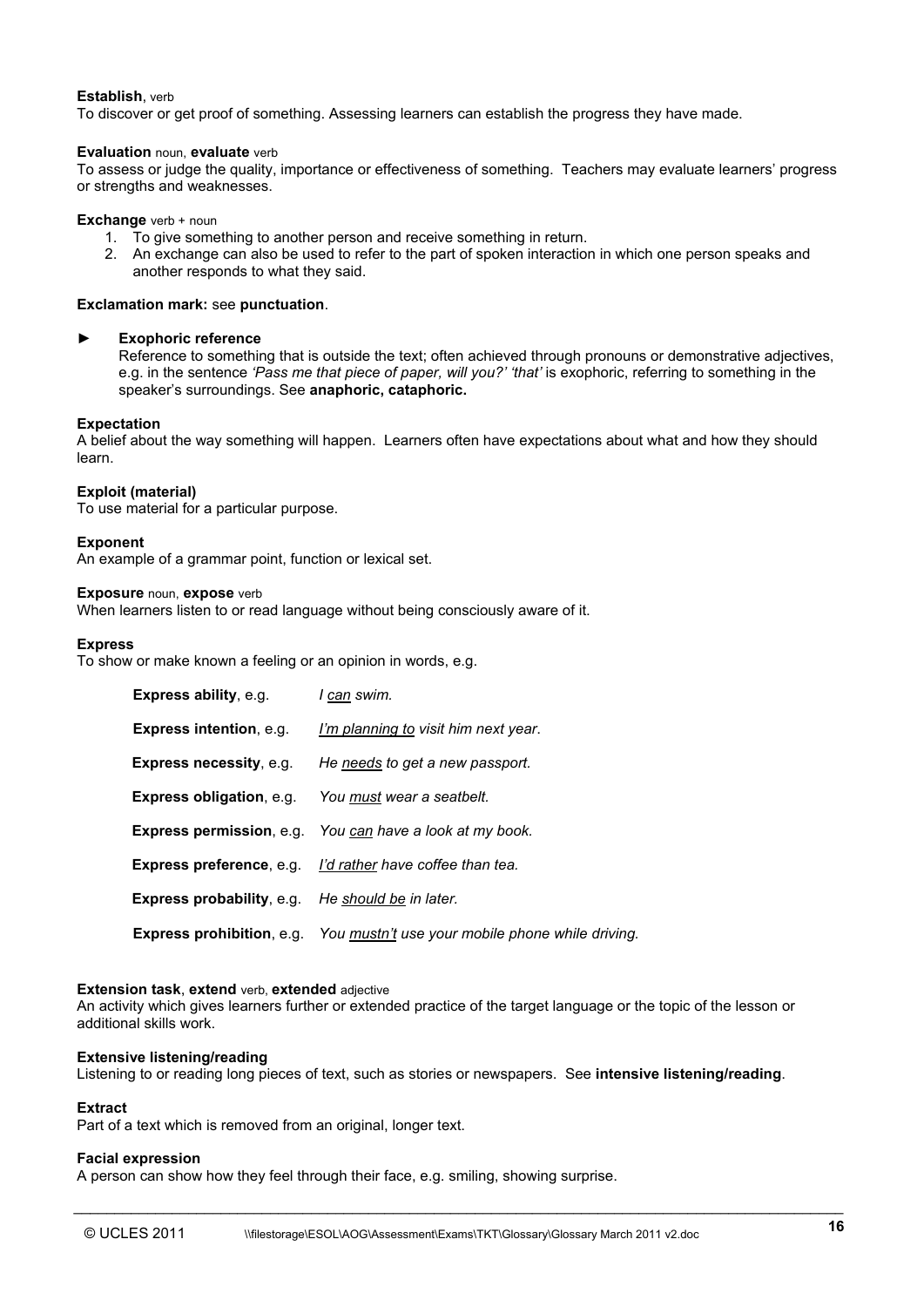## **Facilitator** noun, **facilitate** verb

To make something possible. Teachers facilitate learning by planning and delivering lessons and maintaining discipline in the classroom. See **teacher role**.

## **Factor**

A fact or situation which influences the result of something, e.g. the factors which influence whether someone learns a language successfully or not.

## **Fairy story**

A traditional story written for children which usually involves imaginary creatures and magic.

## **False friend**

A word in the target language which looks or sounds as if it has the same meaning as a similar word in the learners' first language but does not, e.g. In French, '*librairie*' is a place where people can buy books. In English, a *library* is where you may go to borrow books rather than somewhere where you go to buy books (a *bookshop*).

## **Feature**

A feature of something is an interesting or important part or characteristic of it. Take, for example, the sentence *I can play tennis.* In connected speech, *can* is pronounced / kan / – the weak form / a / is a feature of this sentence.

## **Feedback** noun + verb, **give, provide feedback**.

- 1. To tell someone how well they are doing. Teachers might give learners feedback at a certain point in the course, or after an exercise that learners have just completed. In addition, learners can give feedback to teachers and teacher trainers give feedback to trainee teachers.
- 2. To communicate to a speaker that you understand (or not) what they are saying.

## **Peer feedback**

Feedback given to a learner by another learner in the class.

## ► **Figurative:** see **meaning**.

#### **Filler**

- 1. A short activity between the main stages of a lesson used for reasons such as time management or to provide a change of pace etc.
- 2. A word or sound used between words or sentences in spoken English when someone is thinking of what to say, e.g. *When I went to London … um … I think it was about … er … 4 years ago*. *Er* and *um* are conversational fillers.

## **Finger correction:** see **correction**.

## ► **Finite verb**

A part of the verb which shows time or person e.g. in the sentence *'He goes away, laughing*, *'goes'* shows time and person whereas *'laughing'* shows neither. See **non-finite verb.** 

## **First conditional:** see **conditional (forms)**.

**First language:** see **mother tongue**, **L1/L2**.

#### **First person:** see **person**.

#### **Flashcard**

A card with words, sentences or pictures on it. A teacher can use these to explain a situation, tell a story, teach vocabulary etc. See **cue card, prompt card**.

#### **Flexible** adjective

Something or someone that can change easily to suit new situations. Teachers need to be flexible and to be prepared to change or adapt if the lesson is not going to plan.

## **Flipchart**

A pad of large sheets of paper fixed to a stand, which teachers use for presenting information to the class.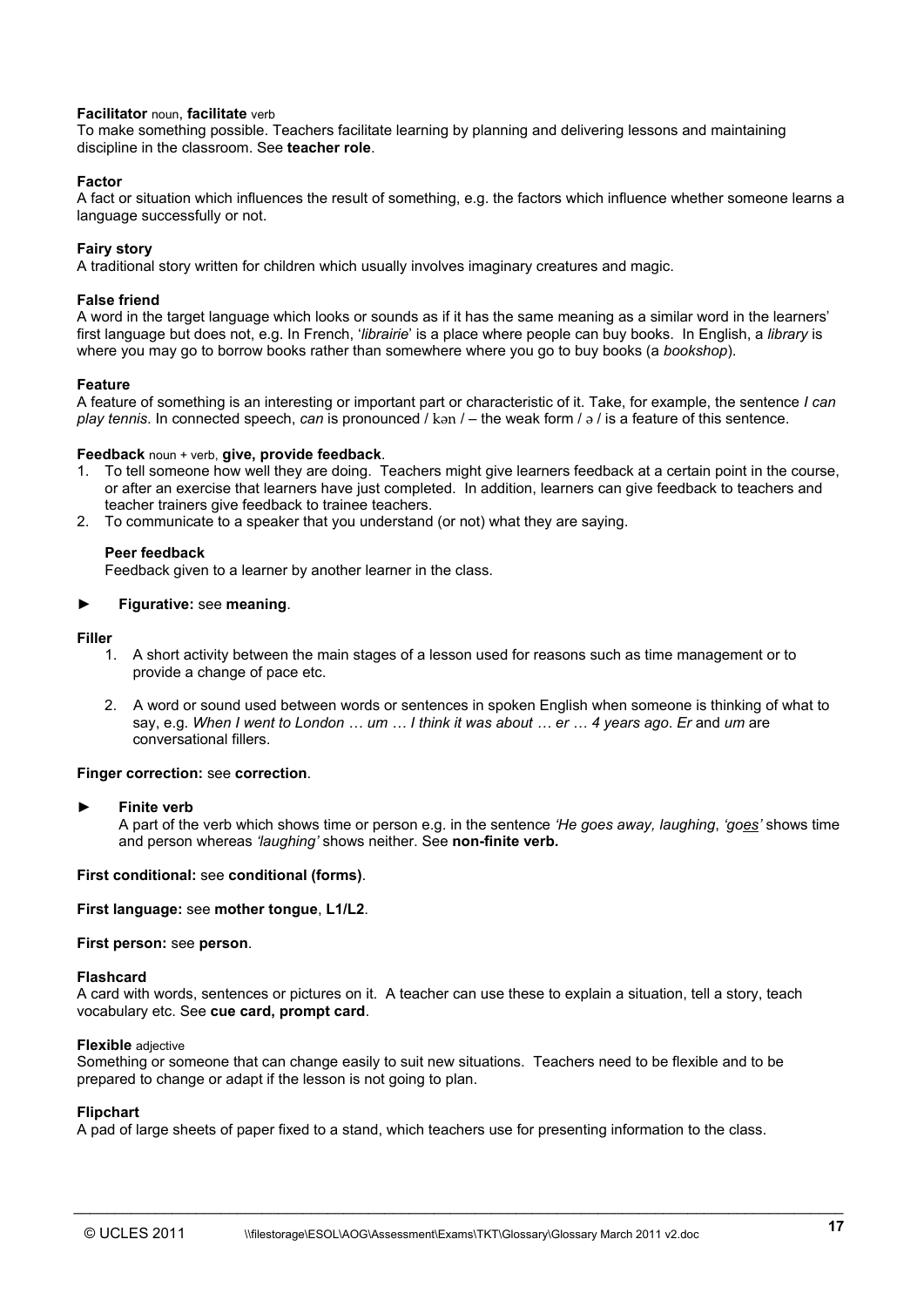## **Fluency**

**Oral fluency** – being able to speak using connected speech at a natural speed with little hesitation, repetition or self-correction. In spoken fluency activities, learners typically give attention to the communication of meaning, rather than trying to be correct.

**Written fluency** – being able to write in a clear and confident way. In a written fluency activity, learners give attention to the content and ideas of the text rather than trying to be correct.

## See **accuracy**.

## **Focus on**

To pay attention to something, to notice something, to **highlight** something.

## **Focus on form**

Paying attention to the words/parts of words that make a language structure or to spelling or pronunciation.

## **Form**

The form of a grammatical structure is the way it is written or pronounced and the parts which combine to make it, e.g. the present perfect (grammatical structure) is made up of *have + past participle* (the form)*.*

#### **Formal assessment:** see **assessment**.

#### **Formal language**

Language used in formal conversations or writing, e.g. *Yours faithfully*. See **informal language** and **register**.

**Formality (level of):** see **register**.

## **Formative assessment:** see **assessment**.

#### **Fossilisation**

The process in which incorrect language becomes a habit and cannot easily be corrected. See **error**.

#### **Fossilised error:** see **error**.

#### **Freer practice, free practice:** see **practice**.

► **Fricative** 

A sound produced by creating friction in the air flow e.g.  $/f/f/f/f$ ,  $/f/f/f$ ,  $/h/f/f$ 

► **Fronting** 

Putting part of a sentence or utterance in a non standard position at the beginning of a sentence/utterance, usually to emphasise the topic e.g. 'That music, I can't stand it'.

#### **Full stop:** see **punctuation**.

#### **Function**

The reason or purpose for communication, e.g. *making a suggestion*; *giving advice*.

#### ► **Function word**

A word with little semantic meaning that is included in a sentence or utterance mainly to help form its grammatical structure and convey its grammatical meaning e.g. in the sentence *'Bill was spending the evening at home'*, *'was'*, *'the'* and *'at'* are function words. See **content word.**

#### **Functional approach**

A way of teaching which uses a syllabus based on functions.

#### **Functional exponent**

A phrase which is an example of a function and shows the purpose of what the speaker is communicating, e.g. *Let's ...* This phrase is one way to make a suggestion. It is an example (or exponent) of the function of suggesting. See **function**.

 $\_$  , and the state of the state of the state of the state of the state of the state of the state of the state of the state of the state of the state of the state of the state of the state of the state of the state of the

## **Future forms:** see **tense**.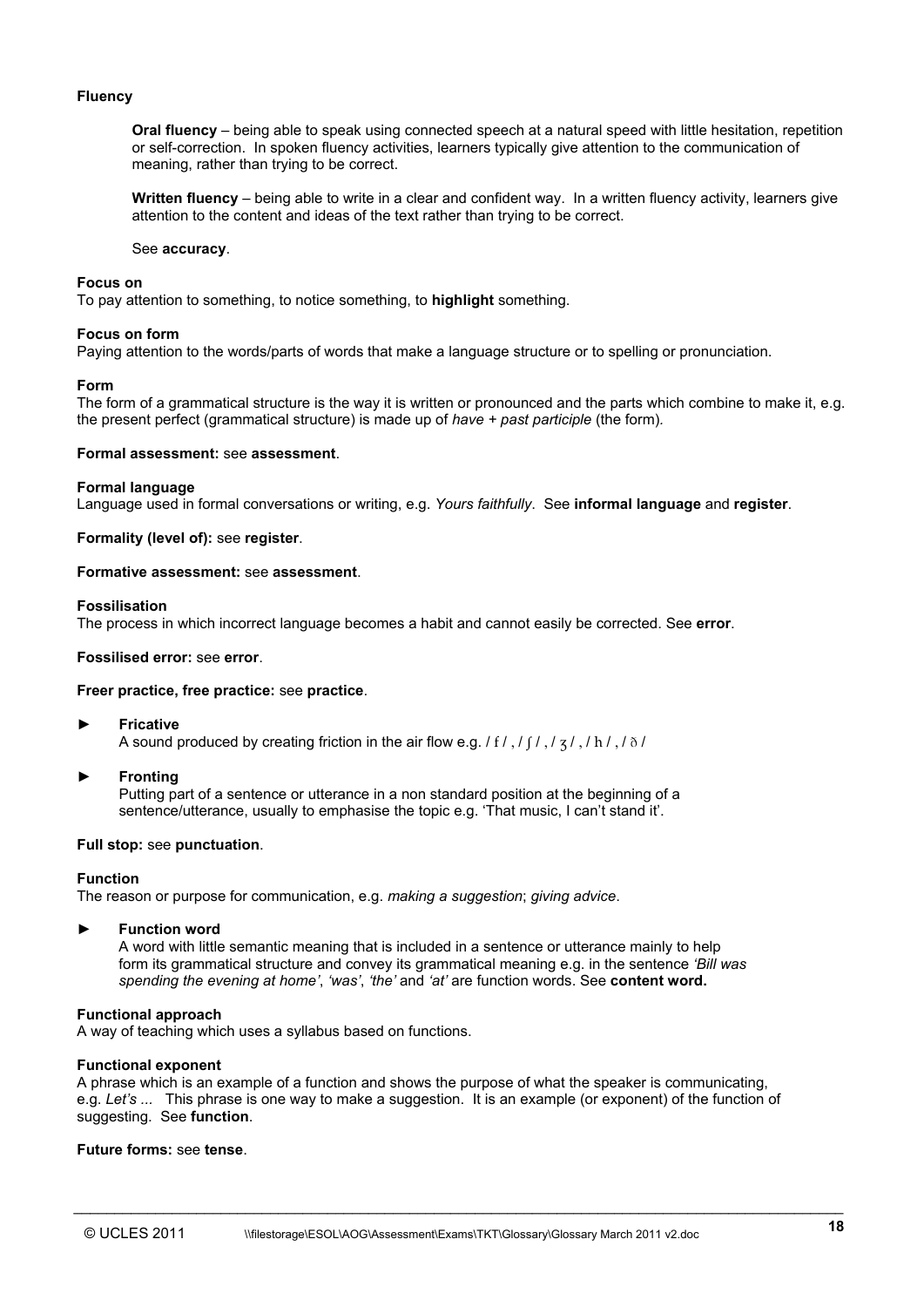## **Gap-fill**

An activity in which learners fill in spaces or gaps in sentences or texts. This is often used for restricted practice or for focusing on a specific language point. This is different from a cloze test which can focus on reading ability or general language use. See **cloze test**.

# **Generate interest:** see **arouse interest**.

## **Gerund,** *-ing* **form**

A form of a verb functioning as a noun, which ends in *-ing*, e.g. *I hate shopping*.

## **Gesture** noun + verb

A movement with part of the body, e.g. hand, head, which is used to **convey meaning**.

## **Get learners' attention**

To make learners listen to the teacher after they have been doing group or pairwork or at the start of the lesson.

## **Gist**, **global understanding, listening/reading for gist, listening/reading for global understanding** To read or listen to a text and understand the general meaning of it, without paying attention to specific details. See **detail, read for detail, listen for detail.**

## **Give feedback:** see **feedback**.

## ► **Glottal (stop)**

A plosive sound produced at the back of the mouth and represented by the phonemic symbol / ÷ /. In English it sometimes replaces other sounds, especially  $/ t$  /, e.g.  $/$  wp?  $/$  (what),  $/$  li<sup>2</sup>l  $/$  (little).

## **Glue** noun + verb

Glue is used to fix or join things together. For example, children cut out pictures from a magazine and then glue them onto a poster they are making in class.

## **Goal**, **target**

An aim that a learner or teacher may have.

## ► **Gradable/ungradable**

A gradable adjective or adverb can be measured in degrees. Non-gradable adjectives or adverbs cannot be. Examples of gradable adjectives are '*exciting, solid, interesting'*. They can be qualified by words such as *more, rather, quite* which show degree. Examples of ungradable adjectives are '*perfect, alive, salaried'.*

## **Grade (language)**

To use language that is at the correct level for the learners and is not too easy or difficult. See **graded reader**.

## **Graded reader**

A book where the language has been made easier for learners. These are often books with stories or novels where the language has been simplified.

## **Grammar-Translation method**

A way of teaching in which learners study grammar and translate words and texts into their own language or the target language. They do not practise communication and there is little focus on speaking. A teacher presents a grammar rule and vocabulary lists and then learners translate a written text from their own language into the second language or vice versa. See **communicative approaches**.

## **Grammatical structure**

A grammatical structure is a grammatical language pattern, e.g. present perfect simple. See **form**.

## **Graph**

A drawing that uses a line or lines to show how two or more set of numbers are related to each other, e.g.



#### **Greet**

To welcome someone, often with words, e.g. *Hello, how are you?*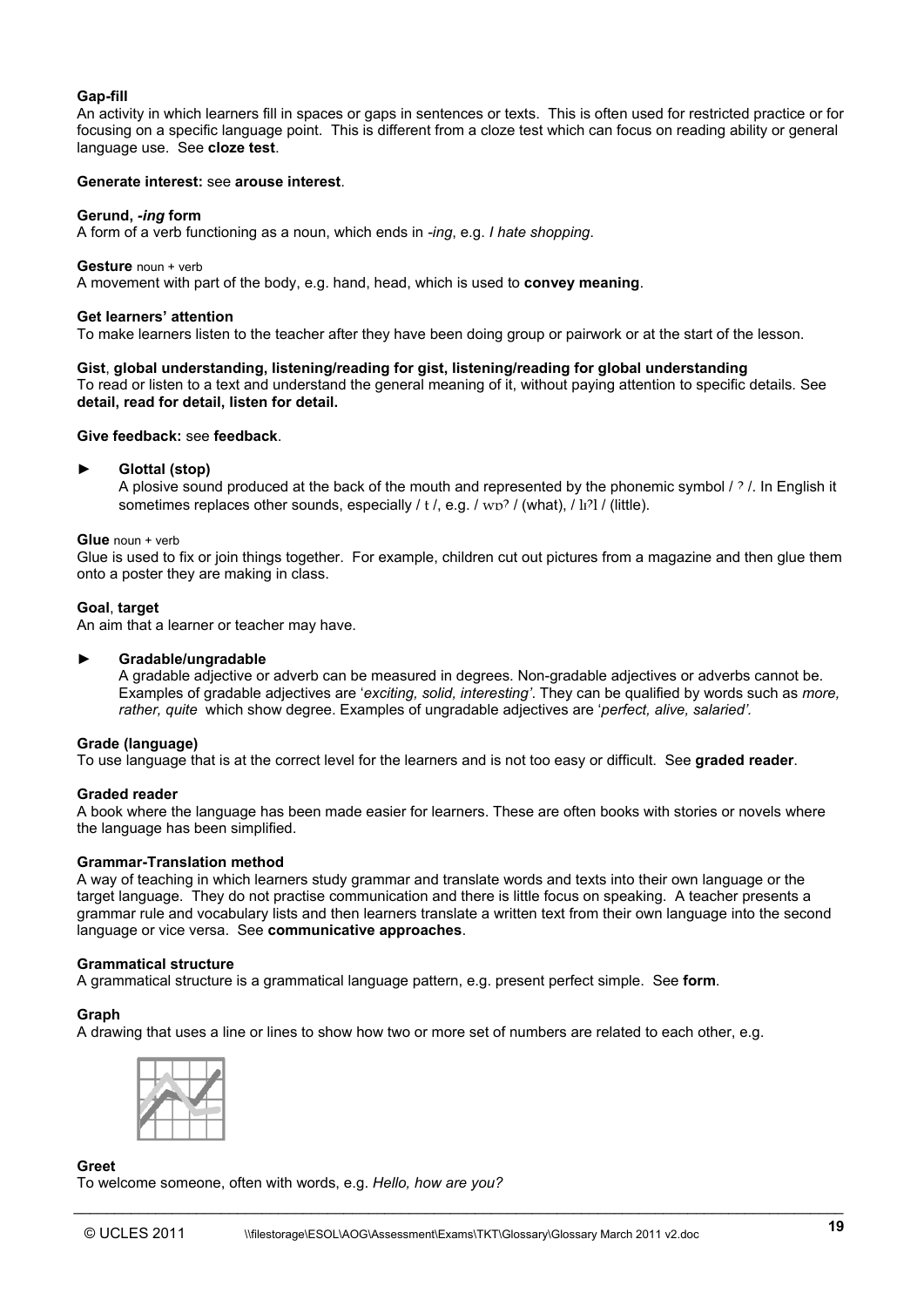# **Grid**

A pattern of straight lines that cross each other to make squares, e.g.



#### **Group**, **class dynamics**

The relationship between learners in the group or class.

#### **Guidance** noun, **guide** verb

Help given by a teacher with learning, or with doing a task.

## **Guided discovery**

A way of teaching in which a teacher provides examples of the target language and then guides the learners to work out the language rules for themselves.

## **Guided writing**

A piece of writing that learners produce after the teacher has helped them to prepare for it by, for example giving the learners a plan to follow, or ideas for the type of language to use. See **process writing** and **product writing**.

#### **Handout**, **worksheet**

A piece of paper with exercises, activities or tasks on it that a teacher gives to learners for a range of reasons during a class or for reference or homework.

## **Headword**

A word whose meaning is explained in a dictionary. It usually appears in bold at the top of a dictionary entry,

e.g. *run* 

 *to move using your legs, going faster than you can walk*; run is the headword.

#### **Hesitation** noun, **hesitate** verb

A pause before or while doing or saying something. Learners often hesitate if they are trying to find the correct words to say, because they need more time to think.

#### **Higher-order thinking skills (HOTS**)

These are skills such as analysis and evaluation. They are often used in the classroom to develop reasoning skills, encourage enquiry and discussion and to develop creative thinking. For example, *How can we change the design of the building to make it more fuel efficient?* They involve open-ended talk. See **Lower-order thinking skills (LOTS)**.

#### **Highlight**

- 1. To mark words on paper, on the board or on a computer screen using a colour or underlining so that they are easier to notice.
- 2. To draw attention to or focus on something so that learners realise it is important, e.g. to highlight a mistake by underlining it.

#### **Homonym**

A word with the same spelling and pronunciation as another word, but which has a different meaning, e.g. *bit* (past tense of 'bite') and *a bit* (a little).

## **Homophone**

A word which sounds the same as another word, but has a different meaning or spelling, e.g. *I knew he had won*; *I bought a new book*.

#### ► **Hyponym**

A hyponym describes a relationship between words. Hyponyms are words that are examples of a particular type or category, e.g. *'potatoes, carrots, peas'* are hyponyms of *'vegetables'*; *'chair, table, sideboard'* are hyponyms of *'furniture'*.

## **Hypothesise**

To suggest an explanation for something unknown. For example, *What would you do if you were leader of your country?*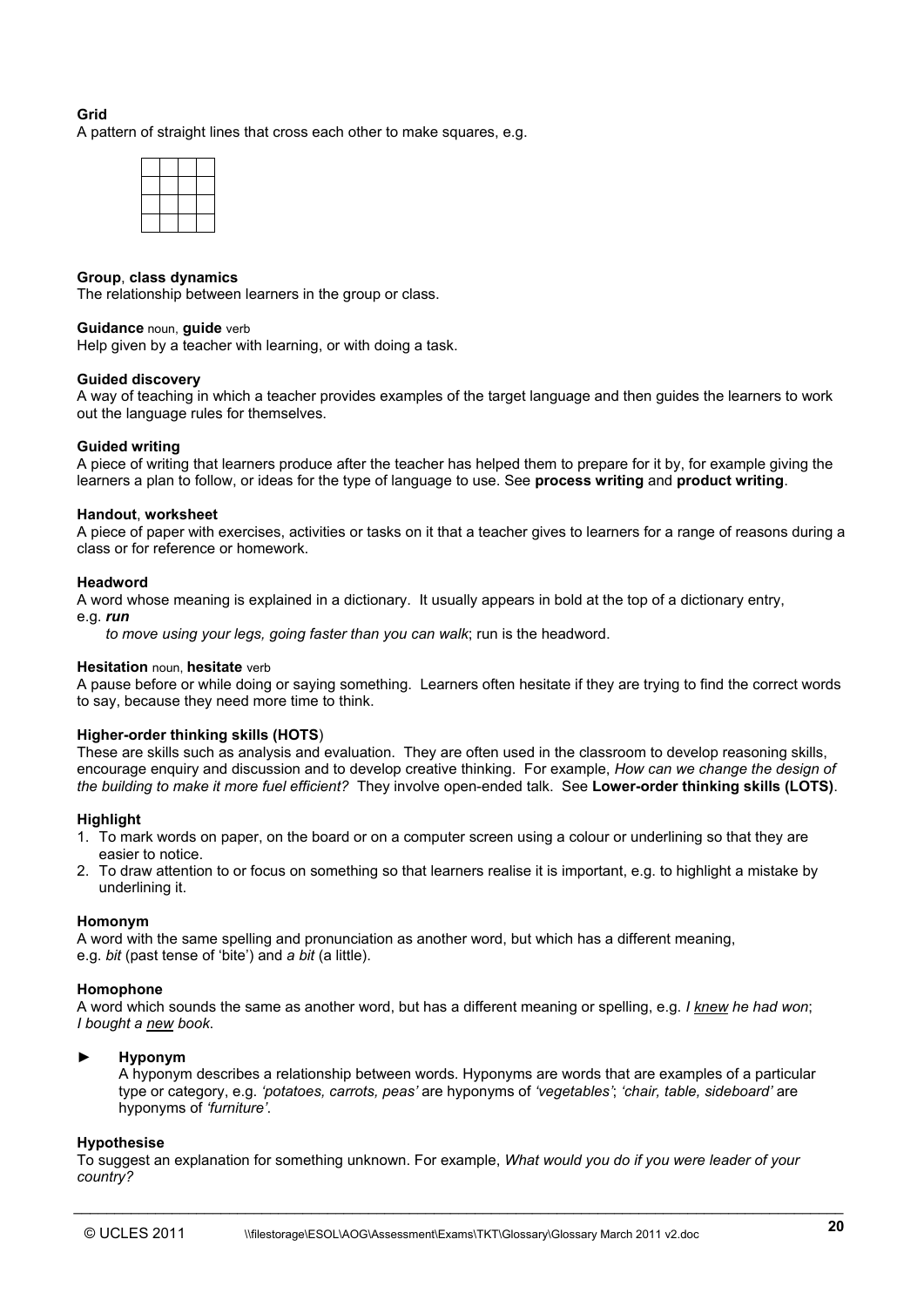# ► **Hypothetical**

Which can be imagined or suggested; improbable; impossible e.g. as expressed in the following *'If they'd been here; If only I had more time.'* 

## **Ice-breaker**

An introductory activity that a teacher uses at the start of a new course so that learners can get to know each other.

## **ICT / IT (Information [Communication] Technology)**

The use of computers to enable learners to improve information-processing skills, to explore ideas, to solve problems, to access and surf the internet, to develop collaborative learning with students who are in other places, to participate in video conferencing. The subject is referred to as ICT, the skills used are IT skills and the lab is known as the IT lab.

#### **Identify** verb, **identification** noun

To recognise somebody or something as being a particular person or thing.

#### **Idiom** noun, **idiomatic** adjective

A group of words that are used together, in which the meaning of the whole word group is different from the meaning of each individual word, e.g. *She felt under the weather* means that *she felt ill*.

## **Ignore (errors)**

To choose not to pay attention to something such as an error made by a learner. A teacher may do this if he/she wants to help the learner with fluency, not accuracy. See **correction**.

#### **Illustrate meaning**

To show what something means.

#### **Imperative**

The form of a verb that gives an order or instruction, e.g. *Turn to page 10*.

#### **Inappropriate**

Language which is not suitable in a particular situation. See **appropriacy** and **register**.

#### **Independence:** see **learner autonomy**.

#### **Independent study**

Studying without a teacher present or without the teacher monitoring and directing the learning very closely, e.g. learners could carry out research on a topic using reference resources. This could be done at home or with minimum involvement of the teacher in class.

## **Indicate** verb

To show, point out, make known, e.g. a teacher can indicate that a learner has made a mistake by repeating the mistake with rising intonation.

## **Indirect object:** see **object**.

#### **Indirect question**

An indirect question is used when someone wants to ask something in a more polite way, e.g. '*I was wondering if you could help me.'* (indirect question) instead of *'Could you help me?'* (direct question). See **direct speech**, **question**  and **reported speech**, **statement**, **question**.

**Individual drill:** see **drill**.

#### **Infer attitude**, **feeling**, **mood**

To decide how a writer or speaker feels about something from the way that they speak or write, rather than from what they openly say.

 $\_$  , and the state of the state of the state of the state of the state of the state of the state of the state of the state of the state of the state of the state of the state of the state of the state of the state of the

#### **Infinitive:** see **verb**.

#### **Infinitive of purpose**

This is used to express why something is done, e.g. *I joined the course to learn English*.

## **Informal assessment:** see **assessment**.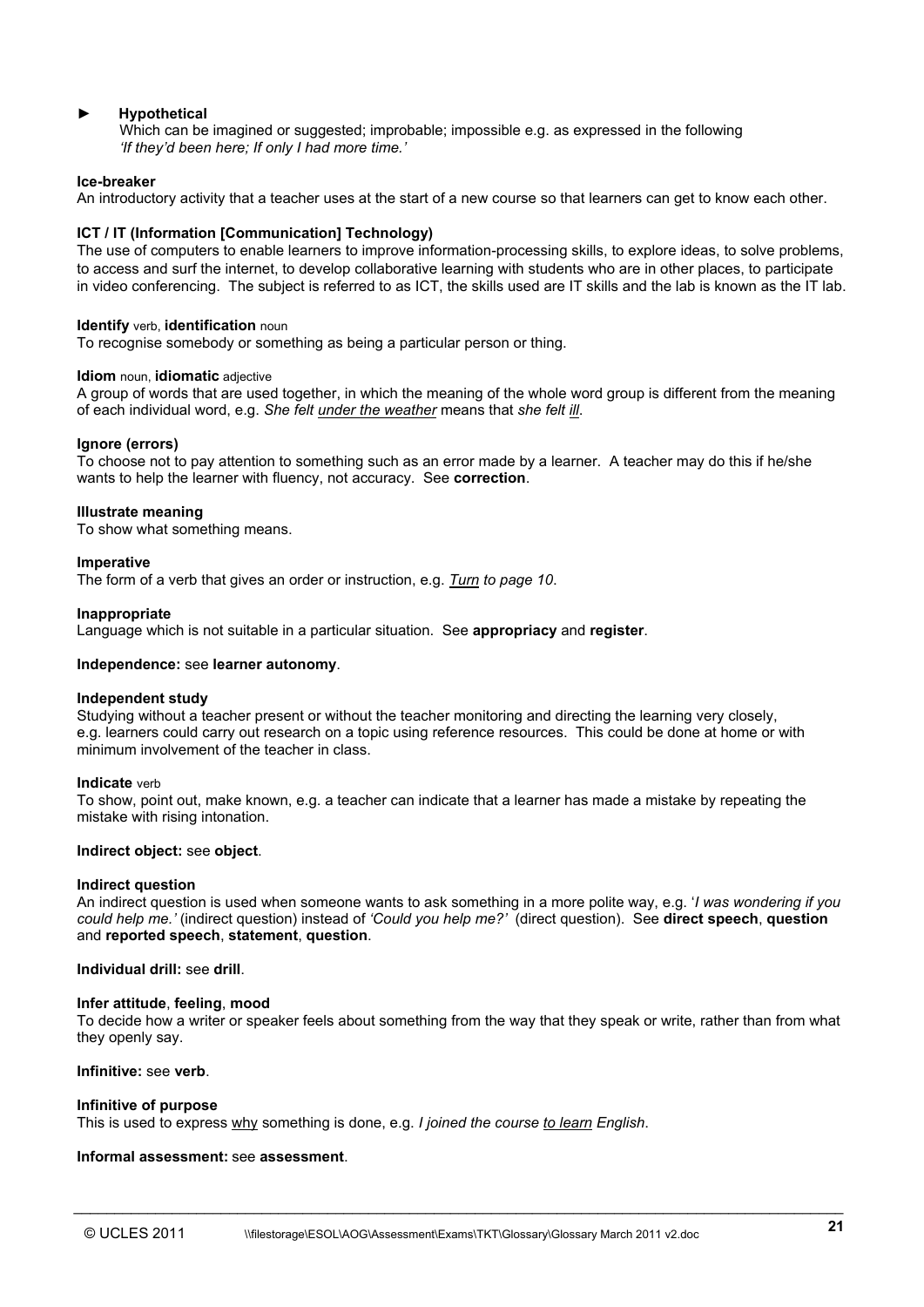## **Informal language**

Language used in informal conversations or writing, e.g. *Hi John.* See **formal language** and **register**.

## **Informality (level of):** see **register**.

#### **Information-gap activity**

A classroom activity in which learners work in pairs or groups. Learners are given a task, but they are given different information and, to complete the task, they have to find out the missing information from each other.

#### **Information transfer**

An activity in which learners move information from one source to another, e.g. reading an explanation then completing a diagram with key words from the explanation.

#### *-ing* **/***-ed* **adjective:** see **adjective**.

#### *-ing* **form:** see **gerund**.

#### ► **Initialism**

A set of letters representing the first letters of two or more words where the letters are pronounced as letters, such as *BBC*, *DVD* . See: **acronym**.

#### **Input** noun + verb

Information which is given to learners by the teacher, e.g. through a text or via electronic means.

#### **Instruct** verb

To order or tell someone to do something, e.g. *Please turn to page 12 and do exercise 1.*

#### **Integrated skills**

An integrated skills lesson combines work on more than one language skill. For example reading and then writing or listening and speaking.

#### **Intensifier**

A word used to make the meaning of another word stronger, e.g. *He's much taller than his brother. I'm very tired.*

#### **Intensive course**

A course which takes place over a short period of time, but which consists of a large number of hours.

#### **Intensive listening/reading**

One meaning of intensive listening/reading is reading or listening to focus on how language is used in a text. This is how intensive listening/reading is used in TKT. See **extensive listening/reading**.

#### **Interaction** noun, **interact** verb, **interactive strategies**

Interaction is 'two-way communication' between listener and speaker, or reader and text. Interactive strategies are the means used, especially in speaking, to keep people involved and interested in what is said or to keep communication going, e.g. eye contact, use of gestures, functions such as repeating, asking for clarification.

## **Interaction patterns**

The different ways learners and the teacher work together in class, e.g. learner to learner, in pairs or groups or teacher to learner, in open class, in plenary.When teachers plan lessons, they think about interaction patterns and write them on their plan.

#### **Interactive whiteboard (IWB)**

A special surface where a computer screen is displayed using a projector. Teachers and learners can use it by touching it or by using an interactive pen which acts like a mouse.

#### **Interference**

Interference happens when the learner's mother tongue affects performance in the target language, especially in pronunciation, lexis or grammar. For example, a learner may make a grammatical mistake because they apply the same grammatical pattern as they use in their mother tongue to what they want to say in the target language, but the L1 grammatical pattern is not appropriate in L2.

## **Interlanguage**

Learners' own version of the second language which they speak as they learn. Interlanguage is constantly changing and developing as learners learn more of the second language.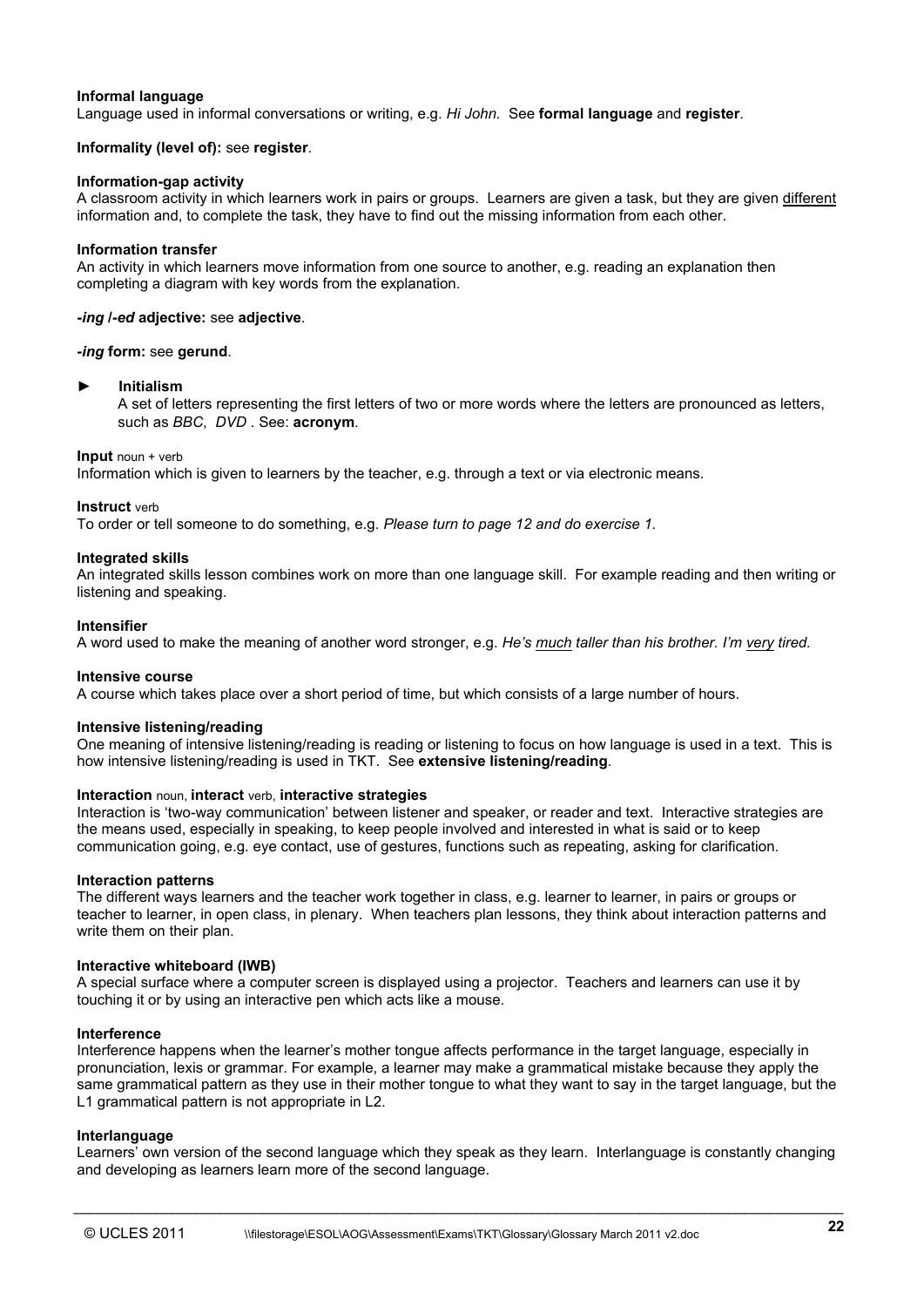# **Interrogative**

A question form.

# **Intonation**

The way the level of a speaker's voice changes to show meaning such as how they feel about something, e.g. if they are angry or pleased, or to make speech sound polite in English. Intonation can be rising or falling or both.

# **Intransitive**

Is a term used to describe a verb which does not take a direct object, e.g. *She never cried.* See **transitive**.

# **Introductory activity**

An activity which takes place at the beginning of a lesson. Introductory activities often include warmers and lead-ins.

# ► **Intrusion/intrusive**

Used to describe a feature of connected speech in which an extra sound  $(Vw / I)$  or  $Ir / in$  English) is added at a word boundary to make for smoother linking between separate words, e.g. the /  $w$  / in / juwa:/ (you are).

## **Involvement**

Taking part in an activity actively, being involved in it.

## **Irregular verb:** see **verb**.

**IT:** see **ICT**.

## **Item**

1. A piece of language, e.g. a vocabulary or a grammar item.

2. The questions (items) in a test to which a learner has to respond.

## **Jigsaw listening/reading**

A text is divided into two or more different parts. Learners listen to or read their part only, then share their information with other learners so that in the end everyone knows all the information. In this way, the text is made into an **information-gap activity**.

## **Jumbled letters**, **paragraphs**, **pictures**, **sentences**, **words**

A word in which the letters are not in the correct order, a sentence in which the words are not in the correct order, a text in which the paragraphs or sentences are not in the correct order, or a series of pictures that are not in the correct order. The learners put the letters, words, text or pictures into the correct order.

## **Key word, language**

A word or aspect of language in a piece of discourse or text, which is important for understanding the text.

# **Kinaesthetic learner:** see **learning style**.

## **L1/L2**

L1 is the learner's mother tongue or first language; L2 is the learner's second language. See **mother tongue, target language**.

 $\_$  , and the state of the state of the state of the state of the state of the state of the state of the state of the state of the state of the state of the state of the state of the state of the state of the state of the

## **Label** noun + verb

To match the name of an object to the object.

## ► **Labio-dental**

A sound produced on the lips and teeth e.g. / f / , / v /.

## **Language awareness**

A learner's understanding of the rules of how language works and his/her ability to notice language.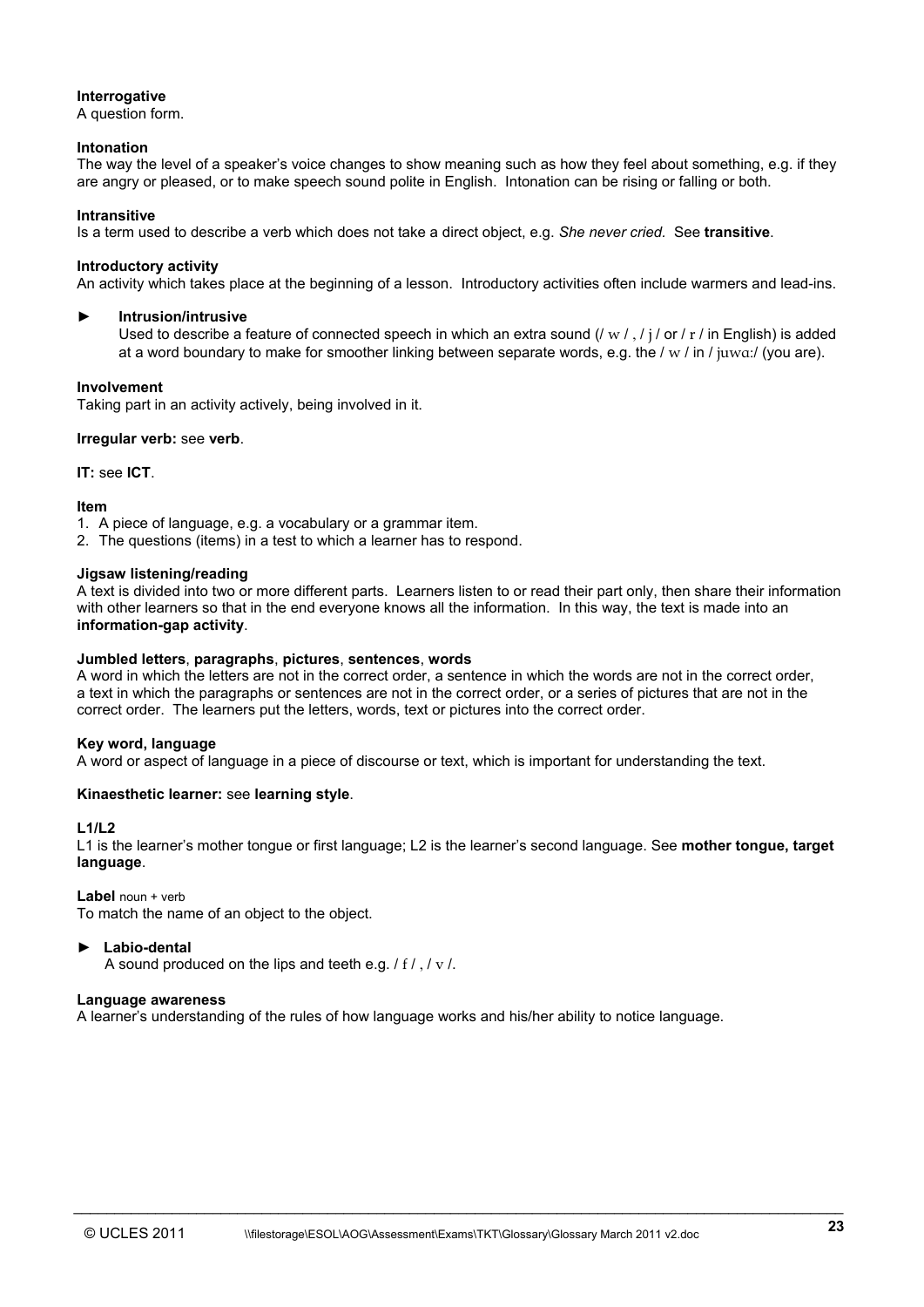## **Language frames**

Language frames are forms of support for writing and speaking at word, sentence and text levels or all three. They are types of scaffolding which help learners to start, connect and develop ideas. For example:

| Describing a process from a visual |
|------------------------------------|
| The diagram shows                  |
| First of all                       |
| Then                               |
| Next                               |
| After that                         |
| Finally                            |

## **Language laboratory**

A room in a school where learners can practise language by listening to tapes or CDs and by recording themselves speaking.

## **Language resource:** see **teacher role**.

#### **Layout**

The way in which a text is organised and presented on a page. Certain texts have special layouts, e.g. letters and newspaper articles.

#### **Lead-in** noun, **lead in** verb

The activity or activities used to prepare learners to work on a text, topic or main task. A lead-in often includes an introduction to the topic of the text or main task and possibly study of some new key language required for the text or main task.

#### **Leaflet**, **brochure**

A piece of printed paper that gives information or advertises something, e.g. a leaflet with information about local places of interest. This is one example of **realia**.

#### **Learn by heart**

To learn something so that you can remember it perfectly. See **memorise**.

## **Learner autonomy** noun, **autonomous** adjective, **learner independence**

When a learner can set his/her own aims and organise his/her own study, they are autonomous and independent. Many activities in coursebooks help learners to be more independent by developing **learning strategies** and focusing on **learner training**.

#### **Learner-centred**

When the learners are at the centre of the activities and have the chance to work together, make choices and think for themselves in a lesson. See **teacher-centred**.

#### **Learner characteristics**

The typical things about a learner or learners that influence their learning, e.g. age, L1, past learning experience, learning style.

#### **Learner independence:** see **learner autonomy**.

#### **Learner profile:** see **class, learner profile**.

#### **Learner training**

The use of activities to help learners understand how they learn and help them to become autonomous, independent learners.

## **Learning centre:** see **self-access centre**.

#### **Learning contract**

An agreement between the teacher and the learners about their roles and responsibilities (i.e. what the teacher will do and what the learners will do to help the learners to learn).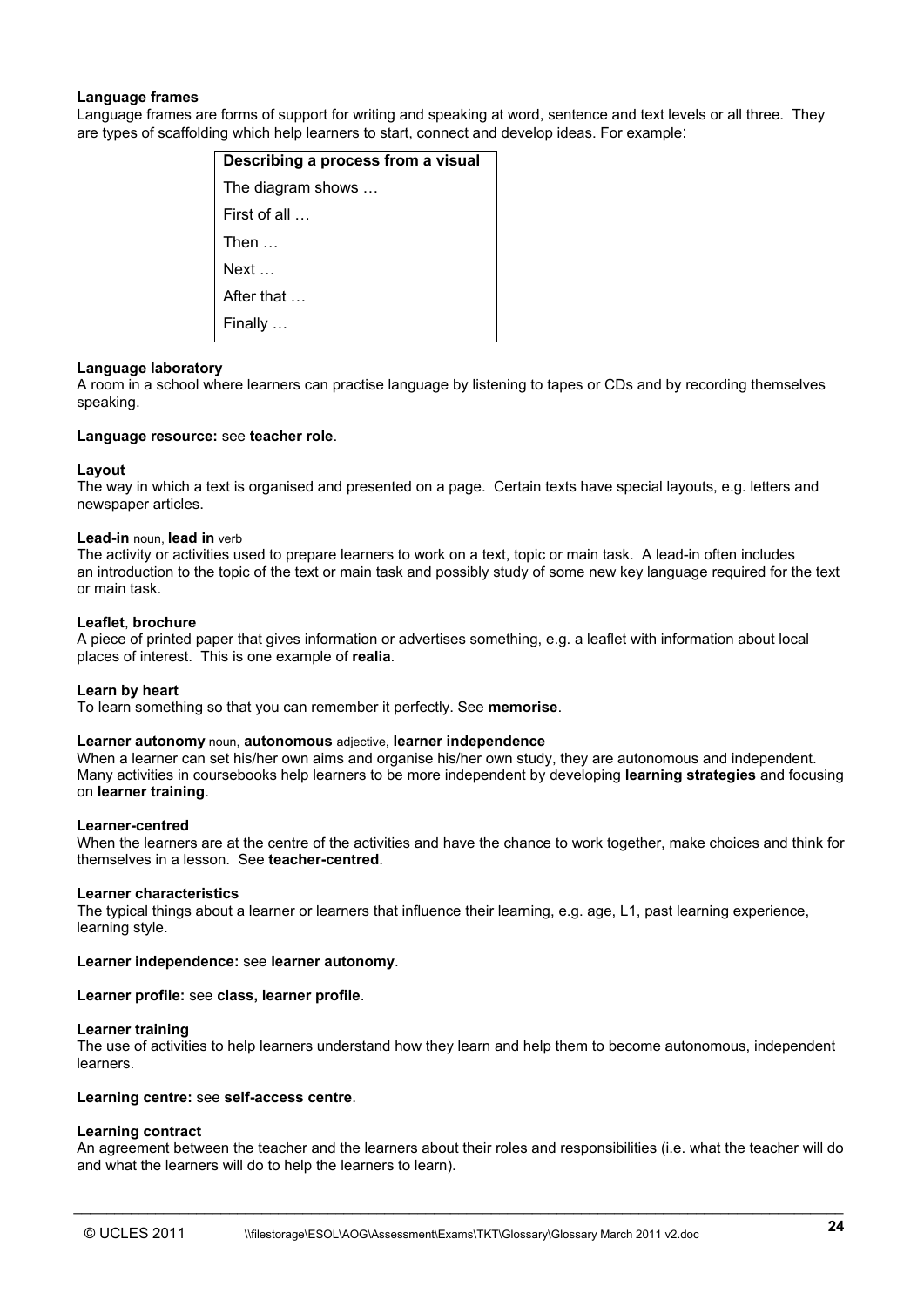## **Learning resources**

The materials or tools which help learners learn, e.g. books, computers, CDs etc. See **aids** and **reference materials**.

## **Learning strategies**

The techniques which learners consciously use to help them when learning or using language, e.g. deducing the meaning of words from context; predicting content before reading.

#### **Learning style**

The way in which an individual learner naturally prefers to learn something. There are many learning styles. Three of them are below.

## **Auditory learner**

A learner who remembers things more easily when they hear them spoken. This type of learner may like the teacher to say a new word aloud and not just write it on the board.

## **Kinaesthetic learner**

A learner who learns more easily by doing things physically. This type of learner may like to move around or move objects while learning.

## **Visual learner**

A learner who finds it easier to learn when they can see things written down or in a picture. This type of learner may like the teacher to write a new word on the board and not just say it aloud.

#### **Less controlled practice:** see **practice**.

## ► **Literal:** see **meaning**.

## **Lexical approach**

A way of teaching language that focuses on lexical items or chunks such as words, multi-word units, collocations and fixed expressions rather than grammatical structures.

#### ► **Lexical chain**

A series of words related through a topic and that in discourse serve to provide cohesion, e.g. shop  $\rightarrow$  shop assistant  $\rightarrow$  counter  $\rightarrow$  sale

#### **Lexical set**

A group of words or phrases that are about the same content topic or subject, e.g. *weather – storm*, *to rain*, *wind*, *cloudy*.

# **Lexis** (Also **vocabulary**)

Individual words or sets of words, e.g. *homework*, *study*, *whiteboard*, *get dressed*, *be on time*.

## **Linguistic**

Connected with language or the study of language.

#### **Linking**

- 1. The way different sounds can link into each other in connected speech, e.g. *it's a good day | itsaquder* /. See **connected speech**.
- 2. Joining parts of sentences (phrases and clauses), sentences and paragraphs to make text more cohesive e.g. *I went shopping then I went to the gym. I bought a dress and a hat.* See **cohesive device**.

#### **Listen and do/make/draw**

A classroom activity where learners listen to the teacher or to another learners and while they are listening they perform an action (listen and do), make something (listen and make) or draw something (listen and draw). These activities are usually used as comprehension tasks. See **action rhyme** and **picture dictation.** 

 $\_$  , and the state of the state of the state of the state of the state of the state of the state of the state of the state of the state of the state of the state of the state of the state of the state of the state of the

**Listen for detail:** see **detail**.

#### **Listen for gist**, **global understanding:** see **gist**.

**Listen for mood:** see **mood**.

**Literacy**  The ability to read and write.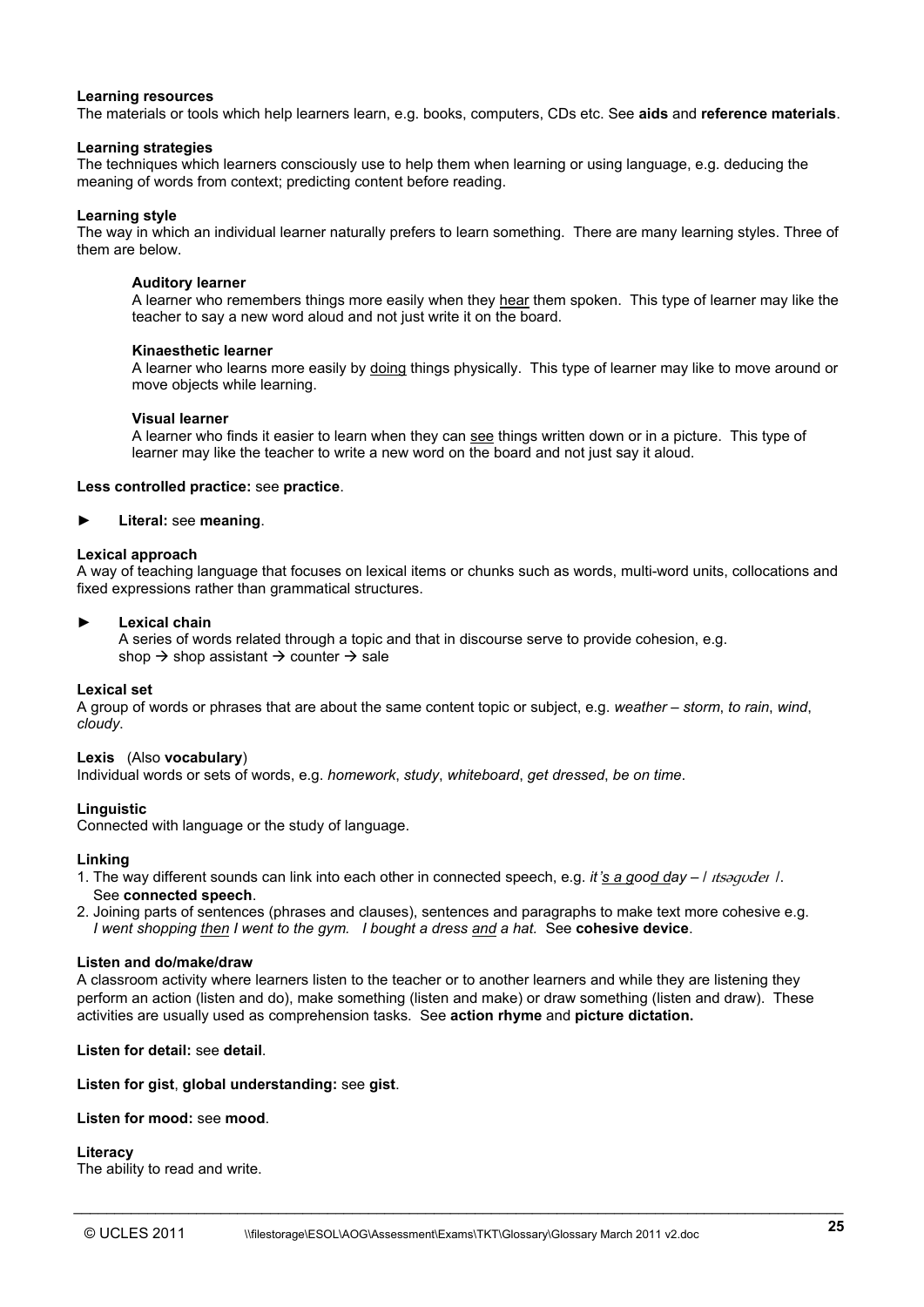# ► **Literal:** see **meaning, denotation**.

## **Logical**

Based on reason. A lesson is logical if the stages follow an order which makes sense and if one stage leads clearly and obviously to another.

## **Lower-order thinking skills (LOTS)**

These are skills such as remembering information and defining objects. They are often used in the classroom to check understanding and to review learning. They usually involve closed answers. See **higher-order thinking skills HOTS**.

#### **Lyrics**

The words of a song.

**Main aim:** see **aim**.

**Main clause:** see **clause**.

**Main stress:** see **stress**.

## **Management:** see c**lassroom management**.

## **Manager:** see **teacher role**.

## **Mask**

Something that you wear to cover your face. Children may wear different masks when they are acting as different characters in a class activity. See **prop.** 

#### **Matching task**

A task-type in which learners are asked to pair related things together, e.g. match two halves of a sentence, or a word with a picture.

## **Maturity** noun, **mature** adjective

Fully grown or developed. If a learner is mature in attitude, they behave in an adult way. A learner's maturity (physical, emotional and mental) influences a teacher's approaches and/or decisions.

## ► **Meaning**

What a word expresses; there are several kinds of meaning.

# **Denotation**

The dictionary definition of a word e.g. *a chair is a piece of furniture with legs and we use it to**sit on.*

## **Figurative**

An imaginative meaning of a word e.g. *he put all his heart into his new job.*

#### **Literal**

The original or basic meaning of a word.

## **Pragmatic**

The meaning given to an utterance by the situation in which it occurs e.g. *'would you mind keeping quiet'* said by a teacher to a student is likely to have the pragmatic meaning of a command rather than an enquiry about willingness.

## **Semantic**

The meanings of words or how they relate to one another e.g. as *synonyms, antonyms.*

## **Meaningful**

- 1. something which shows the meaning of language.
- 2. an activity can be meaningful if it is useful for learners in the real world outside the classroom or is relevant to them.

# **Memorise** verb, **memorable** adjective

To learn something so that you can remember it later; something which is easy to remember. See **learn by heart**.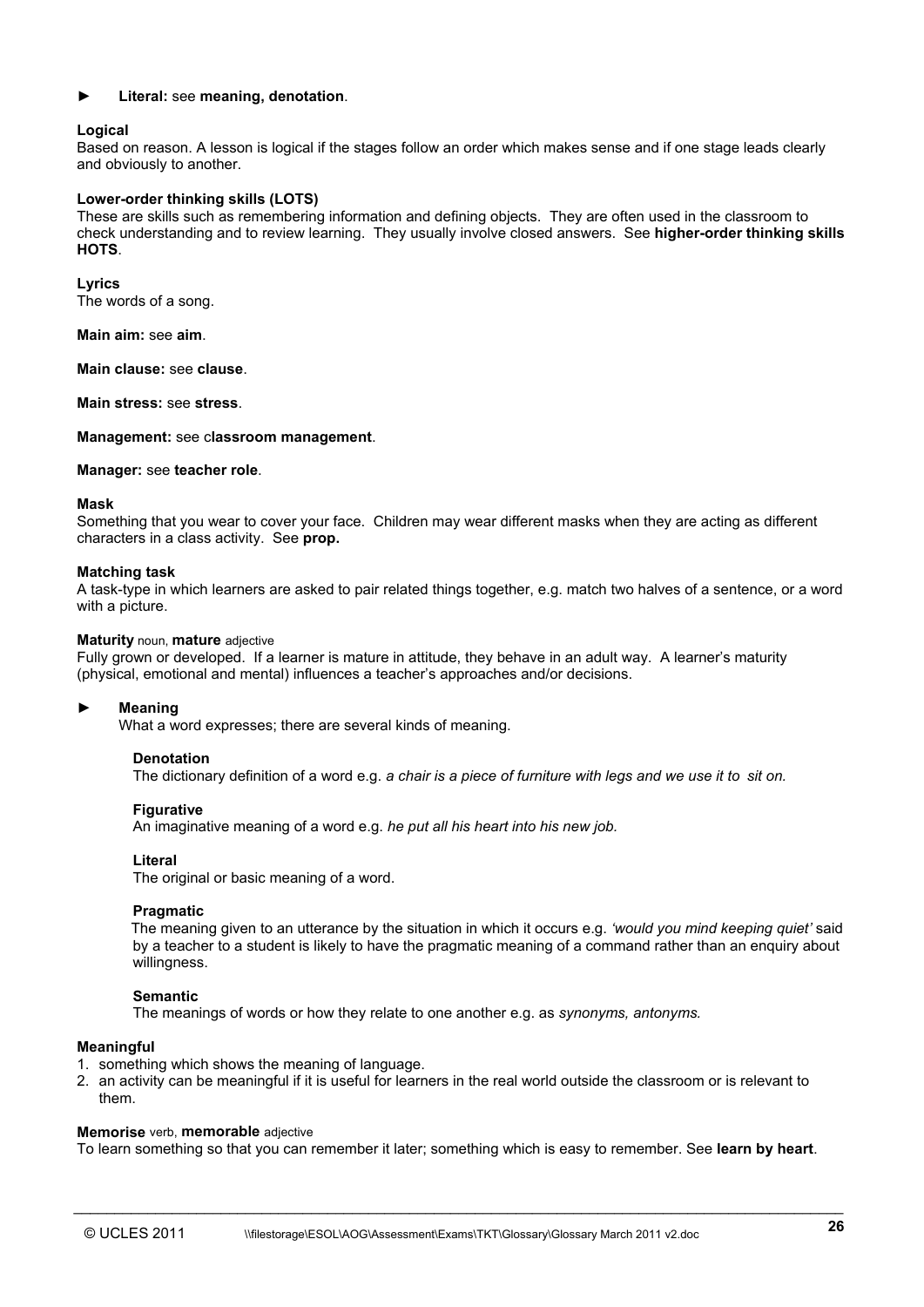## **Method; methodology**

A way of approaching or doing a particular activity, e.g. use modern/new/traditional methods in language teaching; a set of methods, e.g. changes in the methodology of language teaching

#### **Mime** noun + verb

Body movements used to convey meaning without using words.

## **Mind map:** see **word map**.

#### **Mingle** noun + verb

A mingle is an activity which involves learners having to walk round the classroom talking to other learners to complete a task.

#### **Minimal pair**

Two words which differ from each other by only one meaningful sound (or **phoneme**),e.g. *hit / htt / ; heat / httl* /.

#### **Mixed ability**, **mixed level**

The different levels of language or ability of learners studying in the same class.

## **Mixed conditional:** see **conditional (forms)**.

#### **Modal verb:** see **verb**.

#### **Model** noun + verb

A clear example of the target language for learners to repeat or write down or save as a record. If a teacher is focusing on the target language of a lesson, s/he usually chooses a model sentence, which s/he writes on the board. The teacher often models the language as well, by saying it clearly before **drilling** the learners.

#### ► **Modifier**

A word which adds further meaning to a noun phrase e.g. in the sentence *'I'd like to try on that leather coat in the window', 'leather'* and *'in the window'* are modifiers.

#### **Monitor** verb +noun, **self-monitor**

- 1. To watch over learners in order to make sure that they are doing what they have been asked to do, and help them if they are having problems.
- 2. To listen to/read the language you use to see if it is accurate and effective.
- 3. See **teacher** role.

## **Monolingual dictionary:** see **dictionary**.

#### **Mood, listen for mood, read for mood**

To read or listen to a text in order to identify the feelings of the writer or speaker. See **infer attitude**, **feeling**, **mood**.

#### ► **Morpheme**

The smallest unit that has meaning in a language. A morpheme is a base word or an affix, e.g. *carefully*  contains three morphemes: *care, -ful, -ly; walked* contains two: *walk, -ed*.

#### **Mother tongue**

The very first language that you learn as a baby, which is usually the language spoken to you by your parents. Also called L1 or first language. See **L1/L2**.

#### **Motivation** noun, **motivate** verb

Motivation is the thoughts and feelings which make us want to do something and help us continue doing it.

#### **Demotivate**, verb **demotivated** adjective

To make someone lose motivation.

## **Unmotivated** adjective

Without motivation; having no motivation.

## **Multiple-choice questions**

A task-type in which learners are given a question and three or four possible answers or options. They choose the correct answer from the options they are given.

 $\_$  , and the state of the state of the state of the state of the state of the state of the state of the state of the state of the state of the state of the state of the state of the state of the state of the state of the

## **Multiword verb:** see **verb**.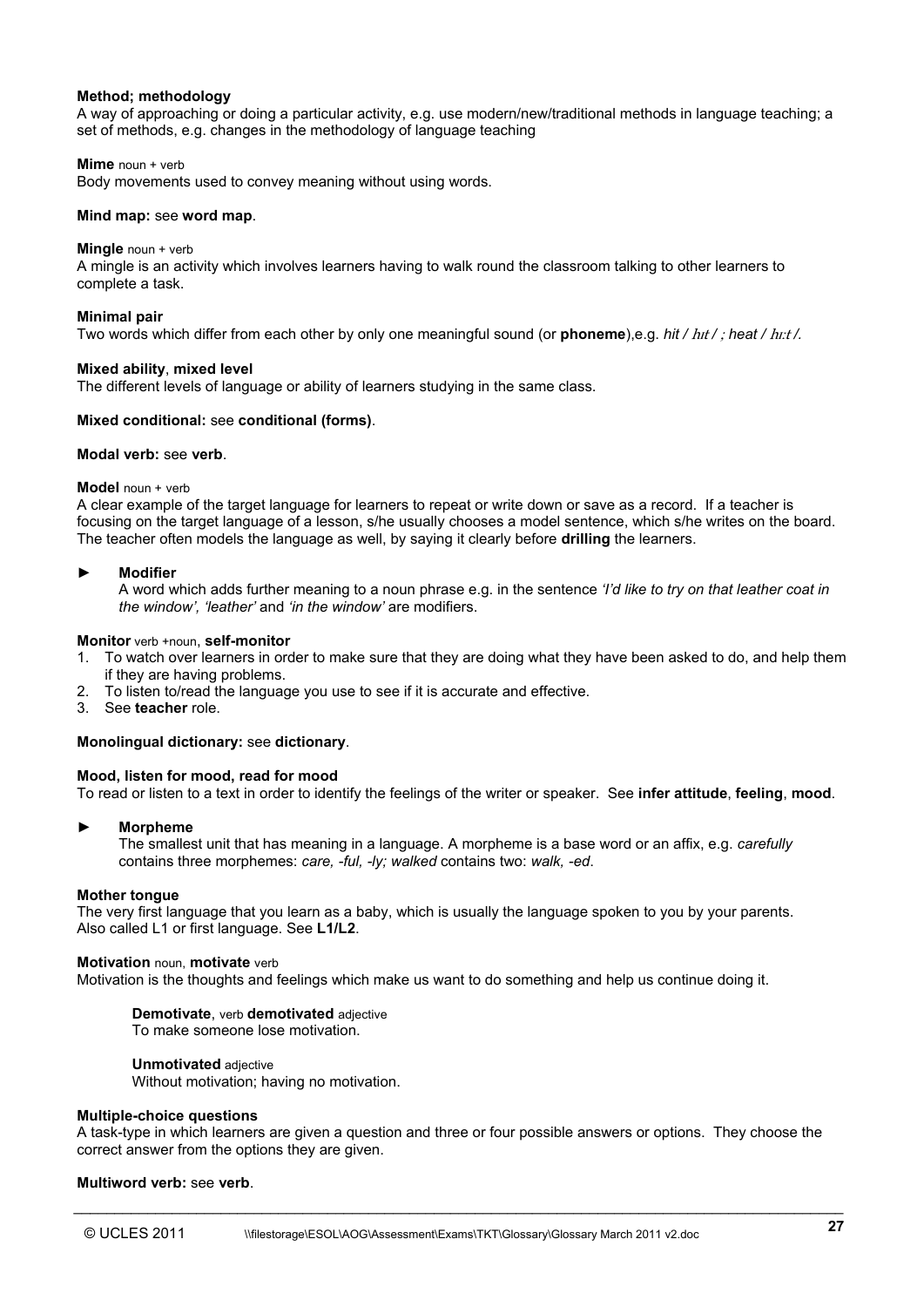## **Narrative** noun + adjective, **narrate** verb

- 1. A narrative is another word for a story.
- 2. To tell a story or talk about something that has happened. Teachers often narrate stories to young learners.

## **Narrator:** see **teacher role**.

## ► **Nasal**

A sound produced by air passing through the nose e.g.  $/n / (1/n)$ .

## **Native speaker**

Someone who has spoken a particular language since they were a baby, rather than having learnt it as a child or adult. See **L1/L2** and **mother tongue**.

## **Natural order**

Some people believe there is an order in which learners naturally learn some items in their first or other languages. Some language items are learned before others and it can be difficult for teachers to influence this order.

#### **Needs**

The language, language skills or learning strategies a learner still has to learn in order to reach their goals, or the conditions they need to help them learn.

## **Negotiate**

To discuss with someone to reach an agreement, e.g. *If you help me now, I'll help you next week*.

#### **Neutral**

A style of speaking or writing that is neither formal nor informal, but in between. It is appropriate for most situations. See **formal language**, **informal language**.

#### **Nominate**

To choose and name one learner to speak or do a particular task.

#### ► **Non-finite verb**

A part of the verb which does not show time or person, e.g. the infinitive *(He needed to have a holiday)*, the present participle *(Not understanding the question, he gave the wrong answer)*. See **finite verb**.

#### **Note-taking** noun, **take notes** verb

To take notes means to listen and write down ideas from the text in short form.

#### **Notice language**

When a learner becomes aware of the language the speaker or writer uses to express a particular concept or meaning.

#### **Noun**

A person, place or thing, e.g. *elephant*, *girl*, *grass*, *school*.

A **collective noun** is a noun that refers to a group of people or things, e.g. *the police*, *the government.*

A **common noun** is a noun that is not the name of a particular person, place or thing, e.g. *table, book*.

A **compound noun** is a combination of two or more words, which are used as a single word, e.g. *a flower shop*, *a headache*.

A **countable noun** has a singular and plural form, e.g. *book books*.

A **plural noun** is more than one person, place or thing and can be regular or irregular, e.g. *boys*, *women*.

A **proper noun** is the name of a person or place, e.g. *Robert*, *London*.

An **uncountable noun** does not have a plural form, e.g. *information*.

#### ► **Noun phrase**

A single word or a group of words that act as the subject, object or complement in a sentence or utterance. It usually contains a noun and words occurring before or after the noun that modify it, e.g. in the sentence *'The tall shy-looking girl on the right is my sister.'* the underlined words make up noun phrases.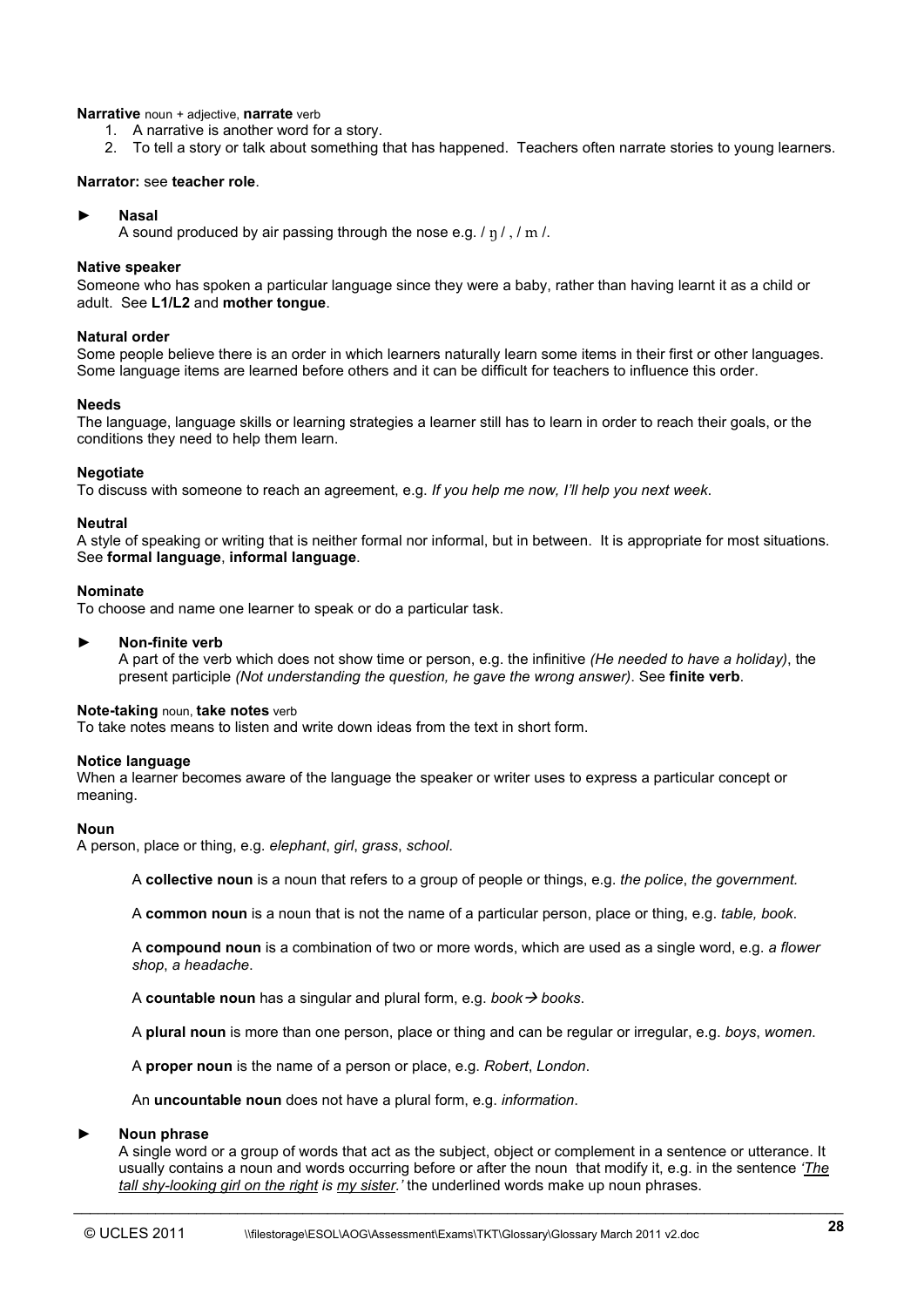## **Object**

This is a noun or phrase that describes the thing or person that is affected by the action of a verb, e.g. *I saw Mary in the classroom.* See **subject**.

A **direct object** is the main object of a **transitive** verb.

 An **indirect object** is an object affected by a verb but not directly acted on, e.g. *He gave the book to me.* In this sentence, *the book* is the direct object and *me* is an indirect object.

# **Object pronoun:** see **pronoun**.

#### **Objective**

Lesson objectives are specific learning targets that help achieve a lesson's aims, e.g. *Learners will be able to understand the gist of the text.*

## **Objective test:** see **test**.

#### **Observed lesson**

A lesson that is watched by a teacher trainer or a colleague.

## **Observer:** see **teacher role**.

#### **Off task**

When learners are **distracted** or not completing an activity in the way the teacher wants them to do it then they are off task. See **on task**.

## **On task**

When learners are doing an activity in the way the teacher intended that it should be done then learners are on task. See **off task**.

## **One-to-one**

A teaching situation which involves only one teacher and one learner.

## **Open class**, **whole class**

When the teacher leads the class and each learner is focusing on the teacher, rather than working alone or in groups. When learners respond, they do so in front of everyone in the class.

## **Open pairs: s**ee **pairs**.

#### **Open question**

A question which can lead to a long response, e.g. *How did you spend last weekend? Why do you think many people prefer to drive rather than use public transport?* 

**Open comprehension questions** are a task-type in which learners read or listen to a text and answer questions (using their own words).

## **Open-ended (task**, **questions)**

A task or question that does not have a right or wrong answer, but which allows learners to offer their own opinions and ideas or to respond creatively, e.g. *Why do you think the writer likes living in Paris?*

#### **Oral fluency:** see **fluency**.

#### **Oral test**

A test of speaking ability.

#### **Origami**

The art of making objects for decoration by folding sheets of paper into shapes.

#### **Outcome**

Result. This is what the teacher hopes will be the result in terms of learning at the end of the lesson.

## **Over-application of the rule**, **over generalisation**

When a learner uses a grammatical rule s/he has learned, but uses it in situations when it is not needed or appropriate, e.g. a learner says, *There were three girls* (correct plural form used for most nouns) *and two mans*. (incorrect plural form – not appropriate for *man*).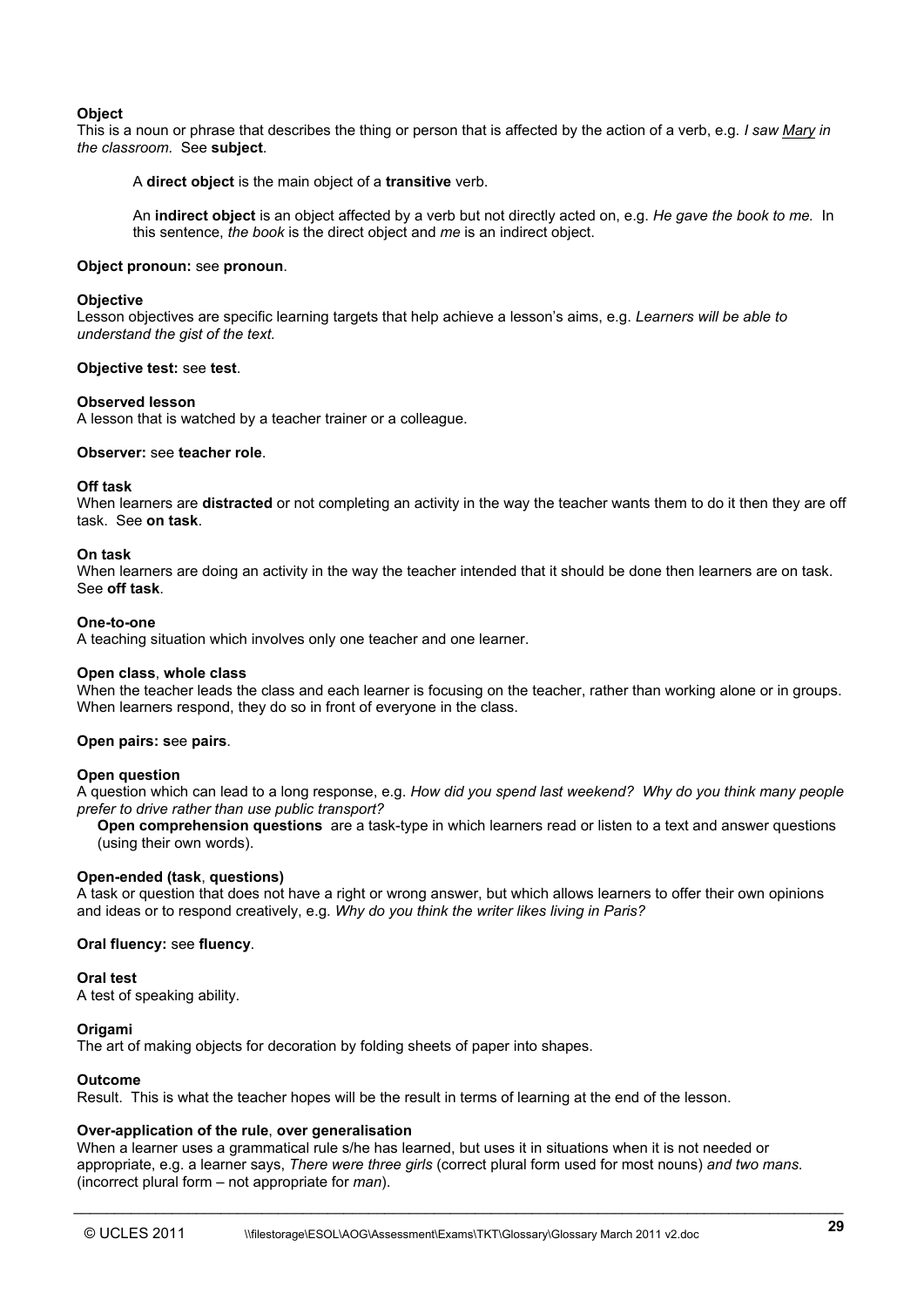## **Overhead projector (OHP)**

A piece of equipment that makes images appear on a wall or screen. It can be used in a classroom instead of a whiteboard or blackboard.

## **Overhead transparency (OHT)**

The plastic sheet a teacher can write on and use with an overhead projector **(OHP).** 

#### **Pace**

The speed of the lesson. A teacher can vary the pace in a lesson by planning different activities in order to keep the learners' attention.

#### **Pairs**

 **Closed pairs –** When learners in the class do pairwork with the person sitting next to them but not in front of the class.

**Open pairs –** In open pairs, one pair does a pairwork activity in front of the class. This technique is useful for showing how to do an activity and/or for focusing on accuracy.

## ► **Palate – palatal**

The palate is the roof of the mouth. Sounds can be produced on the hard palate or the soft palate (velum).

## **Paragraph** noun + verb

A paragraph is a section in a longer piece of writing such as an essay. It starts on a new line and usually contains a single new idea. When a writer is paragraphing, s/he is creating paragraphs. See **topic sentence**.

## ► **Parallelism**

The repetition of grammatical structures within a text, e.g. *'Enjoy the ride; Have a great time'* (imperative + object).

#### **Paraphrase** noun + verb

To say or write something that has been read or heard using different words. Paraphrase can also be used to describe what a learner does if s/he is not sure of the exact language they need to use, i.e. explain their meaning using different language.

#### **Part of speech**

A way of categorising words according to their grammatical function and meaning, e.g. noun, verb, adjective, pronoun, adverb, preposition, conjunction.

## **Participation** noun, **participate** verb

To take part in something, e.g. a lesson or classroom activity.

#### **Participle (past and present)**

*–ed* and *–ing* forms of the verb, they are often used to make tenses or adjectives, e.g. *I'm going home.* (present participle); *I haven't seen him today*. (past participle)

#### **Particle**

A small grammatical word, often an adverb or preposition which does not change its form when used in a sentence, e.g. *after* is a particle in the phrasal verb *look after*.

#### **Passive role**

When learners want to be taught and to acquire language without making their own decisions about their needs and learning, they are taking a passive role. See **active role**.

#### **Passive voice**

In a passive sentence, something is done to or happens to the subject of the sentence, e.g. They were taken to the airport by taxi. See **active voice**.

 $\_$  , and the state of the state of the state of the state of the state of the state of the state of the state of the state of the state of the state of the state of the state of the state of the state of the state of the

#### ► See **Causative passive**.

**Past perfect simple, continuous**, **progressive:** see **tense**.

#### **Past simple, continuous**, **progressive:** see **tense**.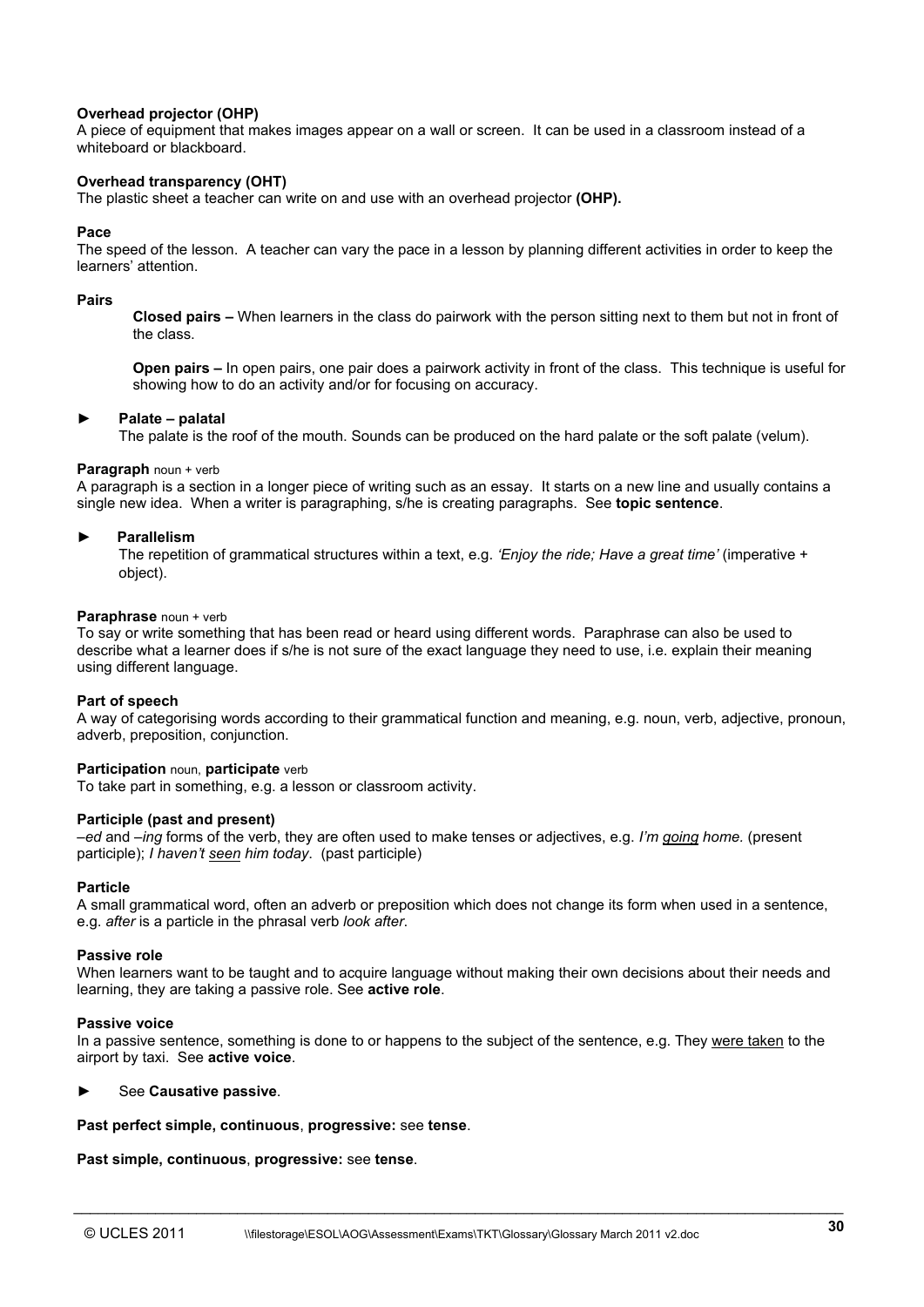#### **Peer assessment:** see **assessment**.

#### **Peer feedback:** see **feedback**.

## **Performance assessment:** see **assessment**.

#### **Person**

 **First person –** the person speaking, e.g. *I*, *we.* 

**Second person –** the person spoken to, e.g. *you.* 

**Third person** – the person spoken about, e.g. *he*, *she, they.* 

**Personal aim:** see **aim**.

**Personal pronoun:** see **pronoun**.

#### **Personalisation** noun, **personalise** verb

When a teacher helps a learner to connect new words, topics, texts or grammar to their own life.

#### **Phoneme**

The smallest sound unit which can make a difference to meaning e.g. /p/ in *pan*, /b/ in *ban*. Phonemes have their own symbols (**phonemic symbols**), each of which represents one sound. Words can be presented in **phonemic script** (usually International Phonetic Alphabet or IPA), e.g. / dpkta /– *doctor*. **Phonemic transcription** is used in dictionaries to show pronunciation. See **phonemic chart**.

#### **Phonemic chart**

A poster or large diagram of the **phonemic symbols** arranged in a particular order. See **phoneme**.

## **Phonology** noun, **phonological** adjective

The study of sounds in a language or languages.

## **Phrasal verb**: see **verb**.

#### **Phrase**

A group of words which are often a part of a sentence rather than the whole sentence, e.g. *the green car*, *on Friday morning* are phrases. Also a group of words that together have a particular meaning.

#### **Pick up (language)**

To learn language without studying it, just by hearing and/or reading and then using it. See **acquisition**.

#### **Picture dictation**

A classroom activity where the teacher describes a scene or an object and learners draw what they hear. See **listen and do/draw/make**.

## **Picture stories**

Stories that are shown in pictures instead of words.

#### **Pie chart**

A pie chart is a circle divided into sections in order to show how something is divided into different amounts. They are used to help learners remember new information by making thinking visual, e.g.



See **Venn diagram**.

 $\_$  , and the state of the state of the state of the state of the state of the state of the state of the state of the state of the state of the state of the state of the state of the state of the state of the state of the

**Placement test:** see **test**.

**Planner:** see **teacher role**.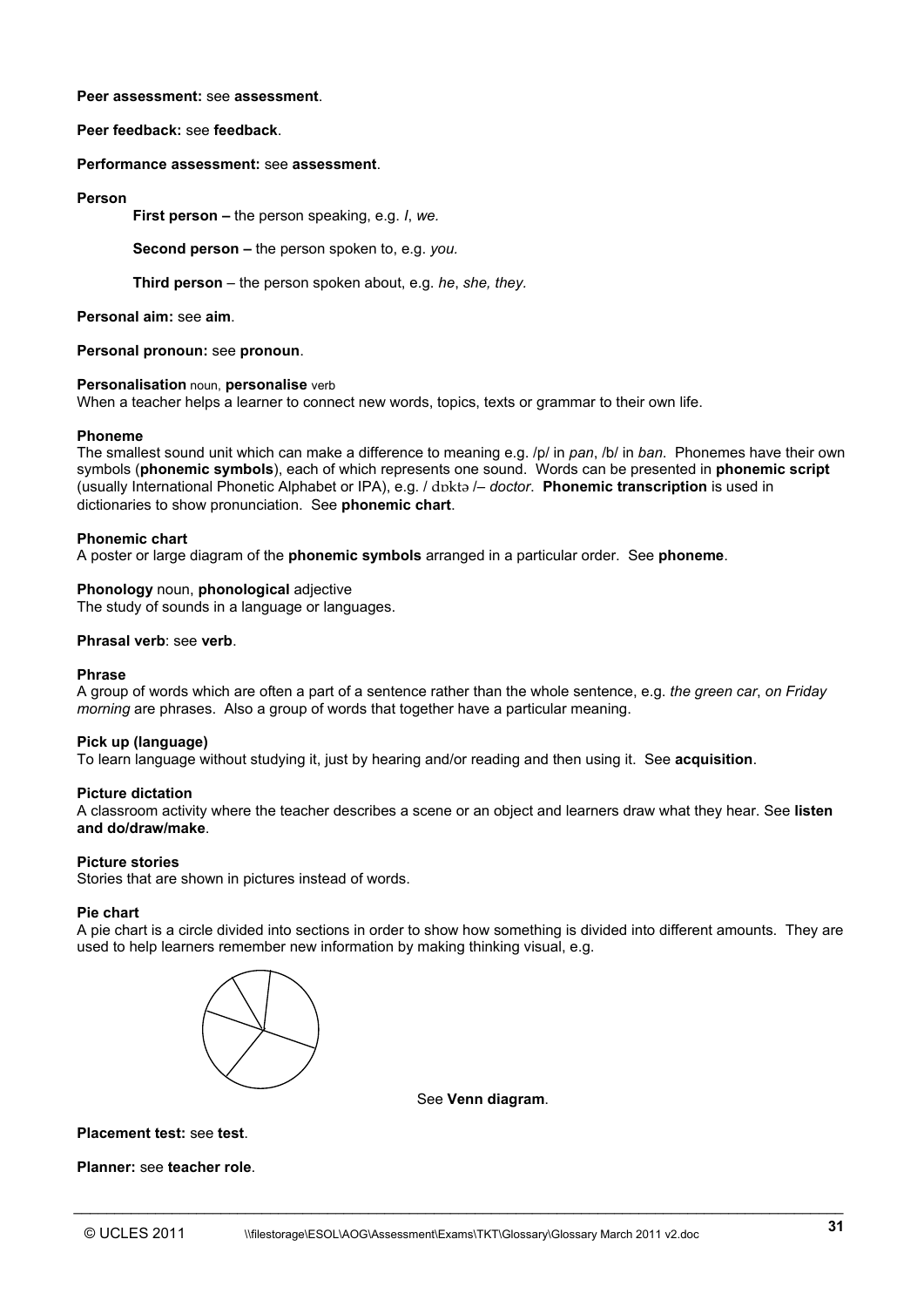# **Plenary**

Part of a lesson when teachers discuss ideas with the whole class. A plenary is often held at the end of a lesson when teachers assess learning against the learning outcomes by providing opportunities to review what has been learnt.

## ► **Plosive**

A sound produced by blocking air then releasing it suddenly. This creates a popping sound e.g.  $/p /$ ,  $l / l$ ,  $l / q / l$ .

#### **Plural noun:** see **noun**.

## **Portfolio**

A collection of work that a learner uses to show what he/she has done during a particular course. A purposeful document, regularly added to that may be part of **continuous assessment**. See **portfolio assessment**.

#### **Possessive adjective**: see **adjective**.

#### **Possessive pronoun:** see **pronoun**.

#### **Possessive 's' and whose**

Ways of showing or asking who something belongs to, e.g. *'Whose book is it?' 'It's Sue's'.*

## **PowerPoint**

A computer programme which is used during presentations to show pieces of text, diagrams, drawings, movies, or other objects.

## **Practice**

## **Controlled practice**, **restricted practice**

When learners use the target language repeatedly and productively in situations in which they have little or no choice of what language they use. The teacher and learners focus on accurate use of the target language.

## **Less controlled**, **freer practice, free practice**

When learners use the target language but have more choice of what they say and what language they use.

#### ► **Pragmatic:** see **meaning**.

#### **Praise**

To tell someone they have done well, e.g. *That's excellent. Well done!*

#### **Prediction** noun, **predict** verb

A technique or learning strategy learners can use to help with listening or reading. Learners think about the **topic** before they read or listen. They try to imagine what the topic will be or what they are going to read about or listen to, using clues like headlines or pictures accompanying the text or their general knowledge about the text type or topic. This makes it easier for them to understand what they read or hear.

#### **Prefix**

A prefix is a letter or group of letters added to the beginning of a word to make a new word, e.g. *clear – unclear*. See **affix** and **suffix**.

#### **Preposition**

A word used before a noun, pronoun or gerund to connect it to another word, e.g. *He was in the garden*.

**Dependent preposition** – Many nouns, verbs and adjectives are followed by a particular preposition. These prepositions are dependent prepositions, e.g. *interested in*, *depend on*, *bored with*.

#### **Present perfect simple and continuous**, **progressive:** see **tense**.

#### **Present simple and continuous**, **progressive:** see **tense**.

#### **Presentation** noun, **present** verb

1. When the teacher introduces new language usually by focusing on it, often by using the board and speaking to the whole class.

 $\_$  , and the state of the state of the state of the state of the state of the state of the state of the state of the state of the state of the state of the state of the state of the state of the state of the state of the

2. When a learner or learners gives a talk to their class or group.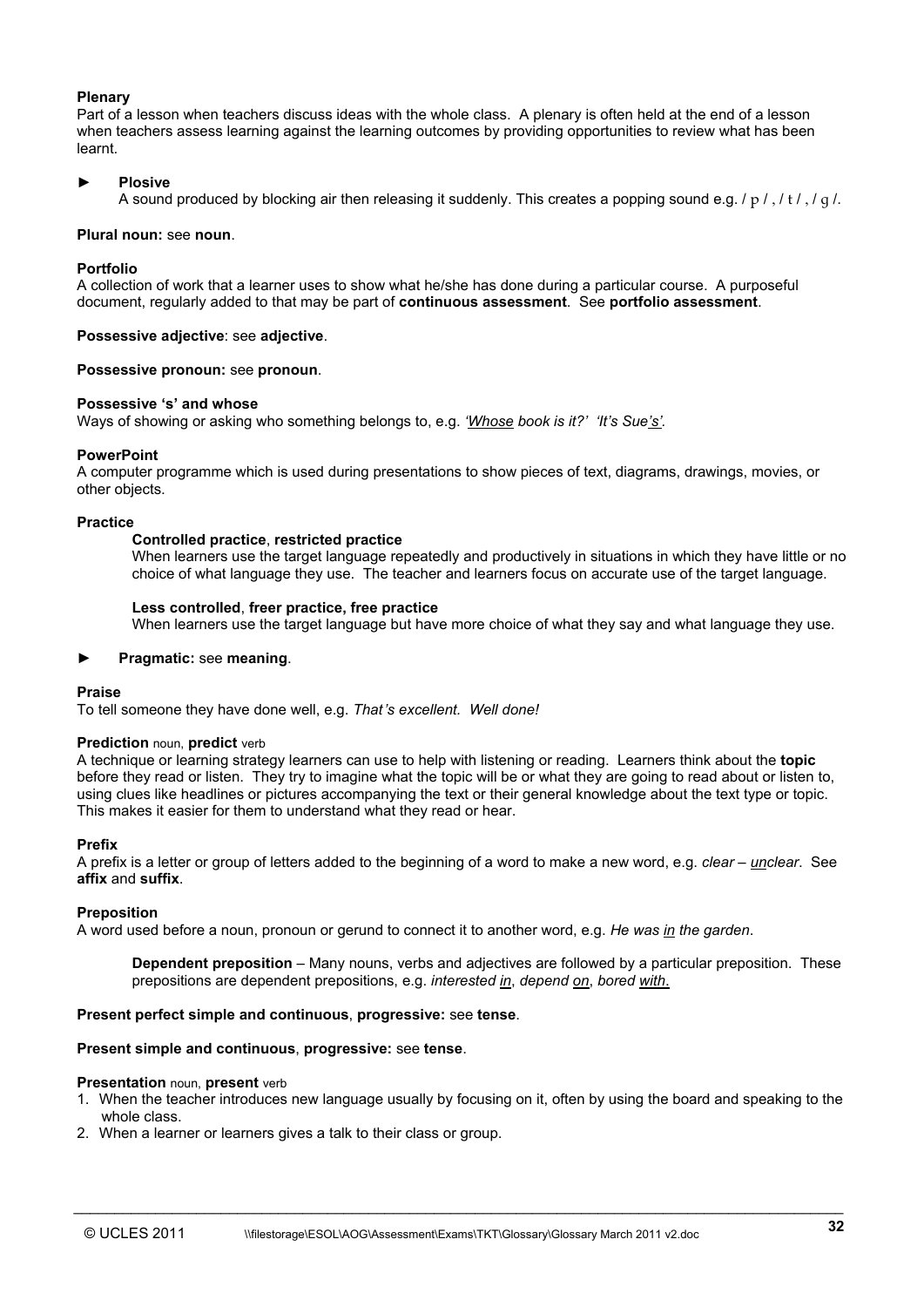## **Presentation**, **Practice and Production (PPP)**

A way of teaching new language in which the teacher presents the language, gets learners to practise it in exercises or other controlled practice activities and then asks learners to use or produce the same language in a communicative and less controlled way.

## **Pre-teach (vocabulary)**

Before introducing a text to learners, the teacher can teach key vocabulary from the text which s/he thinks the learners do not already know and which is necessary for them to understand the main points of a text.

## **Primary stress:** see **stress**.

## **Prioritising:** see **ranking, rank ordering**.

## **Problem solving**

Learners work in pairs or groups to find the solution to a problem. Problem-solving activities usually help to develop oral fluency.

#### **Procedure**

The details of exactly what is going to happen in each stage of a lesson, e.g. learners practise the language of complaints in a role-play in pairs.

#### **Process** noun + verb

To actively think about new information in order to understand it completely and be able to use it in future.

## **Process writing**

An approach to writing, which thinks of writing as a process which includes different stages of writing such as planning, drafting, re-drafting, editing, proofreading. See **guided writing** and **product writing**.

## **Product writing**

An approach to writing which involves analysing and then reproducing models of particular text types. See **guided writing** and **process writing**.

## **Productive skills**

When learners produce language. Speaking and writing are productive skills. See **receptive skills**.

#### **Proficiency** noun, **proficient** adjective

Level of ability; to be very good at something because of training and practice, e.g. speaking English*.*

**Proficiency test:** see **test**.

#### **Profile:** see **class, learner profile**.

## **Progress test:** see **test**.

#### **Project work**

An activity which focuses on completing an extended task or tasks on a specific topic. Learners may work in groups to create something such as a class magazine. Learners sometimes do some work by themselves, sometimes outside the classroom.

#### **Prompt** verb + noun

To help learners think of ideas or to remember a word or phrase by giving them a part of it or by giving another kind of clue. When a teacher suggests a word that the learner hasn't remembered, e.g.

 $\_$  , and the state of the state of the state of the state of the state of the state of the state of the state of the state of the state of the state of the state of the state of the state of the state of the state of the

Learner: *I want to …… in an office.* Teacher: *Work?* Learner: *Yes, I want to work in an office.* 

A teacher can also use a word prompt to correct a learner, e.g.

Learner: *He don't like that.* Teacher: *Grammar.* Learner: *Sorry – he doesn't like that.* **See Elicit**. See **elicit**.

#### **Prompt card:** see **cue card**.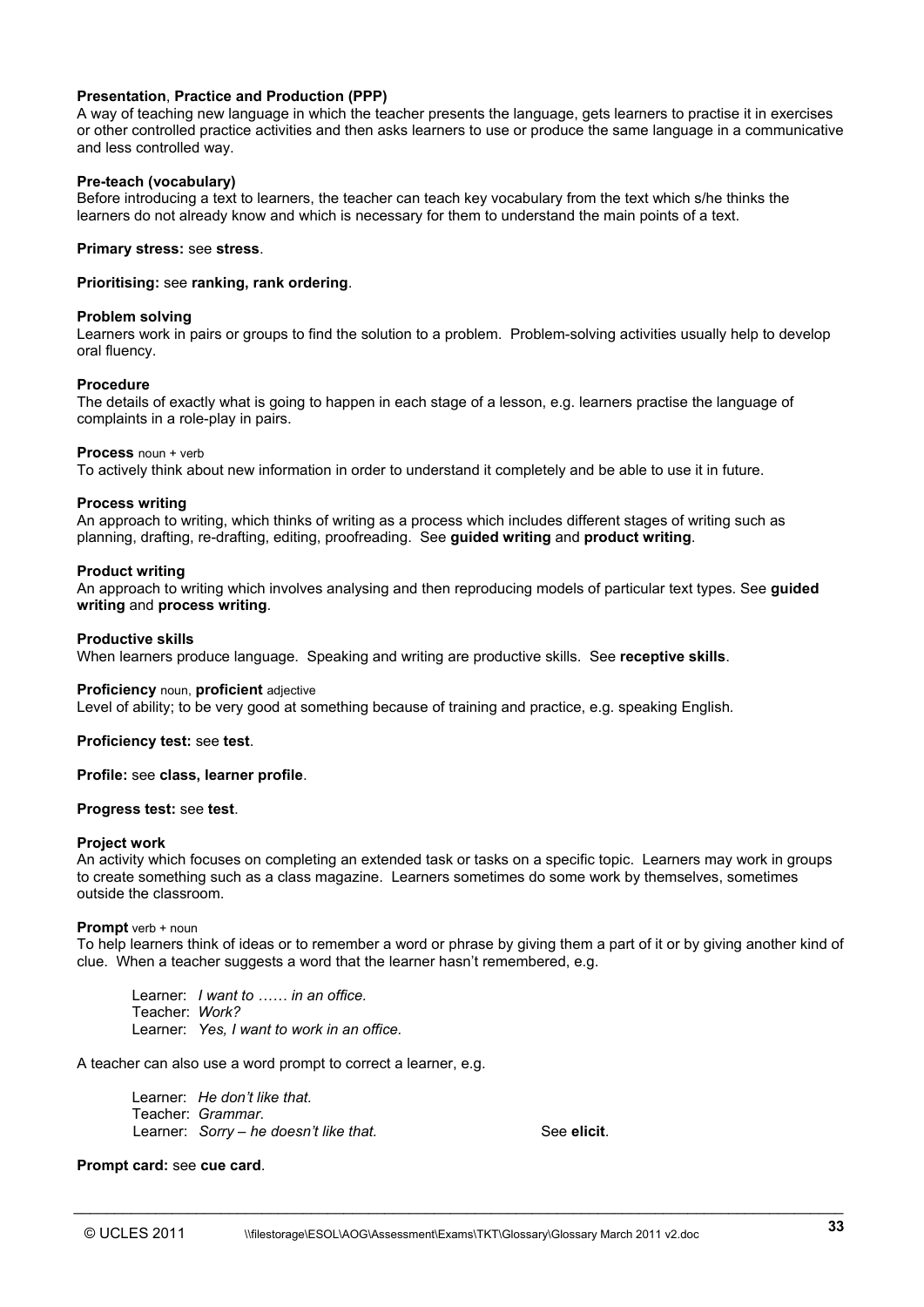## **Pronoun**

A word that replaces or refers to a noun or noun phrase just mentioned.

A **demonstrative pronoun** is a word which refers to a noun (phrase) and shows whether it is near or far from the speaker, e.g. *this*, *that, these*, *those.* 

An **object pronoun** is a word which replaces an object noun or an object noun phrase, e.g. *him*, *her.*

**Personal pronouns** are words, which are used instead of the name of a person, e.g. *I* (subject pronoun), *me* (object pronoun).

A **possessive pronoun** is used to replace a noun and shows something belongs to someone, e.g. *the house is mine.*

A **reflexive pronoun** is used when the object of a sentence refers to the same person or thing as the subject of the sentence, e.g. *He cut himself.*

A **relative pronoun** introduces a relative clause, e.g. *the book which I'm reading is interesting.*

#### **Proofread** verb

To read a text in order to check whether there are any mistakes in spelling, grammar, punctuation etc. See **process writing**.

#### **Prop** noun

An object used by the actors performing in a play or film. Teachers may give learners props to use when they are doing a role play in class. See **mask**.

## **Proper noun:** see **noun**.

#### **Provide feedback:** see **feedback**.

#### **Punctuation**

The symbols or marks used to organise writing into clauses, phrases and sentences to make the meaning clear.

**Apostrophe -** A punctuation mark ('). The ' is added to a singular noun before an '*s'* to show that something belongs to someone, e.g. *John's house* An apostrophe is also common in **contractions**, e.g. *He's* (He is or He has)*.* 

**'at' symbol** - A punctuation mark (@) used instead of 'at' in email addresses, e.g. john@yahoo.com

**Comma** - A punctuation mark (,) used to separate items in a list or to show where there is a pause in a sentence, e.g. *I bought some apples, oranges, bananas and lemons. When I went to the market, I met my friend.*

**Exclamation mark** - A punctuation mark (!) written after an exclamation, e.g. *Be careful!* 

**Full stop -** A punctuation mark (.) used at the end of a sentence, e.g. *I like chocolate.* 

**Question mark** - A punctuation mark (?) used in writing after a question, e.g. *How are you?*

**Speech marks** - Punctuation marks ('x') written before and after a word or a sentence to show that it is what someone said, e.g. *John said 'My favourite subject is music.'*

#### **Pupil profile chart**

A table or diagram used by teachers to record learners performance and progress in different skills during a course. See **chart, assessment chart/assessment profile**.

#### **Puppet**

A model of a person or animal often made of paper or cloth, which a teacher or learners can move by putting their hand inside. Puppets are often used when teaching young learners.

## **Qualify** verb

Used in grammatical descriptions to refer to words that limit the meaning of something, e.g. in the sentence *'The young student sitting at the end of the row'*, the underlined words qualify *'student'*.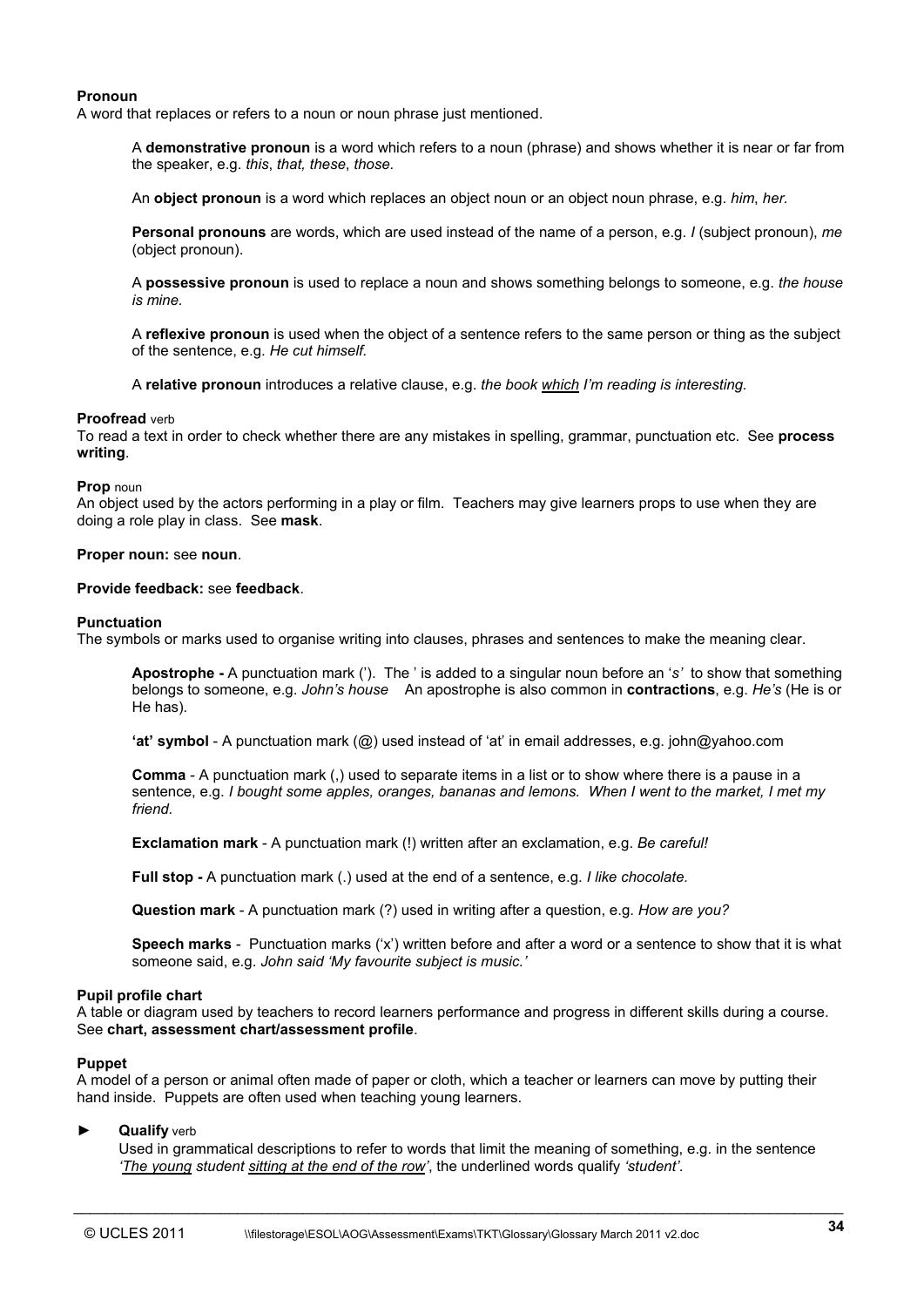## **Quantifier**

A word or phrase such as *much*, *few* or *a lot of* which is used with a noun to show an amount, e.g. *I don't have much time; I have a lot of books about music.*

## **Question mark:** see **punctuation**.

## **Question tag, tag question**

A phrase that is added to the end of a sentence to make it a question, or to check that someone agrees with the statement just made, e.g*. It's very cold, isn't it? It isn't very far, is it?*

## **Raise awareness**

To help learners to start to understand something that they may not already know by drawing attention to it. For example, if you teach **learning strategies**, it can raise learners' awareness of how to learn.

## **Ranking, rank ordering, prioritising rank** verb

Putting things in order of importance. In the classroom, a prioritising or rank-ordering activity is a communicative activity in which learners are given a list of things to **rank** (put in order of importance). It involves discussion, agreeing/disagreeing and negotiating.

## **Rapport**, **build rapport**

The relationship between the teacher and learners. Teachers try to build or create a good rapport or relationship with their learners.

## **Rationale**

The reason for doing something, e.g. the rationale for pre-teaching vocabulary before learners read a text is to help learners read the text more easily. When teachers plan a lesson, they think about a rationale for activities and procedures.

## **Read for detail:** see **detail**.

## **Read for gist, global understanding:** see **gist**.

#### **Read for mood:** see **mood**.

#### **Realia**

Real objects such as clothes, menus, timetables and leaflets that can be brought into the classroom for a range of purposes.

# **Recall** noun + verb

To remember, bring something back into the mind.

## **Recast**

To reword a sentence or phrase to improve it, e.g.

Learner: *I find myself unable to accept your statement.* 

Oh, you don't agree. Why not?

Teachers recast language which may not contain errors but which is inappropriate for the context it is being used in. Compare with **Reformulate**.

#### **Receptive skills**

When learners do not have to produce language; listening and reading are receptive skills. See **productive skills**.

## **Recycle**

To focus on words or structures that have been taught before, for revision and more practice.

#### **Re-draft**

When a piece of writing is changed with the intention of improving it. A writer's first draft may be re-drafted. See **draft, process writing**.

#### ► **Reduced relative clause**

A relative clause in which the relative pronoun and possibly the auxiliary have been left out, e.g. in the sentences *The person I saw on the bus,* ('who' is left out); *The house hit by the storm* ('which was' is left out).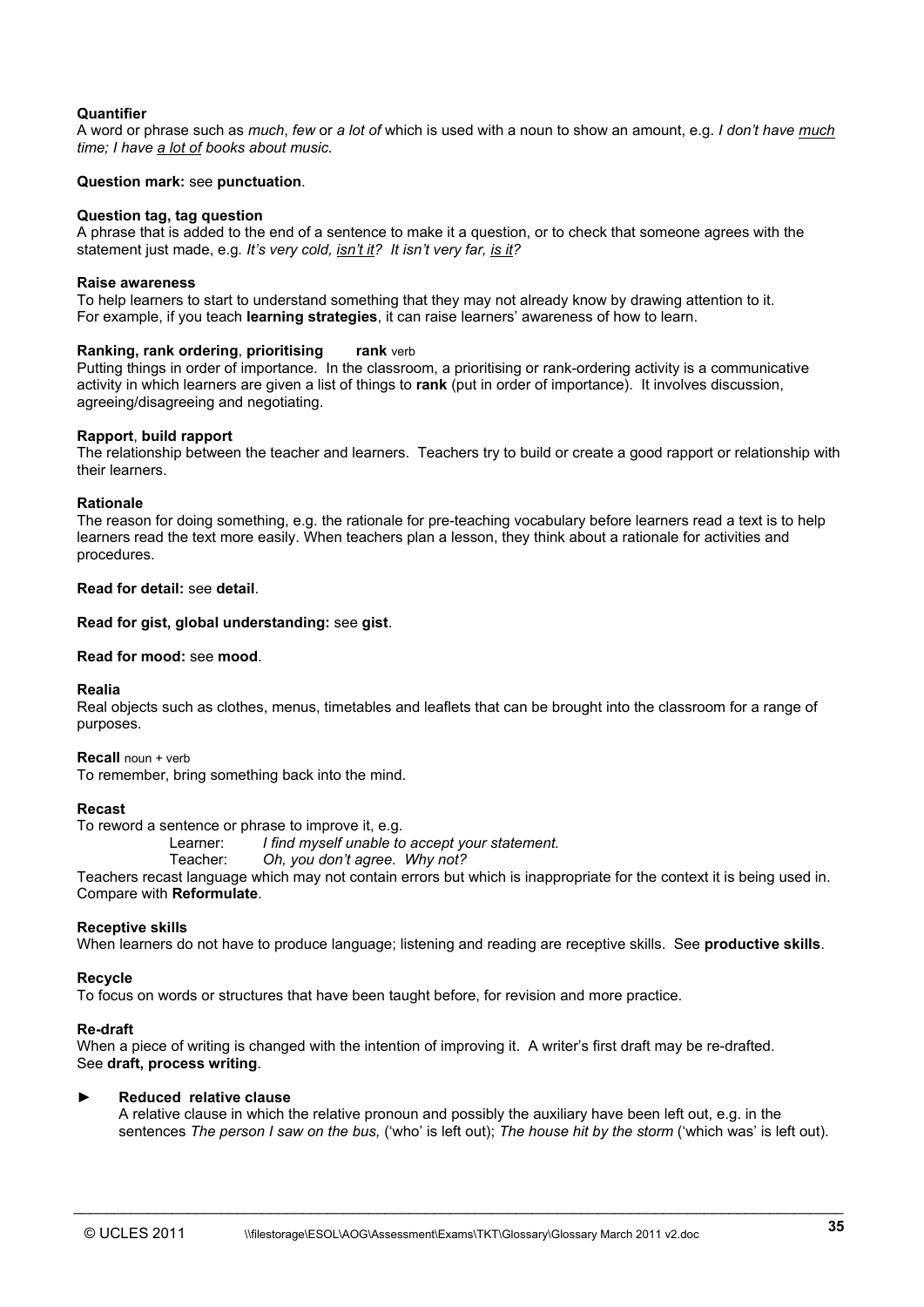## **Reference** noun, **refer to** verb

To mention something or someone. Also, similar in meaning to comment. Learners can refer to someone or to **reference materials** (e.g. a dictionary) to get advice or information.

## **Reference materials**

The materials which teachers and learners can use to find or check information, e.g. grammar books, dictionaries or CD-Roms.

## **Reflect on teaching**, **learning**

To think about a lesson after teaching it or to think about learning in order to decide what worked, what did not work and how to improve teaching/learning in the future.

#### **Reflective (teachers)**

Teachers who look back on the lessons they have taught and think about what worked and what did not work in order to improve their teaching.

#### **Reflector:** see **teacher role**.

## **Reflexive pronoun:** see **pronoun**.

#### **Reformulation** noun, **reformulate** verb

When a teacher corrects what a learner has said by repeating the sentence correctly, but without drawing the learners' attention to their mistake. This is usually the way parents 'correct' their young children's language mistakes. Compare with **Recast**.

#### **Refuse an invitation:** see **decline an invitation**.

#### **Register**

The formality or informality of the language used in a particular situation. Formal register or language is that used in serious or important situations, e.g. in a job application. Informal register or language is that used in relaxed or friendly situations, e.g. with family or friends. Register may also refer to language which is specific to a particular group, e.g. technical register, scientific register.

**Regular verb:** see **verb**.

**Reinforce:** see **consolidate**.

**Relative clause:** see **clause**.

**Relative pronoun:** see **pronoun**.

#### **Relevance** noun, **relevant** adjective

The degree to which something is related to or useful in a situation.

#### ► **Repair strategy**

An utterance which corrects or modifies what has just been said.

#### **Repetition** noun, **repeat** verb

To say something again, often for practice. This is often done in **drills**.

#### **Report back** verb

When a learner tells the whole class what was discussed in groupwork or pairwork.

#### **Reported speech**, **statement**, **question**

When someone's words are reported by another person, e.g. *She said she was sorry*. See **direct speech, question**  and **indirect question**.

 $\_$  , and the state of the state of the state of the state of the state of the state of the state of the state of the state of the state of the state of the state of the state of the state of the state of the state of the

#### **Reporting verb:** see **verb**.

#### **Request**, **make a (polite) request**

To ask someone politely to do something, e.g. *Please could you open the window?*

#### **Resources:** see **aids**, **reference materials**, **learning resources**.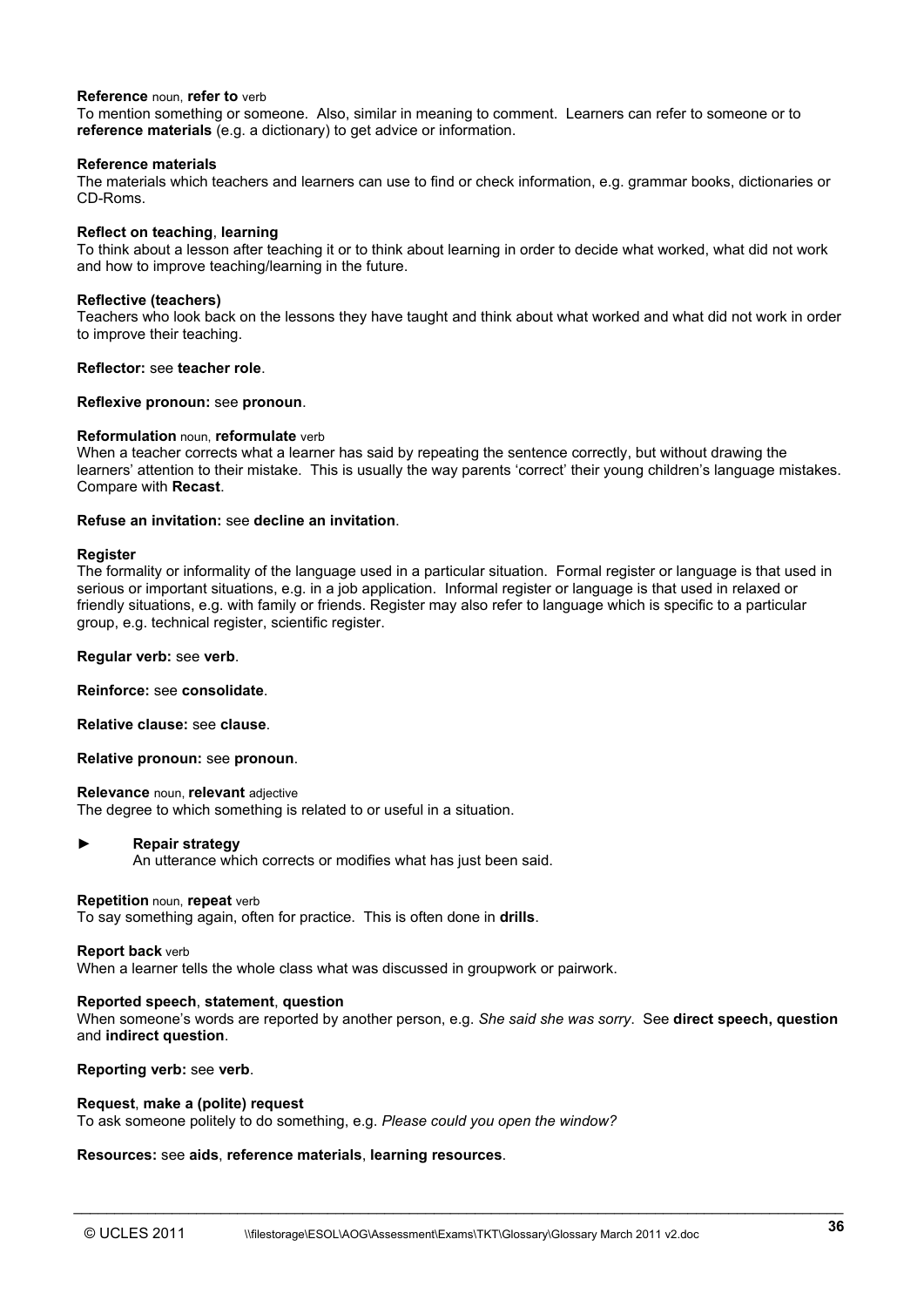## **Response** noun, **respond** verb

A reply or reaction to communication such as a laugh, a smile, saying something. Teachers and learners may respond to each other in writing, speech or in the form of a facial expression.

## **Restricted practice:** see **practice**.

#### **Review** noun + verb, **revision** noun, **revise** verb

When a learner, often guided by the teacher, looks again at language that has already been taught in order to remember this language better. Teachers may choose to review vocabulary or grammatical structures in the classroom, for example, in order to help learners consolidate the language or to prepare for a test.

## **Revise**, **revision:** see **review.**

Note that American English usage of 'revise' implies editing, so it is better to use 'review' as many candidates for TKT are from South America.

## ► **Rhetorical question**

 A question that does not expect or require an answer, and often used to create interest e.g. *Where have I put my keys?*

## **Rhyme**

- 1. Words that sound similar because they have the same ending, e.g. *hat*, *cat*.
- 2. A song or poem with words that sound the same at the end of each line

*I believe I can fly. I believe I can touch the sky.*

# **Rhythm**

The rhythm of speech is the way that some words in a sentence are emphasised or stressed to produce a regular pattern, e.g. *If I were YOU, I'd go by BUS.*

## **Role-play**

A classroom activity in which learners are given roles to act out in a given situation, e.g. a job interview role-play where one learner would be the interviewer and the other learner would be the interviewee. Role-plays are usually done in pairs or groups.

## **Root word**, **base word**

The core word or part of a word from which other words can be made by adding a prefix or suffix, e.g. *photograph* is the root or base word of *photographer* and *photographic.* See **core**.

#### **Routine**

Something which is done regularly such as a teacher setting writing homework every Friday. Teachers try to develop some routine habits in the classroom, e.g. always asking learners to record new words with their meaning and an example sentence.

## **Rubric**

Written instructions for an exercise, activity or task in a test.

## **Scaffolding**

A term originally used to refer to teacher talk that supports pupils in carrying out activities and helps them to solve problems. Examples include **simplifying tasks** by breaking them down into smaller steps; keeping pupils focused on completing the task by reminding them of what the goal is; showing other ways of doing tasks. Scaffolding also includes support strategies for writing and speaking, examples of which are the use of **substitution tables** and **language frames**. Scaffolding is temporary support which is gradually taken away so that learners can eventually work without it.

#### **Scan**

To read a text quickly to pick out specific information, e.g. finding a phone number in a phone book. See **detail, gist, global understanding, skim**.

## **Scheme of work**

A basic plan of what a teacher will teach for a number of lessons. Its aim is to try to ensure that lessons fit logically together, to give the teacher clear goals and to try to ensure a balance of language, skills, topics and activities over a number of weeks or months.

## **Schwa**

The /  $\partial$  / sound is called the schwa. It is a feature of many weak forms, e.g. / kan / in *I can play tennis.*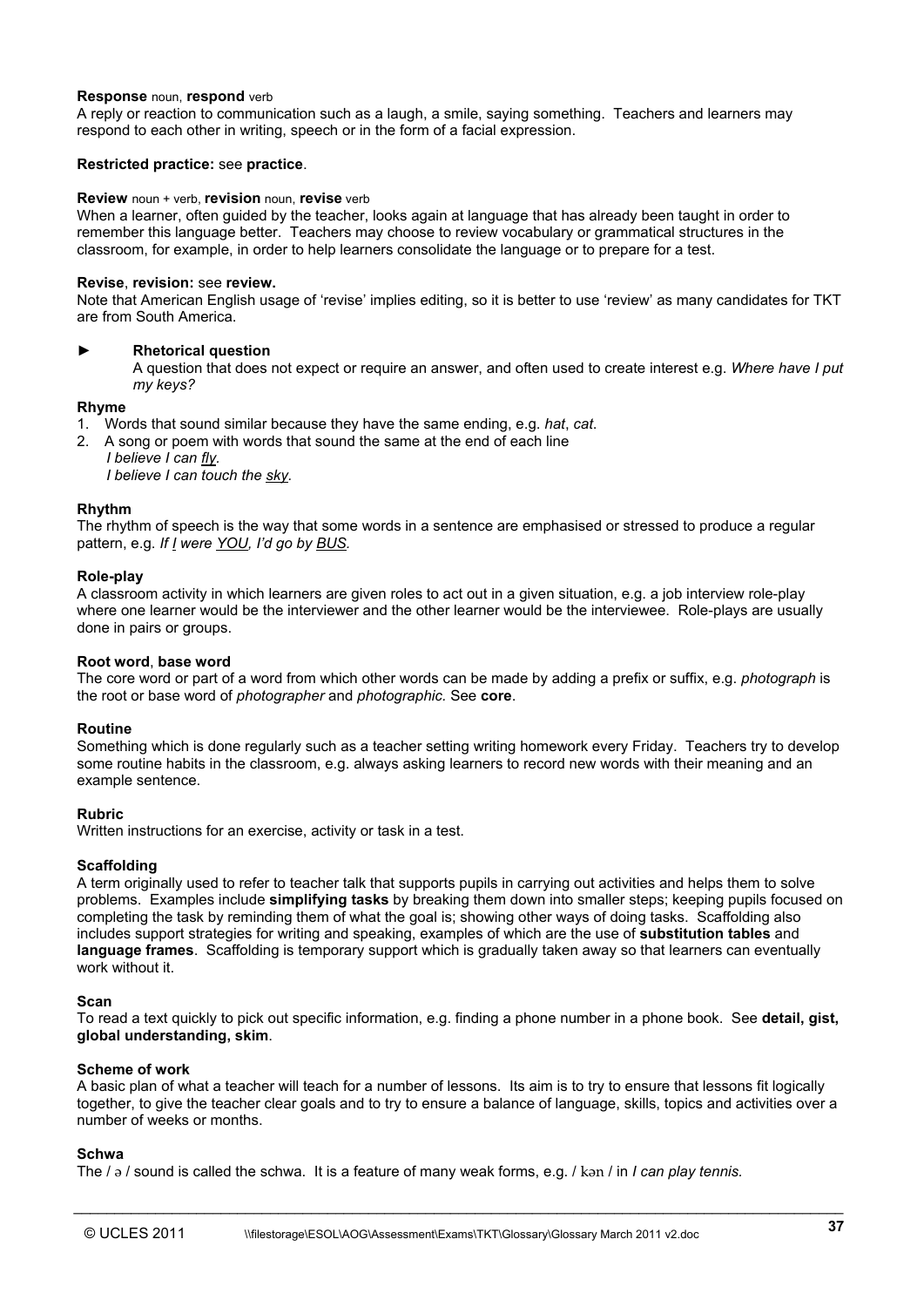## **Script**

A set of letters used for writing a particular language, e.g. Arabic script, Cyrillic script, Roman script.

#### **Seating arrangement**, **seating plan**

The way the learners sit in the classroom, e.g. in rows, in a circle around the teacher, in groups around different tables. A plan of where the learners should sit in the classroom.

## **Second conditional:** see **conditional (forms)**.

**Second person:** see **person**.

**Secondary stress:** see **stress**.

#### **Self-access centre**, **learning centre**

A place with learning resources such as books, computers and cassettes where learners can study by themselves.

#### **Self-assessment:** see **assessment**.

**Self-correction:** see **correction**.

**Self-monitor:** see **monitor**.

## ► **Semantic:** see **meaning**.

#### ► **Semi-modal**

A verb that has a modal meaning but does not have all the grammatical features of modal verbs. Examples of semi-modals are *ought to, be able to, used to*.

#### **Sentence completion**

A task-type in which learners are given parts of a sentence, e.g. the beginning or the end, and are asked to complete the sentence, using specific target language, e.g. *At the weekend, I love …* ; *In the evenings, I enjoy …* .

#### **Sentence dominoes**

A pair or group game in which learners match half-sentences, in order to make full sentences. They do this by taking turns to join dominoes which, in the context of language teaching, are typically single pieces of paper with 2 half sentences on them, at either end of other dominoes. e.g. …*midnight / I went to university in …* would match with *I went to bed at /…six years.* As the game continues, learners develop a line of sentences.

#### **Sentence level**

Looking at the language features of a text which are produced in sentences. Examples include use of imperative forms, use of cause and effect clauses or examples in a sentence. See **word level** and **text level**.

#### **Sentence starter, sentence stem**

The beginning of a sentence which learners then complete orally or in writing. A type of scaffolding strategy, e.g. I like ….., I love…..

## **Sentence stress:** see **stress**.

## **Sentence transformation**

A task-type in which learners are given a sentence and a prompt, and have to make a second sentence using the prompt so that it means the same as the first, e.g.

*It's too cold to play tennis.* 

*It \_\_\_\_\_\_\_\_\_\_\_\_ to play tennis. (enough)* 

*It isn't warm enough to play tennis.*

#### ► **Separable phrasal verb**

A phrasal verb in which the **particle** can be separated from the verb, e.g. *He looked up a word. / He looked a word up.* See **phrasal verb**.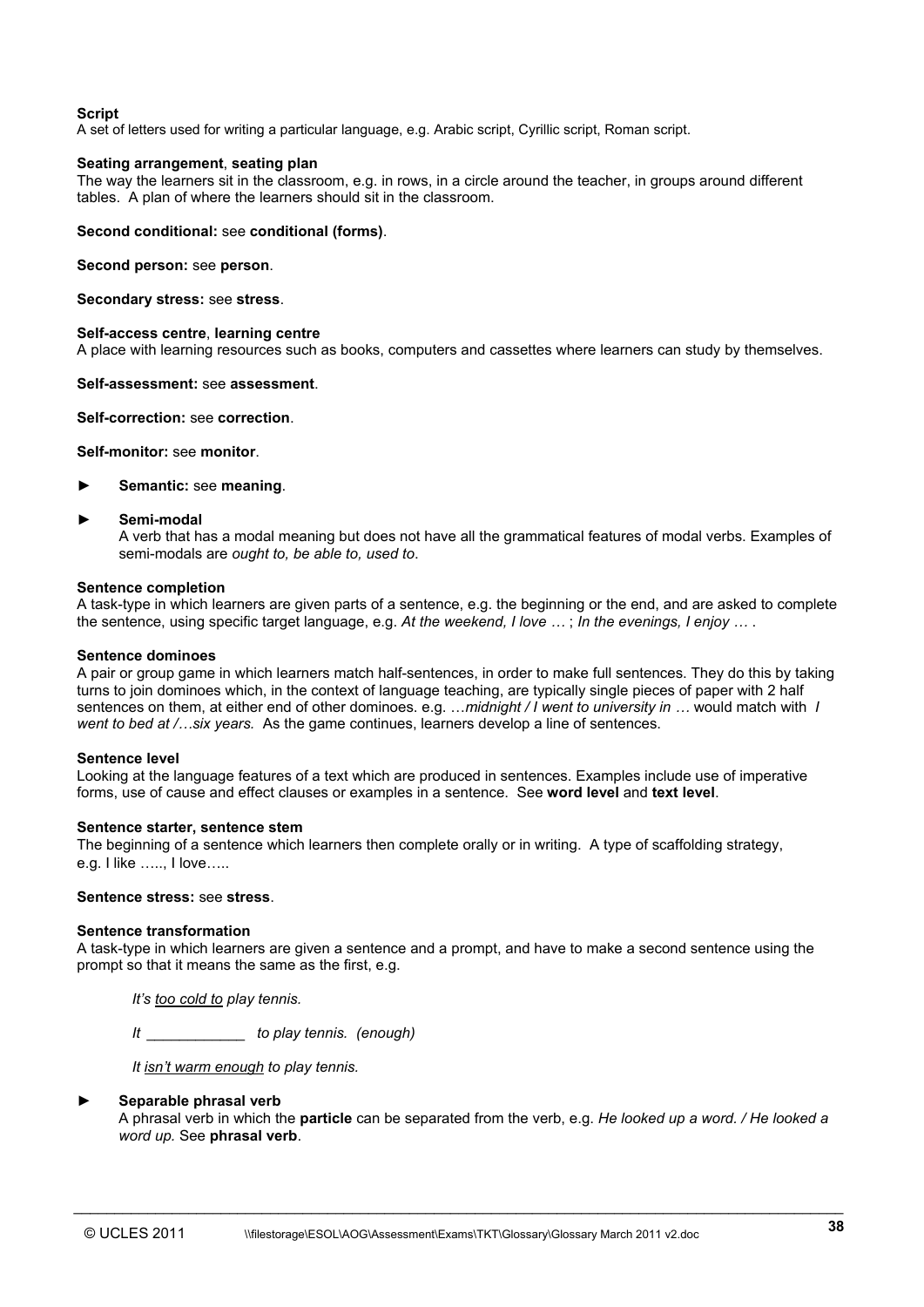## **Sequence** noun + verb

A sequence is a series of things, which follow each other in a logical order. Learners can sequence pictures in a story, i.e. put them in order.

## **Set a question**, **task**, **test**

To give learners a question to answer or a task or test to do.

## **Set the scene**, **the context**

To explain or present the context of something learners will read, hear, talk or write about, to make the situation clear for them, e.g. before playing a recording a teacher might tell learners who the people are on the recording and where they are.

#### **Settler** noun

An activity used to quieten and calm children perhaps done after a more lively activity. For example, a piece of copying or quiet drawing or colouring in. See **stirrer**.

#### **Silent letter**

A letter in a word which is written but which does not influence the pronunciation, e.g. in *thumb*, the letter *b* is a silent letter.

#### **Silent period**

The time when learners who are beginning to learn a first (or second) language prefer to listen (or read) before producing the language, e.g. babies have a silent period when they listen to their parents before starting to try to speak themselves.

# **Simplify** verb, **simplification** noun

To make something easier. Simplifying language or tasks is a common **scaffolding** strategy, for example.

## **Singular noun:** see **noun**.

## **Situational presentation**

A way of presenting new language through a simple story or situation. The teacher may use pictures or other aids to help him/her create the situation.

#### **Skills**

The four language skills are listening, speaking, reading and writing. See **develop skills, subskills, receptive skills, productive skills**.

#### **Skim**

To read a text quickly to get a general idea of what it is about. See **detail, gist, global understanding**.

#### **Slip:** see **error**.

#### **Smiley**

A picture of a happy face ☺. Teachers can use a smiley to point out good features of learners' written work. Learners can use a smiley to indicate strengths or progress in their own English, or to show features of a lesson they enjoyed.

#### **Solution** noun, **solve** verb

An answer to a problem.

#### **Specification** noun, **to specify (aims)** verb, **specific** adjective

A clear and exact description of something, e.g. aims. Aims are specified at the beginning of a lesson plan and for individual stages in the lesson.

#### **Speculate**

To guess something based on information you have, e.g. *She might have time to go to the bookshop, but I'm not sure.*

 $\_$  , and the state of the state of the state of the state of the state of the state of the state of the state of the state of the state of the state of the state of the state of the state of the state of the state of the

#### **Speech marks:** see **punctuation**.

#### **Stage**, **step**

A section of a lesson. Lessons work through different stages or steps such as lead-in, presentation, controlled practice etc.

#### **Stage aim:** see **aim**.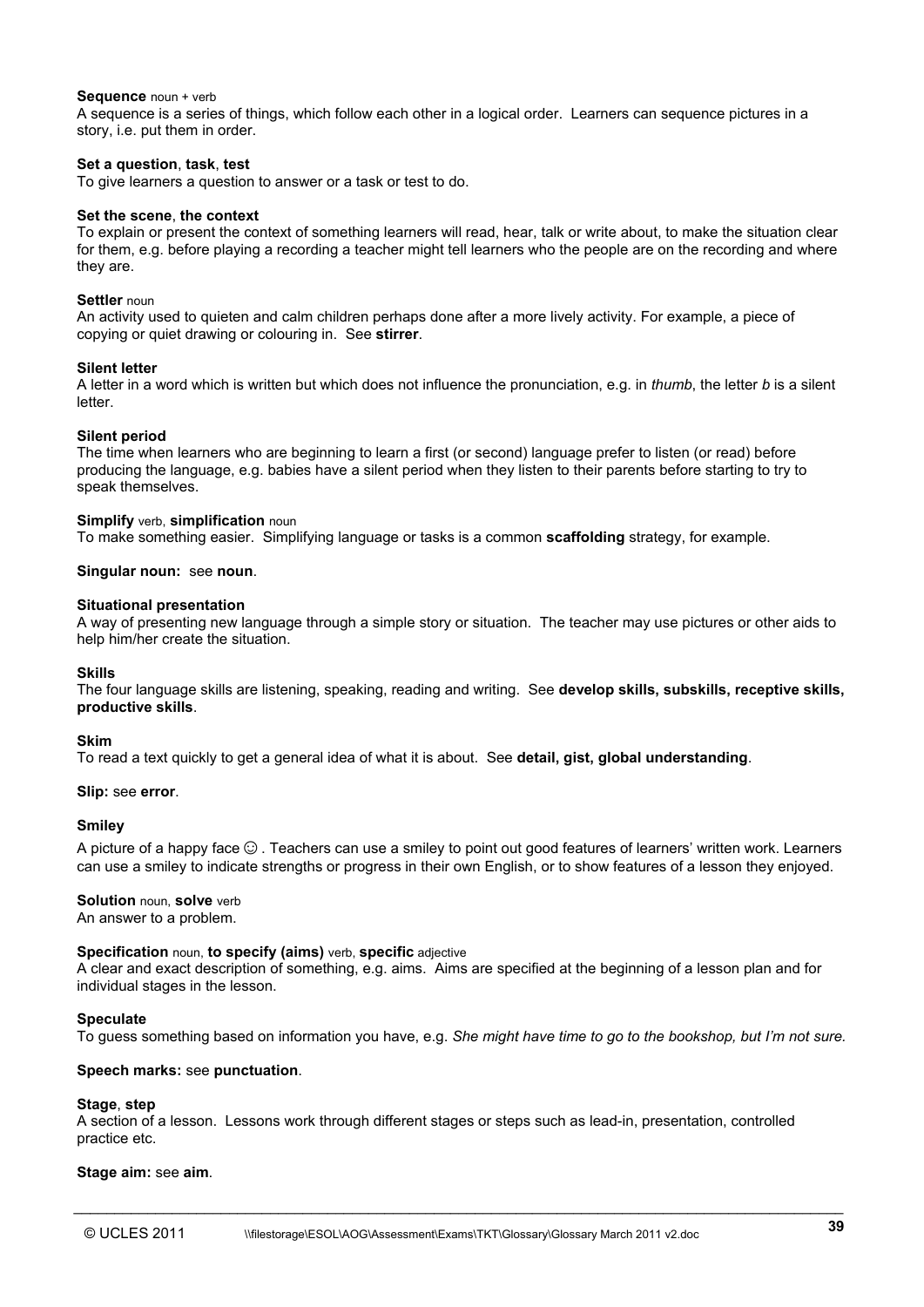## ► **State (stative) verbs**

Verbs which describe a state or situation rather than an action. They tend not to be used in the progressive/ continuous e.g. to *want, to contain.*

## **Step:** see **stage**.

## **Sticker**

A label with a picture or message on it that has 'glue' on the back of it. Teachers may use stickers to keep things on the classroom wall or on the board.

## **Stimulate discussion**

To encourage learners to talk about something. This can be done in different ways such as through a text or a picture.

# **Stimulate interest:** see **arouse interest**.

## **Stirrer** noun

A lively activity teachers use to activate children in class. For example, a mingle or an action game. See **settler**.

## **Storyboard**

To show the events in a story sometimes with speech and thoughts or short text.



#### **Storybook**

A book with stories for children.

#### **Story corner**

A permanent space in the classroom where learners can tell each other stories or sit quietly and read stories.

## **Stress**

**Contrastive stress** is used to express an unusual or emphatic meaning in a sentence. It involves stressing the important word according to the different meanings, e.g. *It was my AUNT who bought the car (not my uncle)* or *My aunt bought the CAKE (not the biscuits)!* 

#### **Primary, main stress**

 The main stress on a word, e.g. DIFFicult, indiVIDual. The primary stress on a word is marked in the dictionary as follows '*difficult.*

 **Secondary stress** is stress on a syllable or word in a sentence that is less strong than the primary (main) stress, e.g. / kbntravs: [a] / which has the primary or main stress on / v<sub>3</sub>: / and the secondary stress on / kbn /

**Sentence stress** refers to the way some words in a sentence are **stressed**. In English these are usually the information-carrying words. In the sentence *It was a lovely evening*, *and the temperature was perfect*, the main stress, when spoken, is probably on the word *perfect*. Stress can therefore be used to show meaning, to emphasise a particular point or feeling.

**Word stress** is the pronunciation of a syllable with more force or emphasis than the surrounding syllables which are said to be **unstressed**, e.g. *umbrella / Am<sup>t</sup>brela /.* 

#### **Strong form**

In connected speech many words are not pronounced fully. For example, prepositions, auxiliary verbs, pronouns and conjunctions are usually not pronounced fully and are not stressed. When these words (weak forms) are pronounced

 $\_$  , and the state of the state of the state of the state of the state of the state of the state of the state of the state of the state of the state of the state of the state of the state of the state of the state of the

fully and are stressed to emphasise a point they become strong forms, e.g. *I don't speak Italian but I can* /kæn/ *speak a little Spanish in an emergency*. See **weak form**.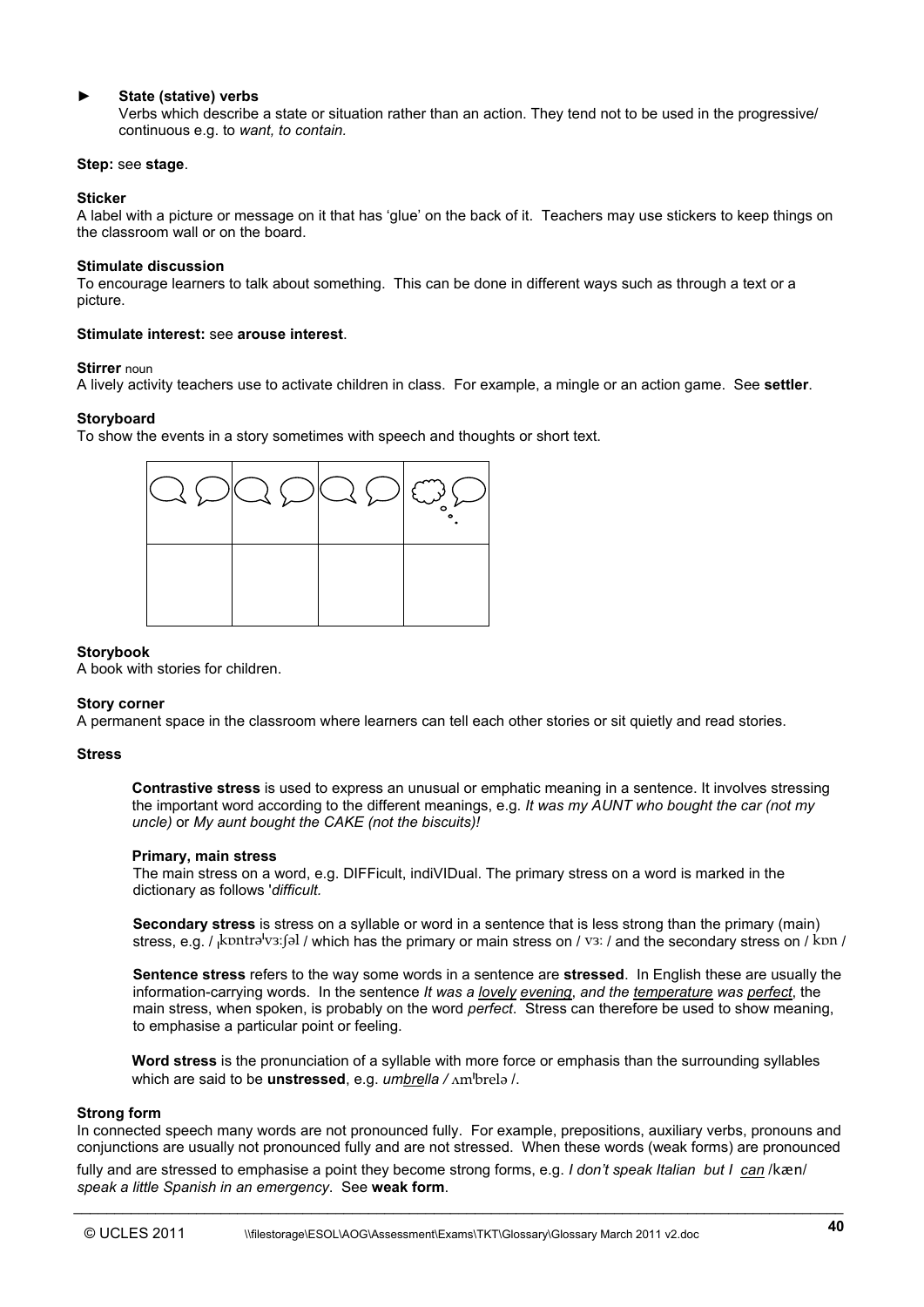## **Structural approach**

A way of teaching which uses a syllabus based on grammatical structures. The order in which the language is presented is usually based on how difficult it is thought to be.

## ► **Style**

A characteristic way of conveying information e.g. humorous, journalistic, casual, business-like.

## **Subject**

This is the noun or phrase that goes before the verb to show who is doing the action in an active sentence, e.g. *John plays tennis every Saturday*, or who or what the action is done to in a passive sentence, e.g. *The food was cooked yesterday*. See **object**.

#### **Subjective test:** see **test**.

#### **Subject-verb agreement**

When the form of the verb matches the person doing the action of the verb, e.g. *I walk*, *he walks*. If a learner writes *I walks*, then it is wrong because there is no subject-verb agreement.

## **Subordinate clause:** see **clause**.

## ► **Subordinating conjunction**

A conjunction that links a main clause with a subordinate clause e.g. *though, while, because*.

## **Subsidiary aim:** see **aim**.

## **Subskill**

Each of the four language skills can be divided into smaller subskills that are all part of the main skill, e.g. identifying text organisation (reading); identifying word stress (listening). See **detail, gist**, **global understanding**, **scan**, **skim**

## ► **Substitution**

Replacing words, phrases or clauses in discourse with another word or words to achieve cohesion e.g. in the sentence *'Bill is going to university next year, and Jim is too'*, *'too'* substitutes for *'going to university next year'*.

## **Substitution drill:** see **drill**.

#### **Substitution table**

A grid giving a choice of grammatical forms:

| You               | go   | to work by car. | Do you         |            |
|-------------------|------|-----------------|----------------|------------|
| He/she/it         | goes |                 | Does he/she/it | go by car? |
| We<br>You<br>Thev | go   |                 | Do you/they    |            |

#### **Suffix**

A suffix is a letter or group of letters added at the end of a word to make a new word, e.g. good – goodness. See **affix** and **prefix**.

 $\_$  , and the state of the state of the state of the state of the state of the state of the state of the state of the state of the state of the state of the state of the state of the state of the state of the state of the

#### **Summary** noun, **summarise** verb

To take out the main points of a long text, and rewrite or retell them in a short, clear way.

#### **Summative assessment:** see **assessment**.

## **Summative test:** see **test**.

#### **Superlative adjective:** see **adjective**.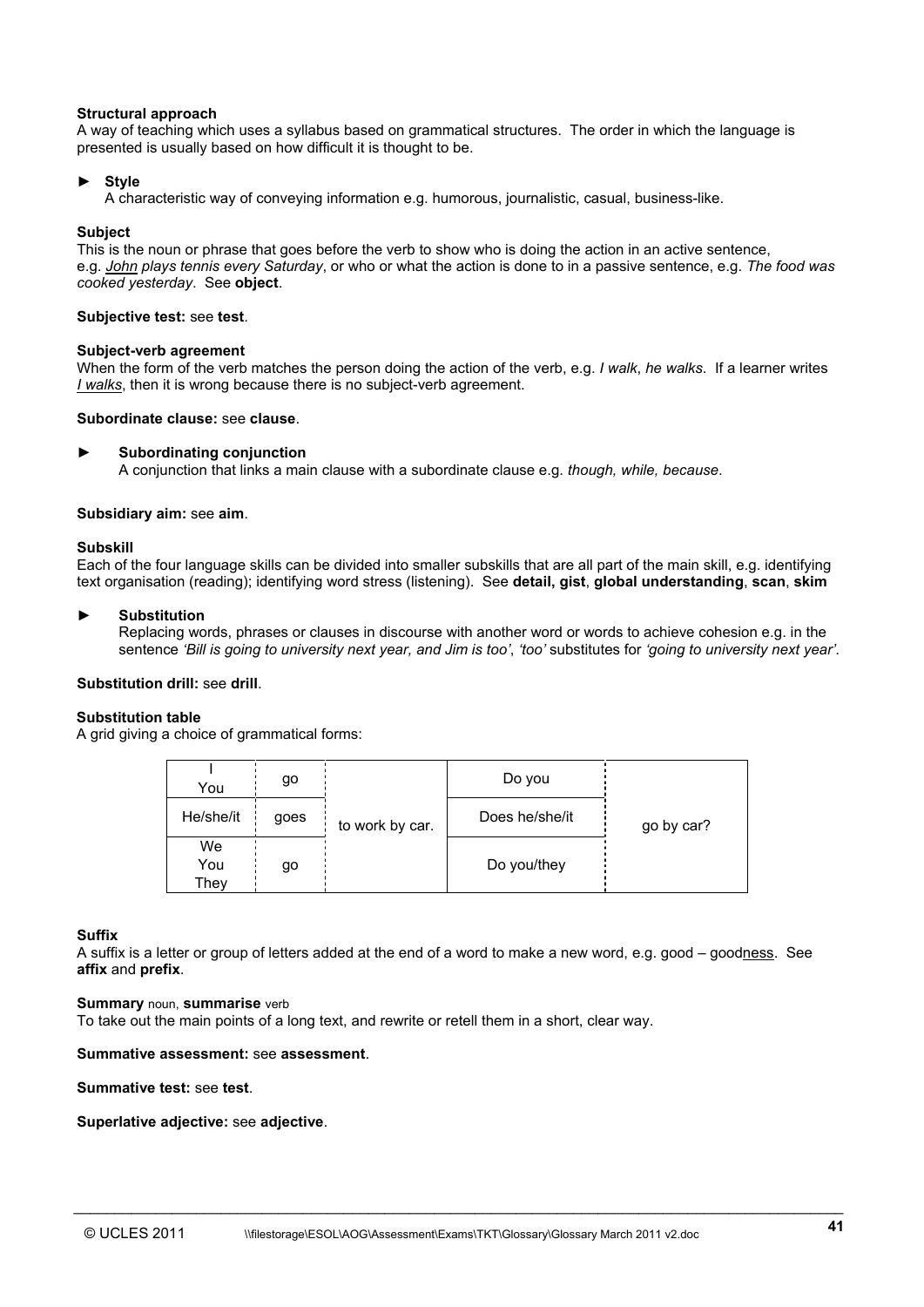# ► **Superordinate**

A general word which is the name for a category/ type of thing, e.g. *vehicle is* the superordinate *for car, bus, train, bike* etc*; job* is the superordinate *for postman, teacher, computer scientist, politician* etc*.*

## **Supplementary material** noun, **supplement** verb

The books and other materials which teachers can use in addition to a coursebook, e.g. pronunciation practice materials.

# **Supportive** adjective

Providing help or encouragement. The opposite of supportive is **unsupportive**. Effective teachers create a supportive atmosphere in their classes.

## **Survey** noun

An activity in which learners find out information from others by asking questions or using questionnaires in order to practise speaking skills and/or specific language.

## **Swap** verb

To change one thing for another, e.g. in class a teacher could ask learners to swap partners so that they can work with someone different.

## **Syllable**

A part of a word that usually contains a single vowel sound, e.g. *pen* = one syllable; *teacher* = two syllables – teach/er; *umbrella* = three syllables – um/brell/a.

## **Syllabus**

This describes the language and skills to be covered on a course, and the order in which they will be taught. See **curriculum**.

## **Syllabus fit**

How a lesson fits in with the **syllabus**; how a lesson fulfils the syllabus requirements. See **timetable fit**.

## **Synonym**

A word which has the same, or nearly the same, meaning as another word, e.g. *nice* is a synonym of *pleasant*.

► **Syntax** 

A description of the grammatical patterns that join words together into sentences.

#### **Tag question:** see **question tag**.

#### **Take notes:** see **note-taking**.

## **Take risks**

When learners take risks they experiment with language.

## **Tapescript**, **audio script**, **transcript**

The written version of the words learners hear when doing a listening activity. These can often be found in a teacher's book or at the back of the learner's book.

## **Target:** see **goal**.

#### **Target language**

- 1. The language which is the focus of the lesson or a part of the lesson. It could be grammar, lexis, functions or pronunciation.
- 2. The language being studied (often called the **L2**).

#### **Target language culture**

The traditions and culture of the country whose language is being studied.

## **Task**

An activity that learners complete. For example, problem-solving activities or information-gap activities are tasks. A task usually focuses on communication. Task may also be used as another word for activity. See **Task-based Learning (TBL)**.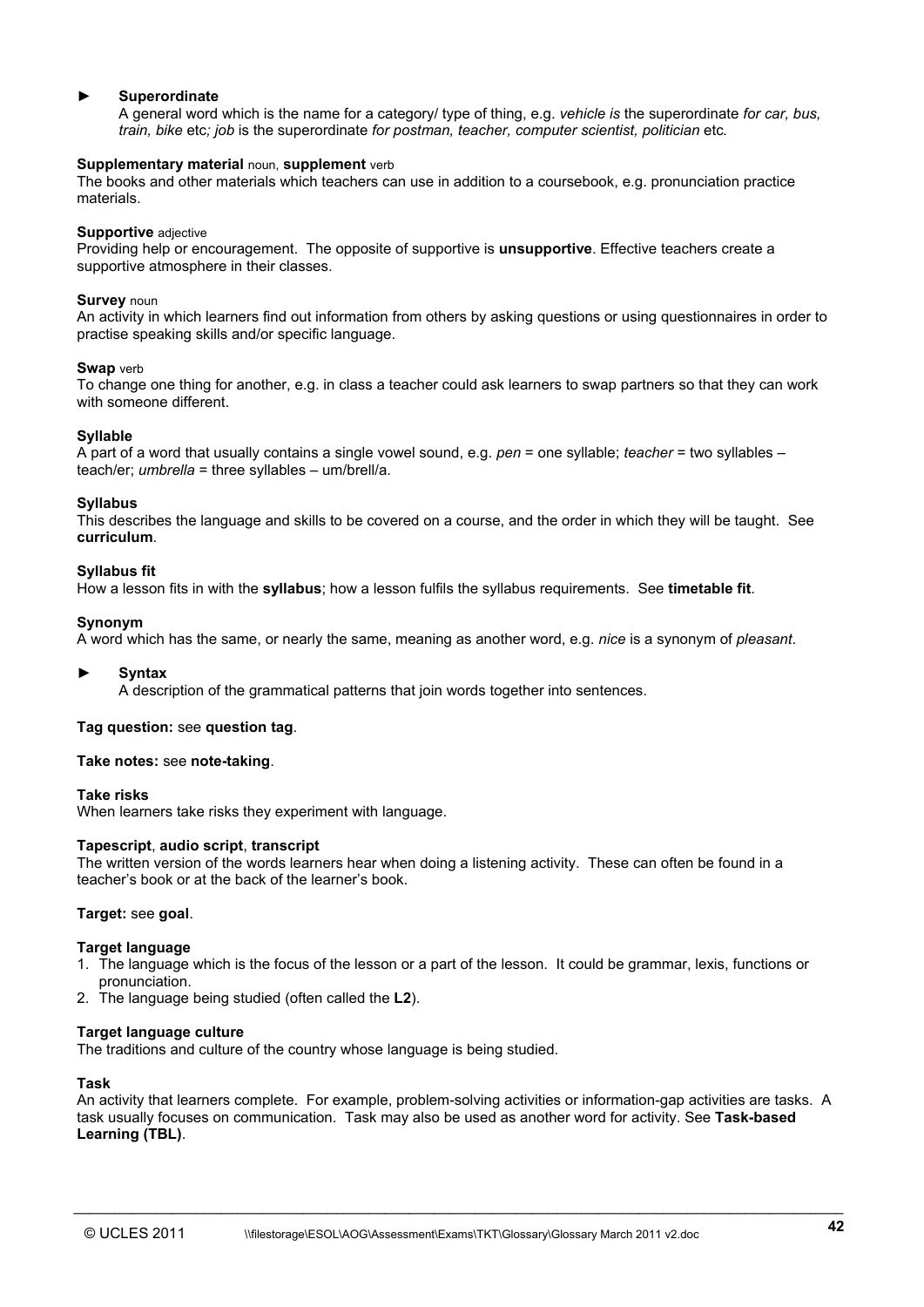## **Task-based Learning (TBL)**

A way of teaching in which the teacher gives learners meaningful tasks to do. After this the teacher may ask learners to think about the language they used while doing the tasks, but the main focus for learners is on the task itself. Project work is often task-based.

## **Task-type**

A set of questions that are all of one kind, e.g. multiple choice, gap-fill, matching.

#### **Teacher-centred**

When the teacher is seen as the source of all knowledge in the learning process and acts as the provider of knowledge rather than making use of the knowledge and experience of the students to guide the learning process. See **learner-centred**.

## **Teacher role**

Teacher role refers to the different functions a teacher can have in a class and the different ways a teacher can manage the classroom and the learners, e.g. a teacher can choose to take a controlling role, giving directions or instructions at the front of the class or to take a less controlling role, monitoring learners as they work.

Teacher roles include:

## **Assessor**

**Assessing** learners' performance, behaviour, effort and contribution. **Checking** understanding, **Evaluating** learners' performance, behaviour, and contribution. **Testing** learner progress and level. **Providing** feedback on work, progress, behaviour and contribution.

## **Contributor**

**Contributing** ideas or information other than language, e.g. participating in discussions.

#### **Counsellor**

**Giving** learners advice on difficulties they may have outside of their language class. **Showing** understanding of issues learners bring to the classroom from outside.

## **Diagnostician**

**Diagnosing**, **evaluating** learners' needs and difficulties.

#### **Facilitator**

**Developing** learner autonomy. **Enabling** learners to fulfil their potential. **Helping** learners to access resources. **Providing** opportunities for individual learning.

## **Language resource**

**Clarifying** language. **Correcting** learner language. **Consolidating** learner language. **Contextualising** language. **Eliciting** language. **Explaining** language. **Modelling** language. **Personalising** language. **Providing** language input.

#### **Manager**

**Managing** the learners, the lessons and procedures in the classroom, e.g. **Controlling** the group dynamic. **Deciding on** interaction patterns. **Demonstrating** tasks and activities. **Developing** rapport. **Encouraging**  learners. **Giving** instructions. **Motivating** learners. **Praising** learners. **Maintaining** discipline. **Responding to** classroom problems as they happen.

#### **Monitor/Observer**

**Monitoring**, **observing** and **collecting** information about learner performance, behaviour, contribution and effort and progress. **Keeping** a written record of learners' work.

#### **Narrator**

**Narrating** stories and things that have happened.

#### **Planner**

**Anticipating** problems**. Deciding** on a methodology for lessons. **Designing** and **adapting** texts and materials for lessons. **Preparing** texts and tasks for learners. **Selecting** materials and texts for lessons.

 $\_$  , and the state of the state of the state of the state of the state of the state of the state of the state of the state of the state of the state of the state of the state of the state of the state of the state of the

#### **Reflector**

**Thinking** about his/her own performance. **Reflecting** on learners' progress.

#### **Teacher's book:** see **book**.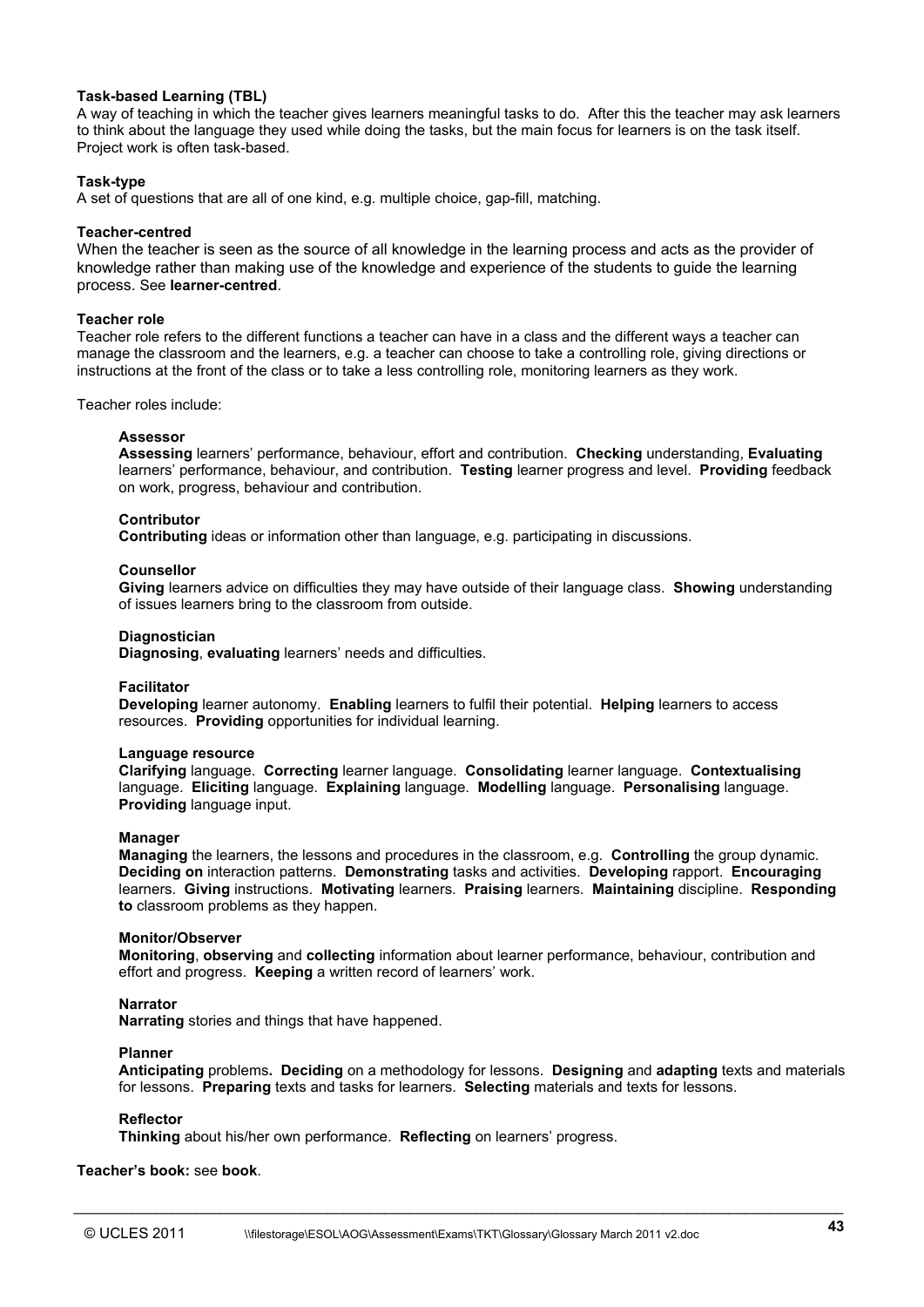# **Tense**

A form of the verb that shows whether something happens in the past, present or future.

**Future with going to** 

*I'm going to visit my aunt on Sunday. It's going to rain.* 

**Future with present continuous**  *He is meeting John for dinner at eight tomorrow.* 

# **Future with present simple**

*The plane leaves at 9.00 next Saturday.* 

## **Future with will or shall**

*I'll help with the cleaning. It will be lovely and sunny tomorrow* 

#### **Past continuous, progressive**  *I was watching TV all evening.*

**Past perfect continuous, progressive**  *I had been studying for three hours so I felt tired.* 

## **Past perfect simple**

*After I had phoned Mary, I went out.* 

## **Past simple**

*I went on holiday to France last year.*

# **Present continuous**, **progressive**

*I am working in London now.* 

# **Present perfect continuous, progressive**

*I have been studying for three years.* 

## **Present perfect simple**

*I have known him for a long time.* 

# **Present simple**

*He drives to work every day.* 

#### **Test**

A formal **assessment** of a learner's language.

An **achievement test** is used to see how well learners have learned the language and skills taught in class. Achievement tests are often at the end of term or end of the year and test the main points of what has been taught in that time.

A **diagnostic test** is used to identify problems that learners have with language or skills. The teacher diagnoses the language problems learners have. It can also be used to diagnose learner strengths. It helps the teacher to plan what to teach, or what not to teach, in future.

An **objective test** is marked without using the examiner's opinion, e.g. true/false questions, multiple-choice questions. There is a clear right answer.

A **placement test** is often used at the beginning of a course in a language school in order to identify a learner's level of language and find the best class for them.

A **proficiency test** is used to see how good learners are at using the target language. The contents of a proficiency test are not chosen according to what has been taught, but according to what is needed for a particular purpose, e.g. English for hotel receptionists, English for studying at university, English for general communication. Cambridge ESOL First Certificate in English (FCE) and IELTS are examples of proficiency tests.

A **progress test** is used during a course in order to assess the learning up to a particular point in the course.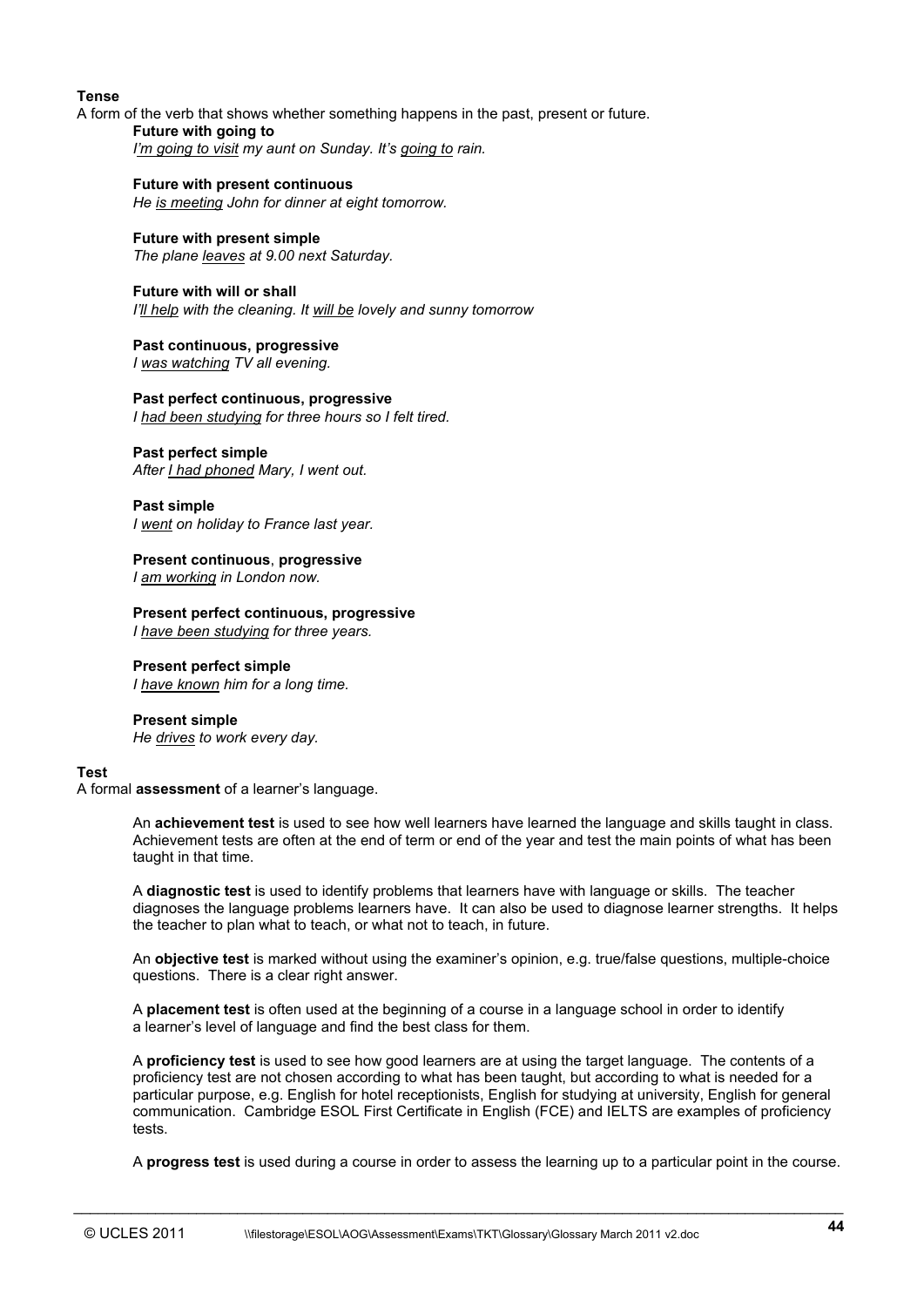A **subjective test** is marked using the examiner's opinion about the quality of the answer. The answer is not simply right or wrong, e.g. marking written stories, compositions, interviews, conversations, story-telling.

A **summative test** is used at the end of a course. The focus is on the mark or grade given and feedback is not usually provided. See **formative assessment**.

## **Test-teach-test**

A way of teaching new language. The teacher asks learners to do a task to see how well they know a certain piece of language (this is the first *test*). The teacher then presents the new language to the learners (*teach*), then asks the learners to do another task using the new language correctly (this is the second *test*). This way of approaching teaching target language can be helpful if the teacher thinks the learners may already know some of the target language. It helps the teacher diagnose what the learners need to learn so that s/he can focus only on what learners need to learn in the presentation (*teach*) stage.

## **Text level**

The discourse features of a text. In an instruction text, for example, these would include: a statement about what is to be made, a list of items needed, steps written in chronological order, use of visuals or diagrams, etc. See **word level** and **sentence level.** 

## **Text structure**

The way a text is organised. For example, an essay typically has an introduction, a main section and a conclusion.

## **Text type**

Texts that have specific features, e.g. layout, use of language, that make them part of a recognisable type of text, e.g. letters, emails, news reports.

## **Textbook:** see **book**.

## **Theme** noun, **thematic** adjective

The main subject of a conversation, a text or a lesson.

## **Thesaurus:** see **dictionary**.

#### **Third conditional:** see **conditional (forms)**.

#### **Third person:** see **person**.

#### **Time expression**

A word or phrase that indicates time, such as *after*, *last weekend*, e.g. *I will meet you after the lesson*.

#### **Timeline**

A diagram that shows learners the relationship between tense and time. It is often used in language teaching to present the use of a new tense or to correct learners when they use tenses wrongly, e.g.



## **Timetable fit**

How a lesson fits logically into a sequence of lessons; how what goes before a particular lesson links to, and helps learners with, the following lesson.

## **Timing**

The likely time different activities or stages in a lesson plan should take. When teachers plan lessons, they think about how long each activity will take and they usually write this on their plan.

#### **Topic**

The subject of a text or lesson.

#### **Topic sentence**

A sentence that gives the main point or subject of a paragraph. This is usually the opening sentence in a paragraph.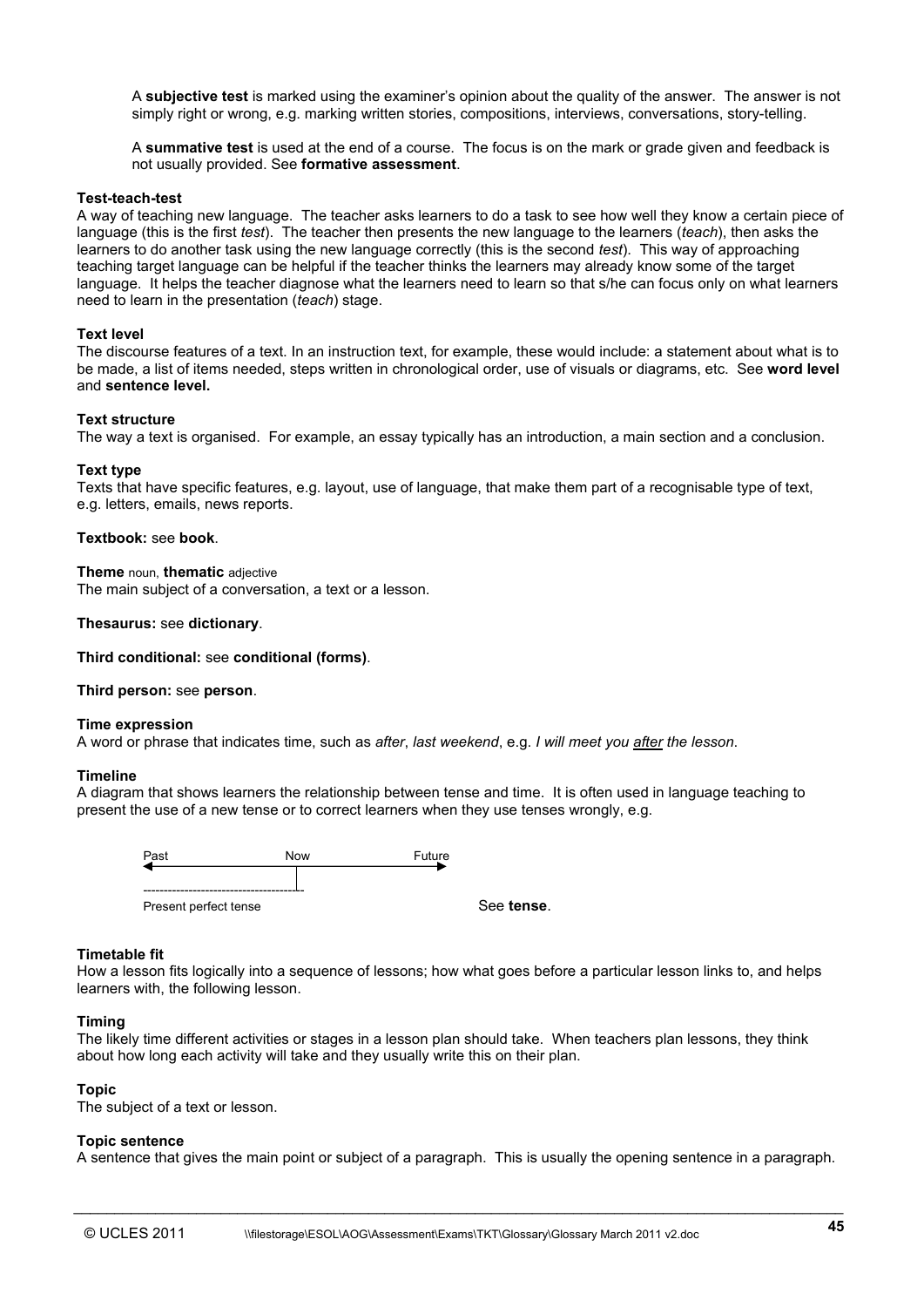# **Total Physical Response (TPR)**

A way of teaching in which the teacher presents language items in instructions and the learners have to do exactly what the teacher tells them, e.g. *Open the window. Stand up.*

## **Trace**

To copy a picture by putting transparent paper on top of it and following the lines with your pencil.

#### **Train** verb

To teach someone to do a particular job or activity. For example, *John trains people to sing*. It also means to study or learn to do something. For example, *I trained to be a teacher*.

## **Trainee**

Someone learning to do a particular job or activity. For example, a trainee teacher is someone learning to be a teacher.

## **Trainer**

Someone whose job it is to teach people how to do a job. For example, a teacher trainer trains people to become teachers.

## **Transcript:** see **tapescript**.

## **Transformation drill:** see **drill**.

#### **Transitive**

Is used to describe a verb which takes a direct object, e.g. *She wrote a letter.* See **intransitive**.

# **True/false questions**

A **task-type** in which learners read or listen to a text and decide whether statements are correct (true) or not correct (false).

## **Turn**, **turn-taking**

When someone speaks in a conversation this is called a turn. Speaking and then allowing another person to speak in reply is called 'turn-taking'.

## **Tutorial**

When a teacher talks to a learner individually or to a small group of learners to discuss their learning and give feedback on their progress in class.

#### **Uncountable noun:** see **noun**.

#### **Unmotivated:** see **motivation**.

#### **Unsupportive**

Not being helpful or encouraging. See **supportive**.

#### **Unvoiced sound**

To produce an unvoiced sound, no voice is used, e.g. /p/ in pad, /t/ in tomorrow. No movement or vibration can be felt in the throat. See **voiced sound**.

#### *Used to*

A structure that shows something happened in the past but does not happen now, e.g. *I used to live in London, but now I live in Paris*.

#### **Utterance**

A complete unit of speech in spoken language. An utterance can be shorter than a sentence, e.g. A: *When's he coming?* B: *Tomorrow*. *'Tomorrow'* is an utterance here.

## **Varieties of English**

English is spoken as a first or second language in many countries around the world, but the English spoken may be slightly or significantly different in each country or in different parts of one country, e.g. different vocabulary or grammar may be used. An example of this is the English spoken in the USA and that spoken in the UK.

## **Variety** noun, **vary** verb

To introduce different things such as different types of activities or tasks, language skills, interaction patterns, pacing or timing into a lesson. Teachers try to include variety in their lesson, so that learners stay interested.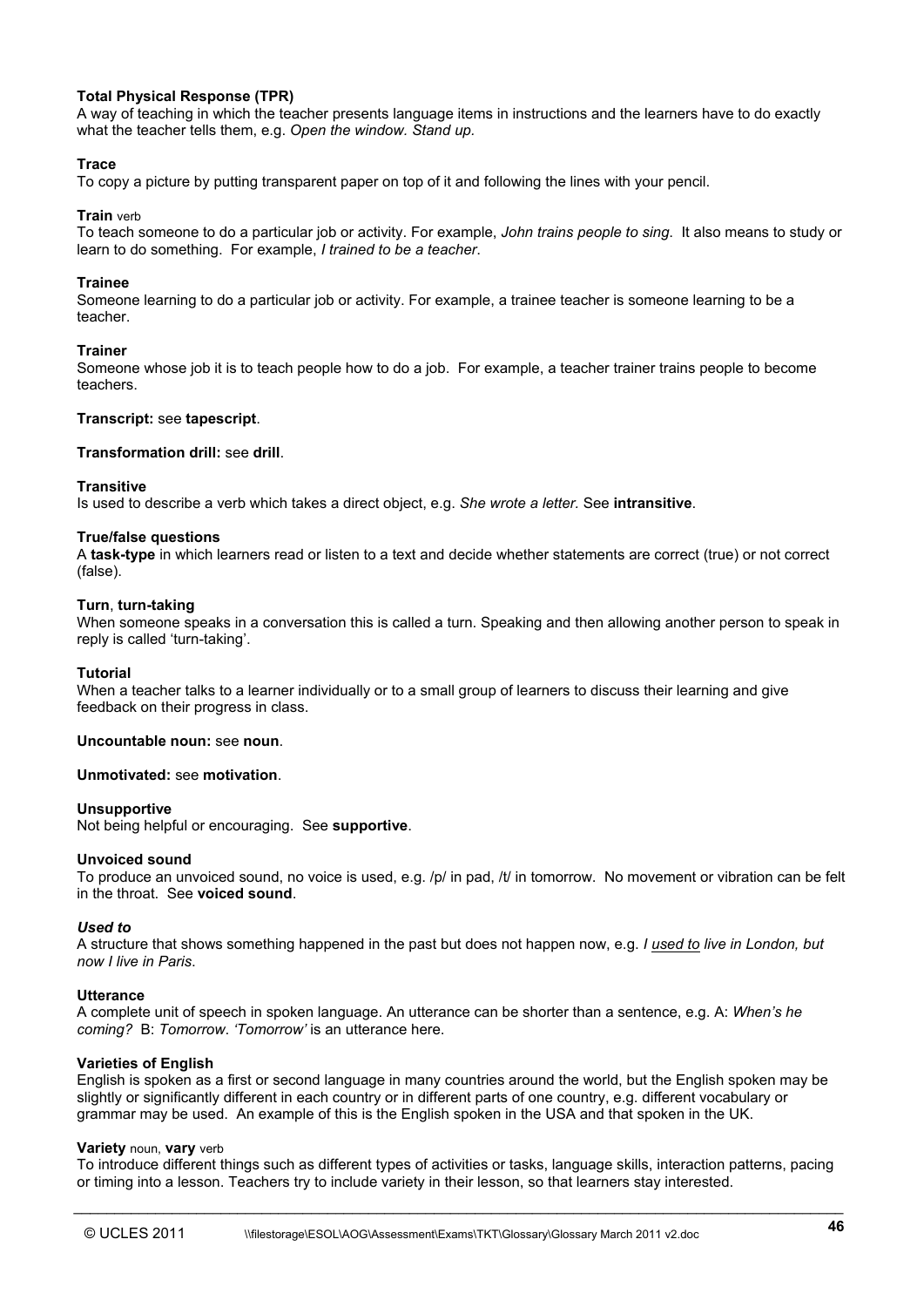# ► **Velar**

The adjective from velum (the soft palate).Velar sounds are made by moving the tongue towards the velum. Examples of these sounds in English are: /k/, /g/

## **Venn diagram**

A drawing of circles that cross over each other showing the similarities and differences between two or three objects, people, concepts, places. They are also used to show a whole set of items and a sub-set of those items, e.g.



See **pie chart**.

## **Verb**

A word used to show an action, state, event or process, e.g. *I like cheese*; *He speaks Italian*.

An **auxiliary verb** is a verb used with other verbs to make questions, negatives, tenses, etc. e.g. *be*, *do*, *have*.

The **base form of a verb is** the infinitive form of a verb without 'to', e.g. *go*.

The **infinitive form** is the base form of a verb with 'to'. It is used after another verb, after an adjective or noun or as the subject or object of a sentence, e.g. *'I want to study.', 'It*'*s difficult to understand*.*'* 

An **irregular verb** does not follow the same pattern as regular verbs. Each irregular verb has its own way of forming the past simple and past participle, e.g.  $g \circ \rightarrow$  went (past simple)  $\rightarrow$  gone (past participle).

A **modal verb** is a verb used with other verbs to show ideas such as ability or obligation or possibility. They include *can*, *must*, *will*, *should*, e.g. *I can speak French, but I should study even harder*.

A **multiword verb** is made up of a verb and one or more particles (adverbs and/or prepositions). The meaning of a multiword verb is not the same as the meaning of the individual verbs and participles that make it. One multiword verb may have more than one meaning, e.g. G*et your coat on and then we can leave (wear), How are you getting on with that job (progressing).* See: **phrasal verb**.

A **phrasal verb** is a type of multiword verb which is made up of a verb + an adverb particle, e.g. *look after* – *A mother looks after her children*. See: **multiword verb**.

A **regular verb** changes its forms by adding *-ed* in the past simple and past participle, e.g. *walk*  $\rightarrow$  *walked.* 

A r**eporting verb** is a verb such as *tell*, *advise*, *suggest* used in reported speech to report what someone has said, e.g. *Jane advised John to study harder*.

► See **dynamic verbs, finite verb, non-finite verb, semi modal, separable phrasal verb, state (stative) verb, verbs of perception**.

#### **Verb pattern**

The form of the words following the verb, e.g. *He advised me to get there early*. (*advise* + object pronoun + *to* + base form).

#### ► **Verb phrase**

The part of a sentence containing a main verb and any other verbs that qualify it, e.g. *He must have heard me; Those fantastic things couldn't have been made by machine*.

#### ► **Verbs of perception**

Verbs related to the senses or emotions, e.g. *hear, see, smell, taste, feel.* These verbs follow distinctive grammatical patterns.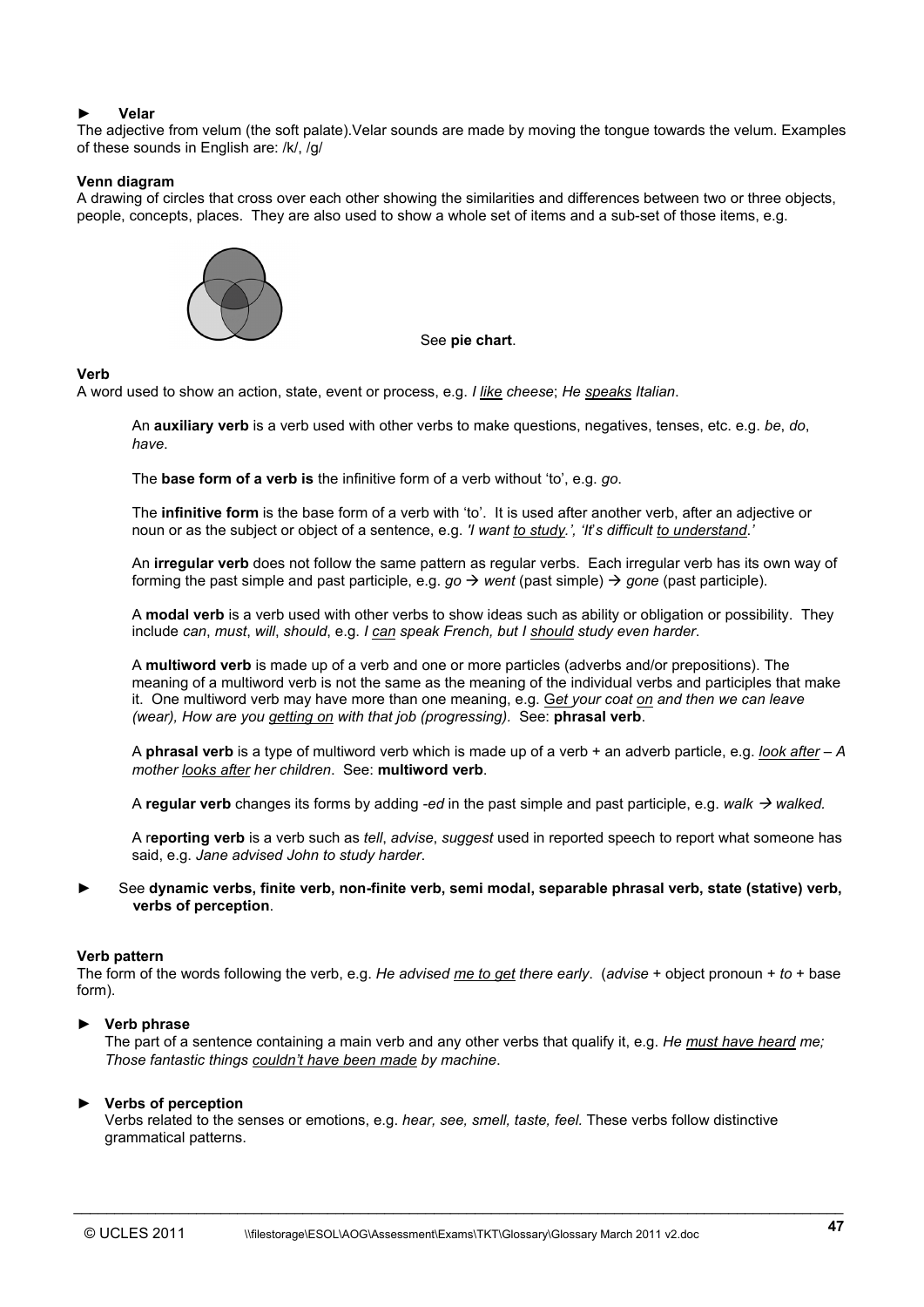## **Version**

A particular form of something in which some details are different from an earlier or later form of it, e.g. a written text may have different versions.

## **Video clip:** see **clip**.

# **Visual aid**

A picture, a diagram or anything else the learners can look at which can help teachers illustrate form or meaning. See **aids, realia**.

## **Visual learner:** see **learning style**.

#### **Visualisation** noun, **visualise** verb

To form a mental picture of something. Visualisation can help learners to remember new words or can be used for creative story-telling. A classroom activity where learners close their eyes and create mental images.

#### **Vocabulary:** see **lexis**.

#### **Voiced sound**

To produce a voiced sound, the voice is used, e.g. /b/ in bad, /d/ in dentist. Movement or vibration can be felt in the throat. Vowels in English are voiced. See **unvoiced sound**.

#### **Volunteer** noun + verb

A learner who offers to help the teacher in class, for example by answering a question, handing out books or cleaning the board.

#### **Vowel**

A sound in which the air is not blocked by the tongue, lips, teeth etc. Movement or vibration is felt in the throat because the voice is used. The letters *a*, *e*, *i*, *o*, *u* and sometimes *y* are used to represent these sounds. See **consonant** and **diphthong**.

#### **Wait time**

The time that teachers wait in order to give learners time to respond to questions rather than expecting an immediate response.

#### **Warmer** noun, **warm up** verb

An activity that a teacher uses at the beginning of a lesson to give the class more energy. See **energy levels**.

#### **Weak form**

If a word is unstressed, the weak form of vowels may be used, e.g. *I can (I kan I) speak Italian, French, English and Spanish.* The sound /  $\partial$  / is called **schwa**. See **strong form**.

#### **Wh- question**

Wh- questions start with a wh- word. Wh- questions expect information in reply; not just yes or no, e.g. *Where do you live? I live in France.*

#### **Wh- word**

Wh- words introduce wh- questions and indirect questions. Wh- words include *who*, *whom, what*, *which, whose*, *how, why, where, when*.

#### **Whole class:** see **open class**.

#### **Word bank**

A list of key words required for learning subject concepts which can be used to pre-teach, to support input and to help learners remember key subject vocabulary.

 $\_$  , and the state of the state of the state of the state of the state of the state of the state of the state of the state of the state of the state of the state of the state of the state of the state of the state of the

#### **Word boundary**

Where one word ends and the next one begins, especially in connected speech.

#### **Word class**

One of the grammatical groups into which words are divided depending on their use, such as noun, verb and adjective.